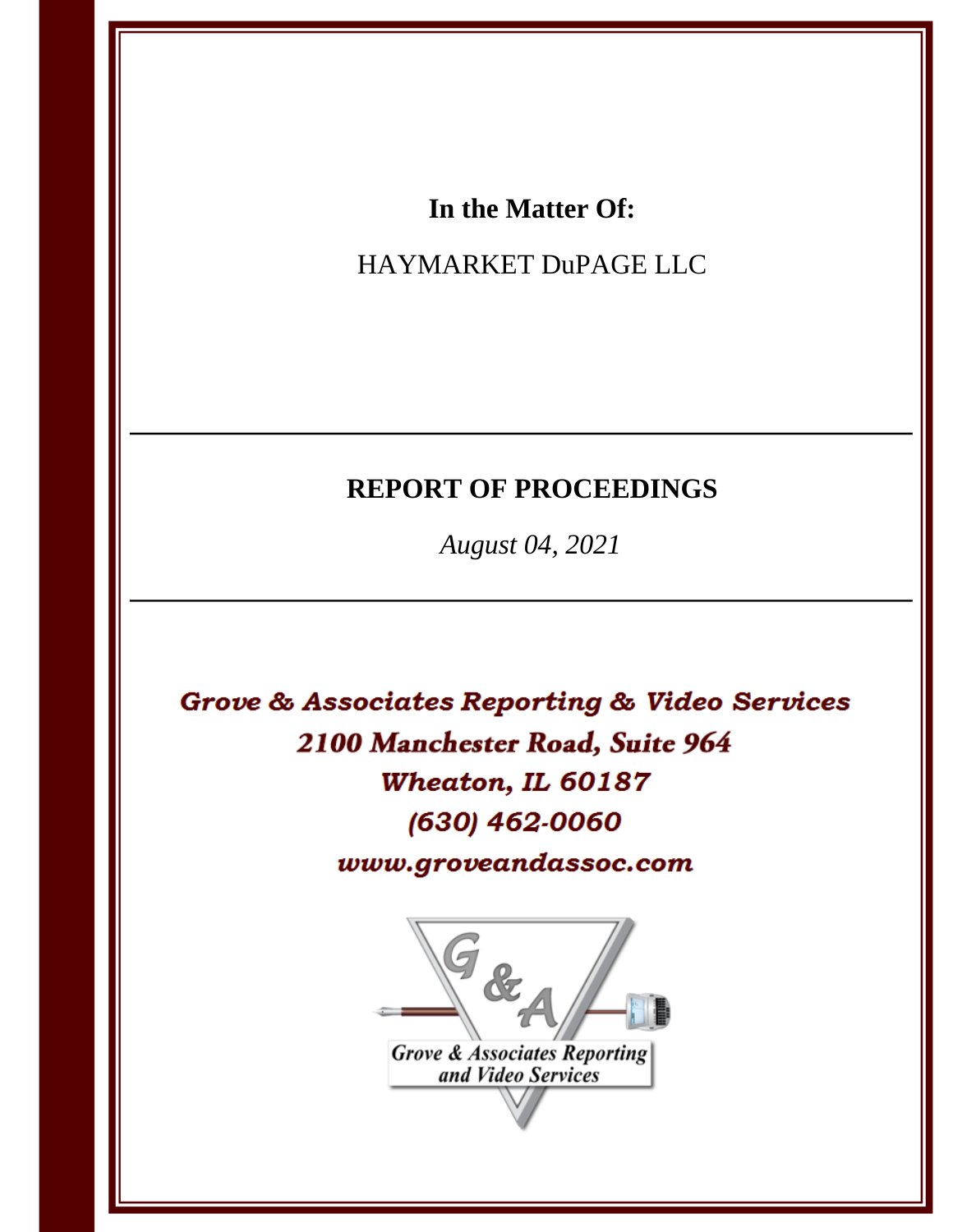8593

STATE OF ILLINOIS.) ) SS. COUNTY OF DU PAGE ) BEFORE THE VILLAGE OF ITASCA PLAN COMMISSION In The Matter of:  $\qquad \qquad$  )  $\hspace{0.5cm}$   $\hspace{0.5cm}$   $\hspace{0.5cm}$   $\hspace{0.5cm}$   $\hspace{0.5cm}$   $\hspace{0.5cm}$   $\hspace{0.5cm}$   $\hspace{0.5cm}$   $\hspace{0.5cm}$   $\hspace{0.5cm}$   $\hspace{0.5cm}$   $\hspace{0.5cm}$   $\hspace{0.5cm}$   $\hspace{0.5cm}$   $\hspace{0.5cm}$   $\hspace{0.5cm}$   $\hspace{0.5cm}$   $\hspace{0.5cm}$   $\hspace{$ Haymarket DuPage LLC  $\qquad \qquad$  ) PC #19-014 860 West Irving Park Road ) Itasca, Illinois (1998)

REPORT OF PROCEEDINGS had and testimony

taken at the public hearing of the above-entitled

cause, taken by Shannon M. Frey, CSR No. 84-002277,

RPR, CRR, on Wednesday, August 4, 2021, at 7:00

o'clock p.m.

GROVE & ASSOCIATES REPORTING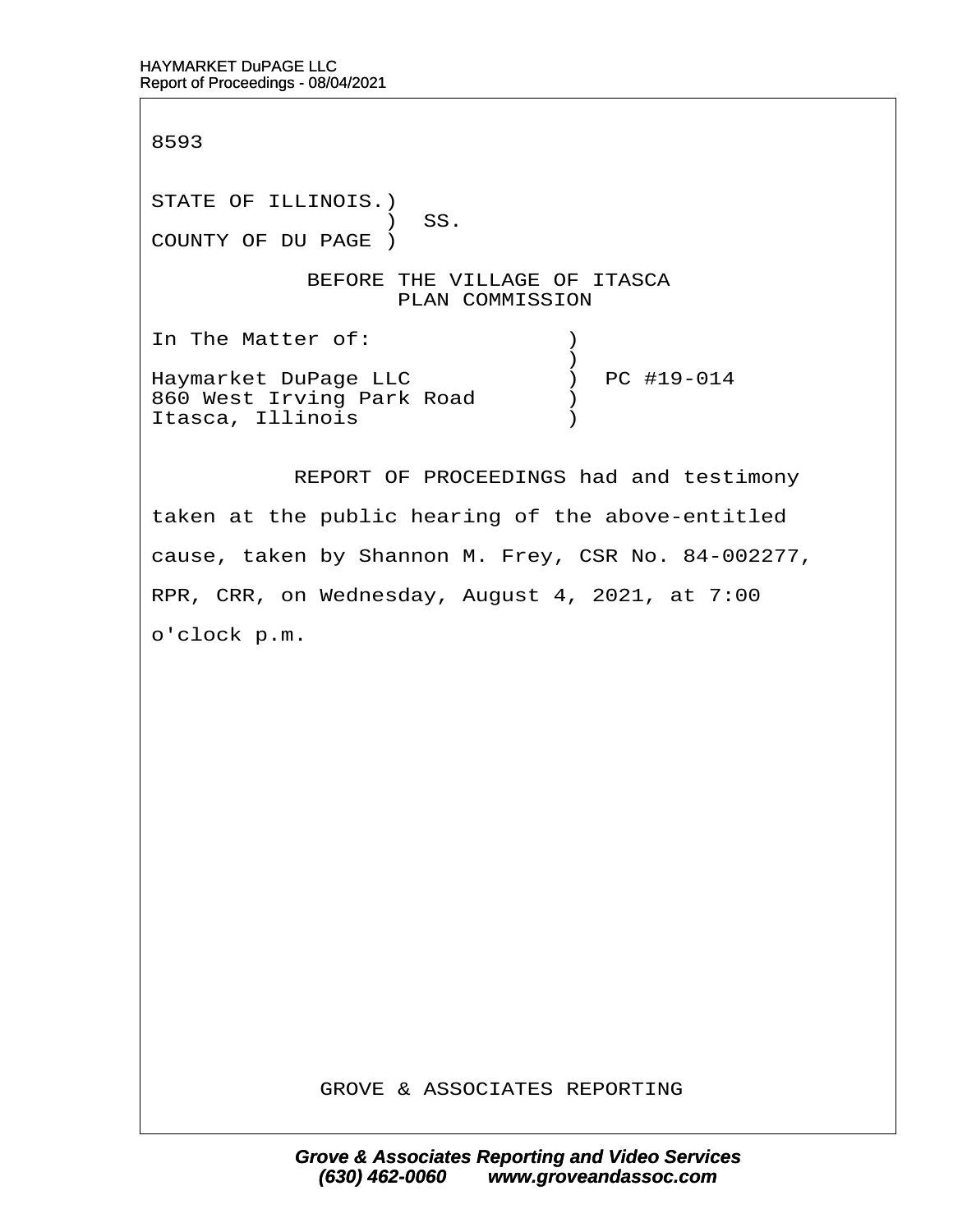- 2 | MR. BRENDAN DALY, Chairman;
- 3 | MR. FRANK CARELLO: Commissioner;
- 4 | MR. JEFFREY HOLMES: Commissioner;
- 5 | MS. LORI DRUMMOND, Commissioner;
- 6 | MS. KRISTA RAY, Commissioner;
- 7 | MR. ANTHONY RUSSO, Commissioner.
- 8 ALSO PRESENT:
- 9 | MS. YORDANA WYSOCKI, Village Attorney;
- 10 | MR. MO KHAN, Village Planner;
- 11 | HERVAS, CONDON & BERSANI, P.C., by MR. CHARLES E. HERVAS
- 12 | 333 Pierce Road, Suite 195 Itasca, Illinois 60143
- $13 \cdot (630)$  773-4774 chervas@hcbattorneys.com
- 14 | Appeared on behalf of City of Itasca;
- 15 | DASPIN & AUMENT, LLP, by MS. BRIDGET M. O'KEEFE
- 16 | 300 South Wacker Drive, Suite 2200 Chicago, Illinois 60606
- $17 \mid (312)$  258-3795
- bokeefe@daspinaument.com and 18
- BOND, DICKSON & CONWAY, by 19 | MS. MARY E. DICKSON
- 400 South Knoll Street, Unit C
- 20 | Wheaton, Illinois 60187
- · · · · (630) 681-1000 21 | marydickson@bond-dickson.com

and

Appeared on behalf of Haymarket DuPage LLC;

22

23

24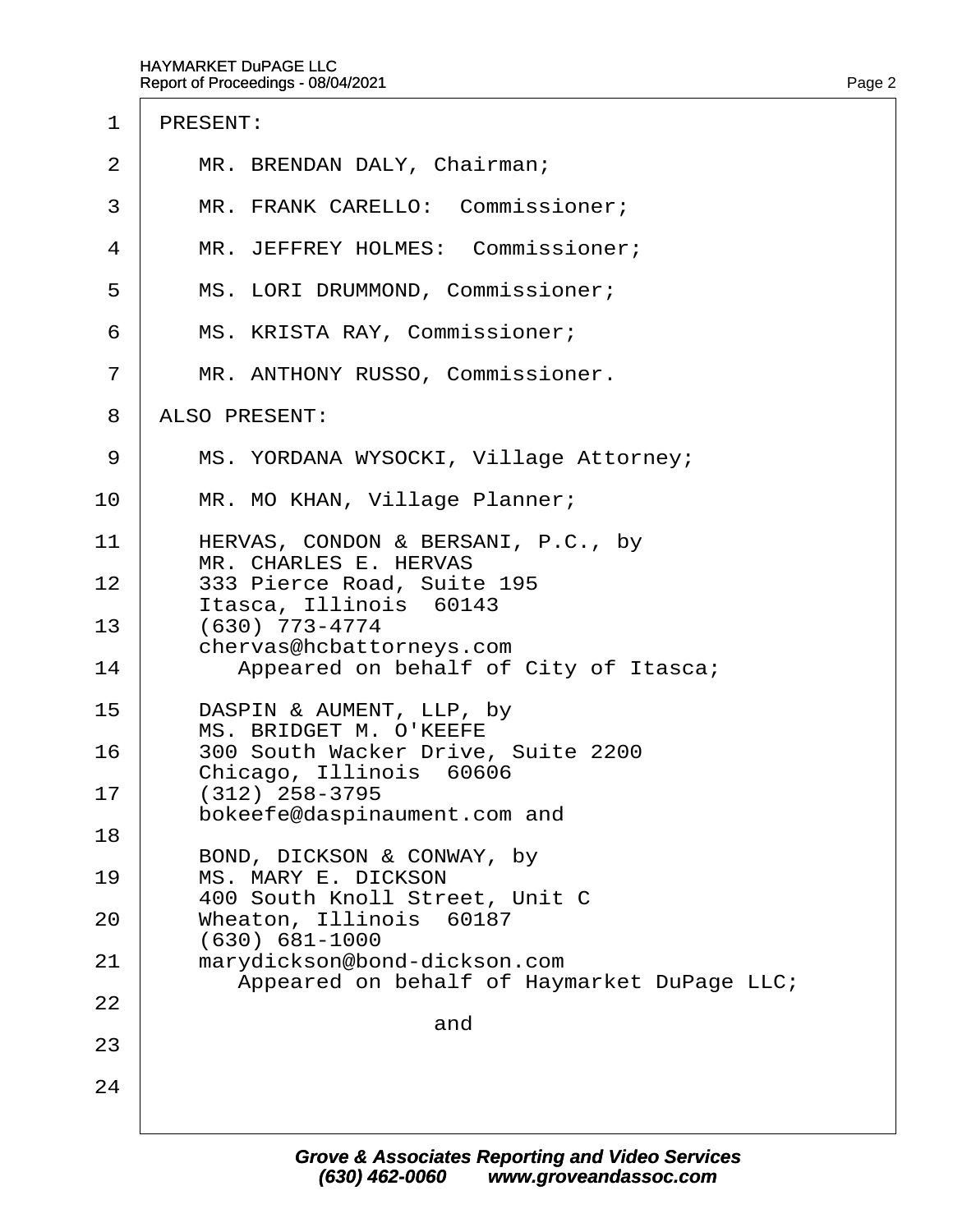|        | 1 ALSO PRESENT: (Cont'd.)                                                                   |
|--------|---------------------------------------------------------------------------------------------|
| 2      | FRANCZEK, P.C., by<br><b>MS. JENNIFER SMITH</b>                                             |
| 3      | 300 South Wacker Drive, Suite 3400<br>Chicago, Illinois 60606                               |
| 4      | (312) 786-6589<br>jas@franczek.com                                                          |
| 5      | Appeared on behalf of Itasca School District;                                               |
| 6<br>7 | JOHNSON & BELL, LTD., by<br>MR. STEPHEN P. ELLENBECKER<br>33 West Monroe Street, Suite 2700 |
| 8      | Chicago, Illinois 60603<br>$(312)$ 984-0221                                                 |
| 9      | ellenbeckers@jbltd.com<br>Appeared on behalf of 865 West Irving Park<br>Road, LLC;          |
| 10     | OTTOSEN, DINOLFO, HASENBLAG & CASTALDO, LTD., by                                            |
| 11     | MR. STEPHEN H. DI NOLFO<br>1804 North Naper Boulevard, Suite 350                            |
| 12     | Naperville, Illinois 60563<br>(630) 682-0085                                                |
| 13     | sdinolfo@ottosenlaw.com<br>Appeared on behalf of Itasca Fire Protection                     |
| 14     | District.                                                                                   |
| 15     |                                                                                             |
| 16     | WITNESSES PRESENT FOR PUBLIC QUESTIONS:                                                     |
| 17     | CHIEF JAMES BURKE;<br>MR. JAMES DOMINIK;                                                    |
| 18     | MR. BRUCE MOELLER.                                                                          |
| 19     |                                                                                             |
| 20     |                                                                                             |
| 21     |                                                                                             |
| 22     |                                                                                             |
| 23     |                                                                                             |
| 24     |                                                                                             |
|        |                                                                                             |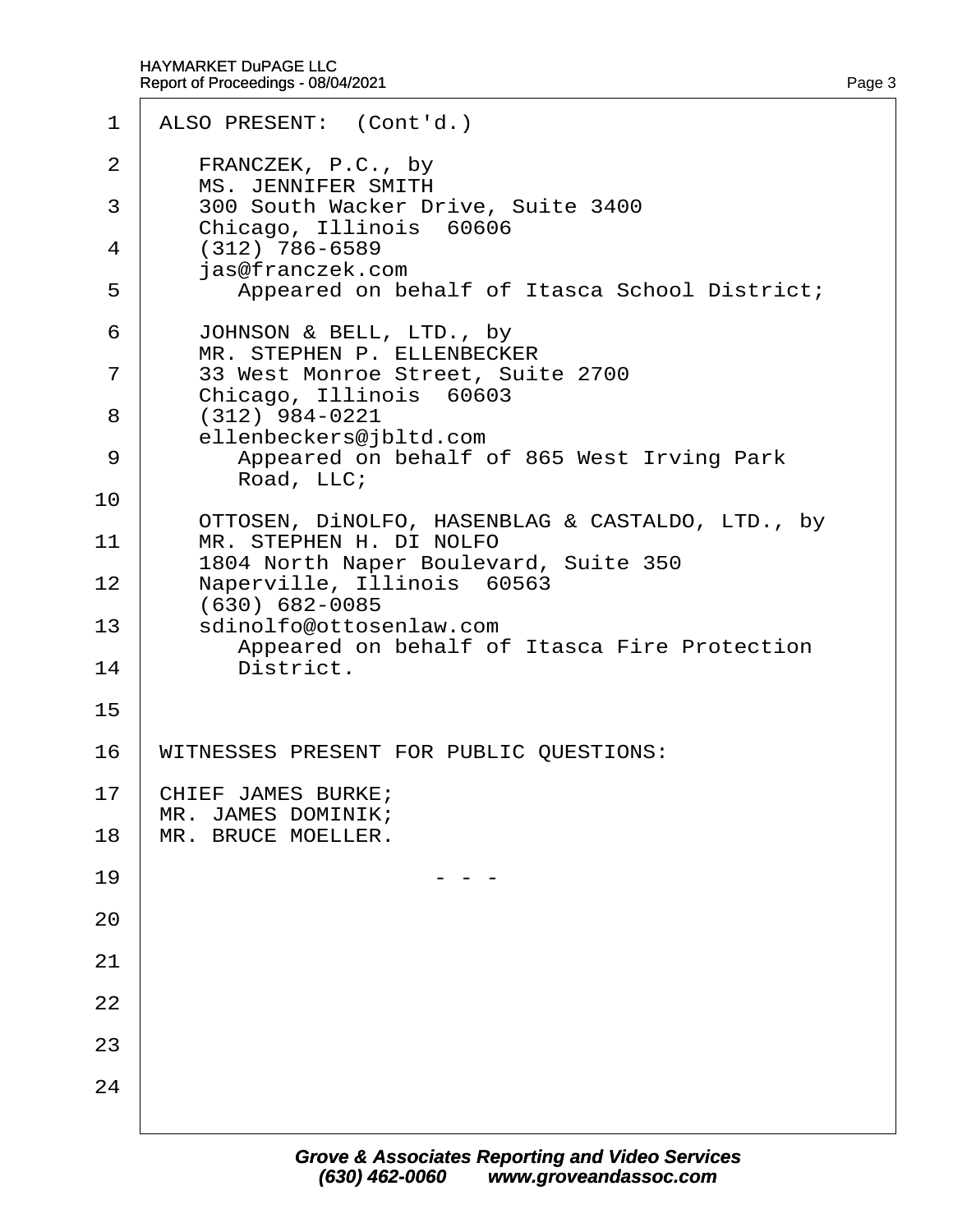<span id="page-4-0"></span>

| 1              | CHAIRMAN DALY: Welcome to this meeting of the    |  |
|----------------|--------------------------------------------------|--|
| $\overline{2}$ | August 4th, 2012, Itasca Plan Commission. I call |  |
| 3              | this meeting to order.                           |  |
| 4              | Good evening. Today is Wednesday                 |  |
| 5              | August 4th, 2021. The case before the Planning   |  |
| 6              | Commission is PC 19-014 continued from last      |  |
| $\overline{7}$ | Wednesday, July 28th.                            |  |
| 8              | The petitioner and owner is                      |  |
| 9              | Haymarket DuPage, LLC. The location is 860 West  |  |
| 10             | rving Park Road.                                 |  |
| 11             | Will the secretary please call the               |  |
| 12             | roll.                                            |  |
| 13             | MR. KHAN: Commissioner Carello?                  |  |
| 14             | <b>COMMISSIONER CARELLO: Here.</b>               |  |
| 15             | MR. KHAN: Commissioner Drummond?                 |  |
| 16             | <b>COMMISSIONER DRUMMOND: Here.</b>              |  |
| 17             | MR. KHAN: Commissioner Holmes?                   |  |
| 18             | <b>COMMISSIONER HOLMES: Here.</b>                |  |
| 19             | MR. KHAN: Commissioner Ray?                      |  |
| 20             | <b>COMMISSIONER RAY: Here.</b>                   |  |
| 21             | MR. KHAN: Commissioner Russo?                    |  |
| 22             | <b>COMMISSIONER RUSSO: Here.</b>                 |  |
| 23             | MR. KHAN: Chairman Daly?                         |  |
| 24             | CHAIRMAN DALY: Here. I declare a forum           |  |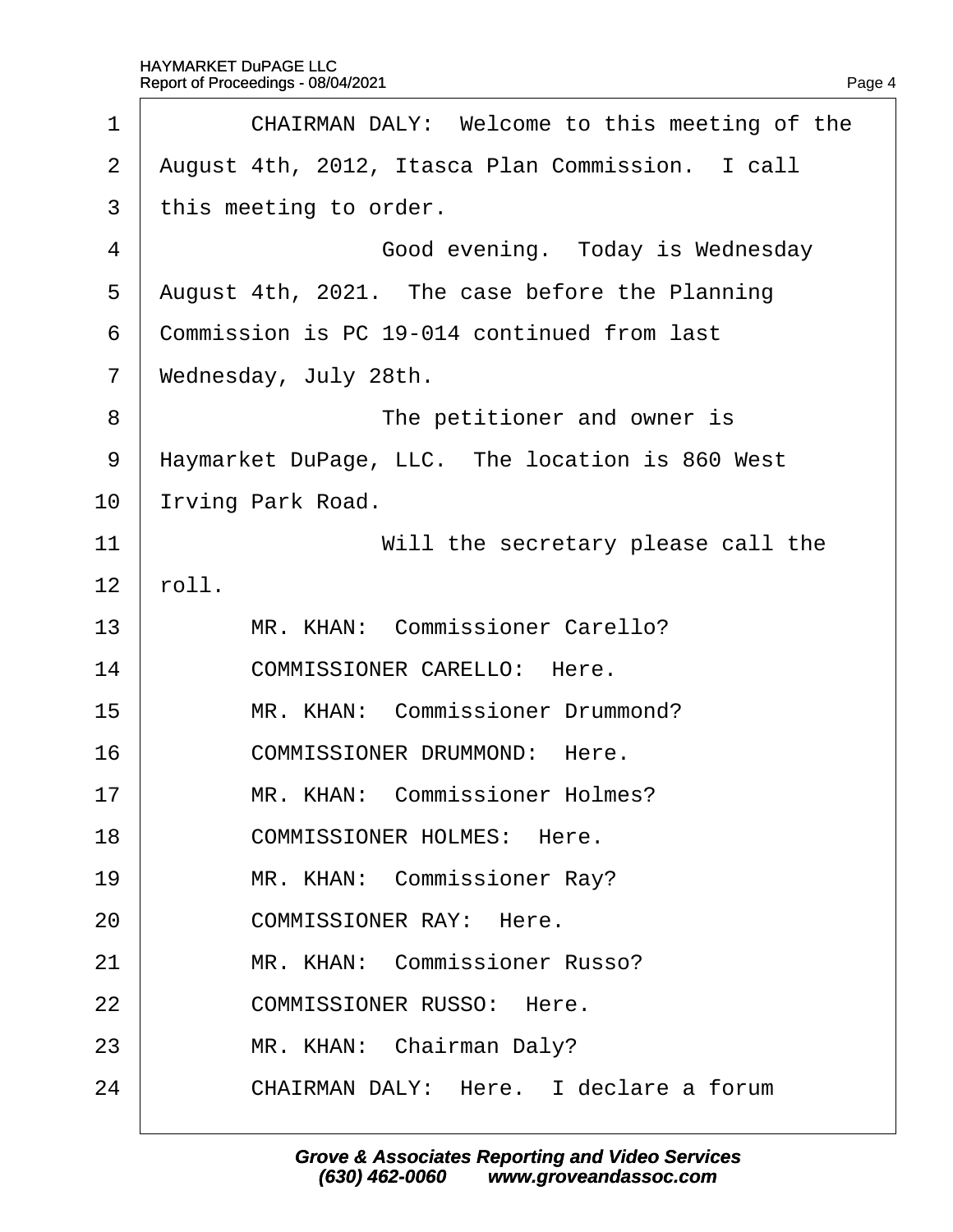<span id="page-5-0"></span>1 present. 2 **I** The process for this evening, number 3 dne, on the Village's website is a step-by-step quide 4 for the public hearing. We are currently on Step 7, 5 **public questions.** 6 **b Public questions have been reserved** 7 for two more nights with each night covering 8 different experts and witnesses. This evening we 9 Have Chief Burke, Mr. James Dominik, and Mr. Bruce 10 Moeller. 11 **Next week, August 11th, will be with** 12 Director Bob O'Connor of the Itasca Police 13 Department. 14 **If you have not previously signed up** 15 to ask a question for tonight on the Village's 16 website, you may do so at the sign-up table in the 17 benter aisle. Please understand that public comment 18 is not until Step 8 of the step-by-step guide. 19 Public comment will occur after public questions this 20 month. Tonight we will only address questions for 21 tonight's panel of experts. 22 **And, finally, please address your** 23 questions to the Chair, and I will ask the 24 appropriate expert to respond.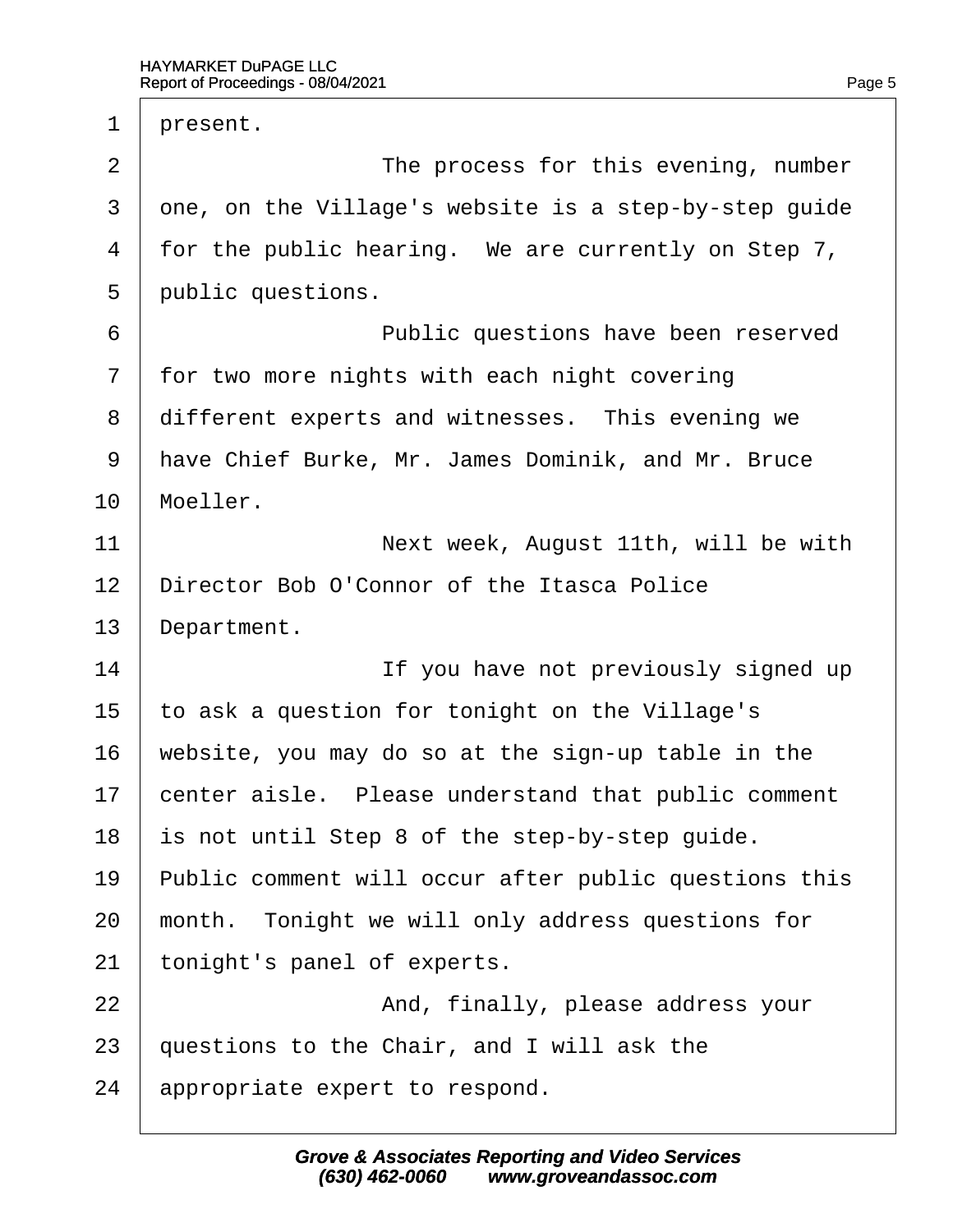<span id="page-6-0"></span>

| 1              | With that I'd now like to invite                      |
|----------------|-------------------------------------------------------|
| 2              | Mr. Chuck Hervas, Village counsel, to go through his  |
| 3              | dpening remarks.                                      |
| 4              | MR. HERVAS: Thank you, Mr. Chairman.                  |
| 5              | Good evening everyone. My name is                     |
| 6              | Chuck Hervas and I am the attorney advising the Plan  |
| $\overline{7}$ | Commission in this matter. This is a legal preceding  |
| 8              | with legal significance. A court reporter is          |
| 9              | swearing in witnesses and transcribing testimony.     |
| 10             | This is not a trial, but we are developing a record   |
| 11             | of proceedings before the Plan Commission. This is a  |
| 12             | legal public hearing on a zoning petition.            |
| 13             | My job is to protect the rights of                    |
| 14             | the Petitioner, any objectors, and the public.        |
| 15             | The Plan Commission will make                         |
| 16             | findings and a recommendation to the Village Board.   |
| 17             | Please understand that the Plan Commission is a       |
| 18             | recommending body. The Village Board will make the    |
| 19             | final decision on the Haymarket zoning petition.      |
| 20             | Although the Plan Commission                          |
| 21             | meetings will still be live streamed through YouTube, |
| 22             | we are back to meeting in person, and in-person       |
| 23             | meetings will continue through the remainder of the   |
| 24             | hearing.                                              |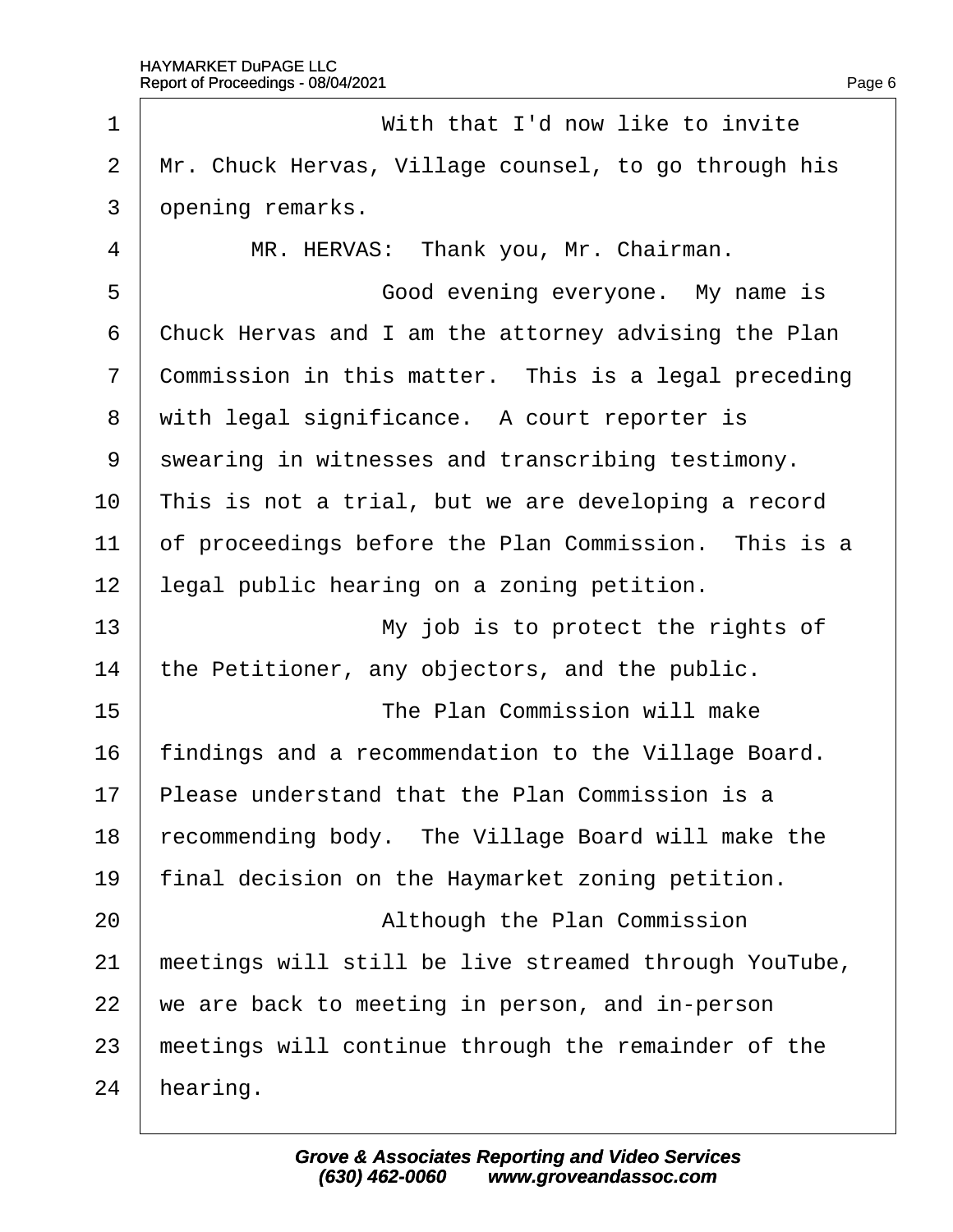<span id="page-7-0"></span>

| 1              | The procedures used by the Plan                       |
|----------------|-------------------------------------------------------|
| $\overline{2}$ | Commission for large hearings during the Pandemic are |
| 3              | available on the Village's website. Also, the         |
| 4              | website has a lot of information, including a         |
| 5              | domprehensive step-by-step guide about this hearing.  |
| 6              | We're doing the best we can to have an orderly        |
| $\overline{7}$ | process that allows for both public questions and     |
| 8              | public comment, and I ask that you please abide by    |
| 9              | the ground rules of the Commission.                   |
| 10             | Thank you.                                            |
| 11             | Mr. Chairman?                                         |
| 12             | CHAIRMAN DALY: Thank you, Mr. Hervas.                 |
| 13             | The business before the Commission                    |
| 14             | this evening is the public hearing on case            |
| 15             | No. PC 19-014. The request is for petition for a      |
| 16             | planned development by special use with exceptions,   |
| 17             | and Class 1 Site Plan approval all in order to permit |
| 18             | a mixed use residential and health care facility, and |
| 19             | other accessory uses in the B-2 Community Business    |
| 20             | District at 860 West Irving Park Road.                |
| 21             | I will now entertain a motion to                      |
| 22             | open this continued public hearing.                   |
| 23             | <b>COMMISSIONER RUSSO: So moved, Chairman.</b>        |
| 24             | <b>COMMISSIONER CARELLO: Second.</b>                  |
|                |                                                       |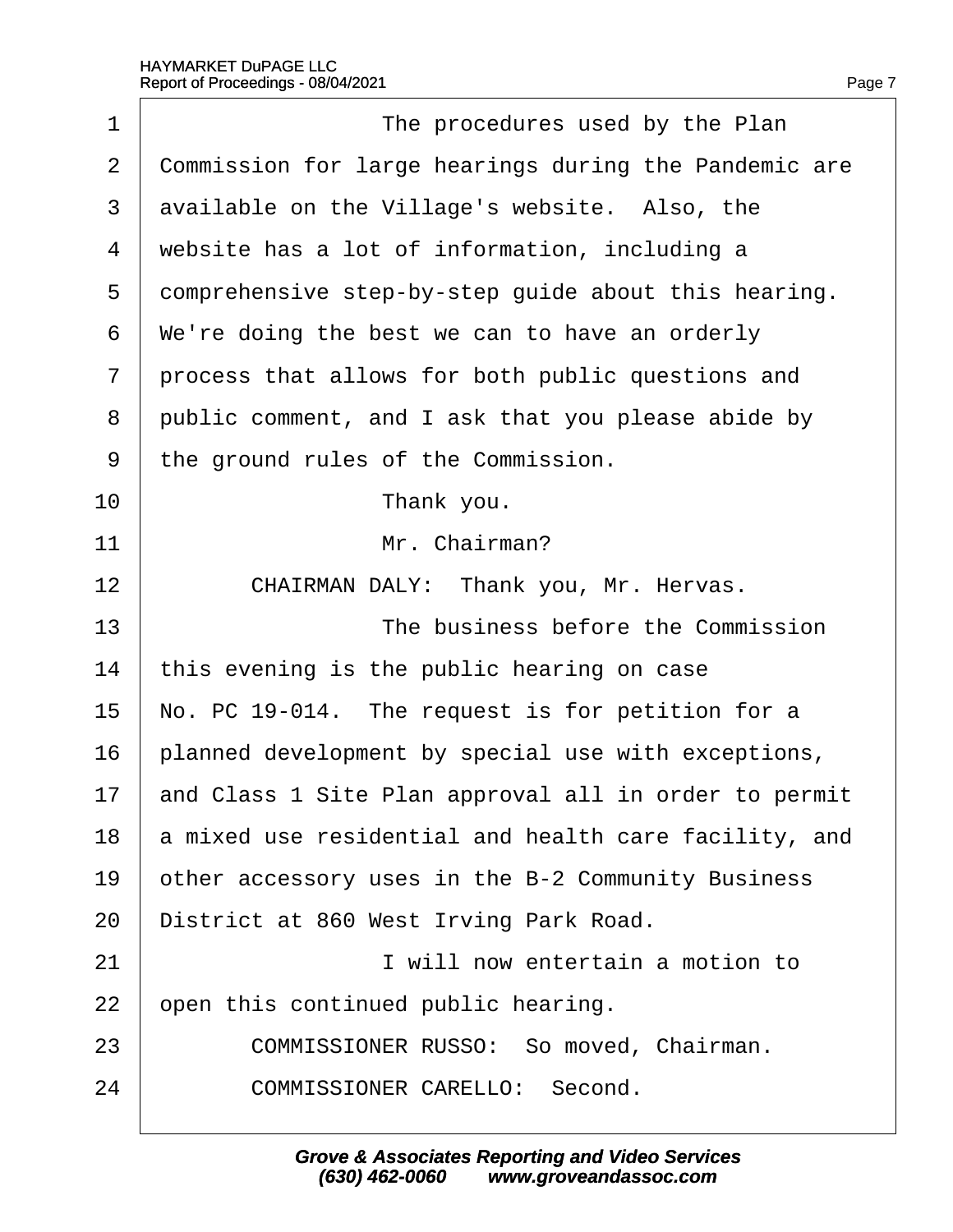<span id="page-8-0"></span>

| 1              | CHAIRMAN DALY: There's a motion and a second.         |
|----------------|-------------------------------------------------------|
| 2              | Mo, will you please call the vote.                    |
| 3              | MR. KHAN: Commissioner Carello?                       |
| 4              | <b>COMMISSIONER CARELLO: For.</b>                     |
| 5              | MR. KHAN: Commissioner Drummond?                      |
| 6              | <b>COMMISSIONER DRUMMOND: For.</b>                    |
| $\overline{7}$ | MR. KHAN: Commissioner Holmes?                        |
| 8              | <b>COMMISSIONER HOLMES: For.</b>                      |
| 9              | MR. KHAN: Commissioner Ray?                           |
| 10             | <b>COMMISSIONER RAY: For.</b>                         |
| 11             | MR. KHAN: Commissioner Russo?                         |
| 12             | <b>COMMISSIONER RUSSO: For.</b>                       |
| 13             | MR. KHAN: Chairman Daly?                              |
| 14             | <b>CHAIRMAN DALY: For.</b>                            |
| 15             | Motion carries. This public hearing                   |
| 16             | is now open.                                          |
| 17             | At this time I'd ask the court                        |
| 18             | eporter to please swear in this evening's witnesses.  |
| 19             | (Witnesses sworn.)                                    |
| 20             | CHAIRMAN DALY: At this time do we have any            |
| 21             | questions or has anyone signed up at the center aisle |
| 22             | to ask questions of the witnesses?                    |
| 23             | And, again, when you ask your                         |
| 24             | questions, could you please just state your name for  |
|                |                                                       |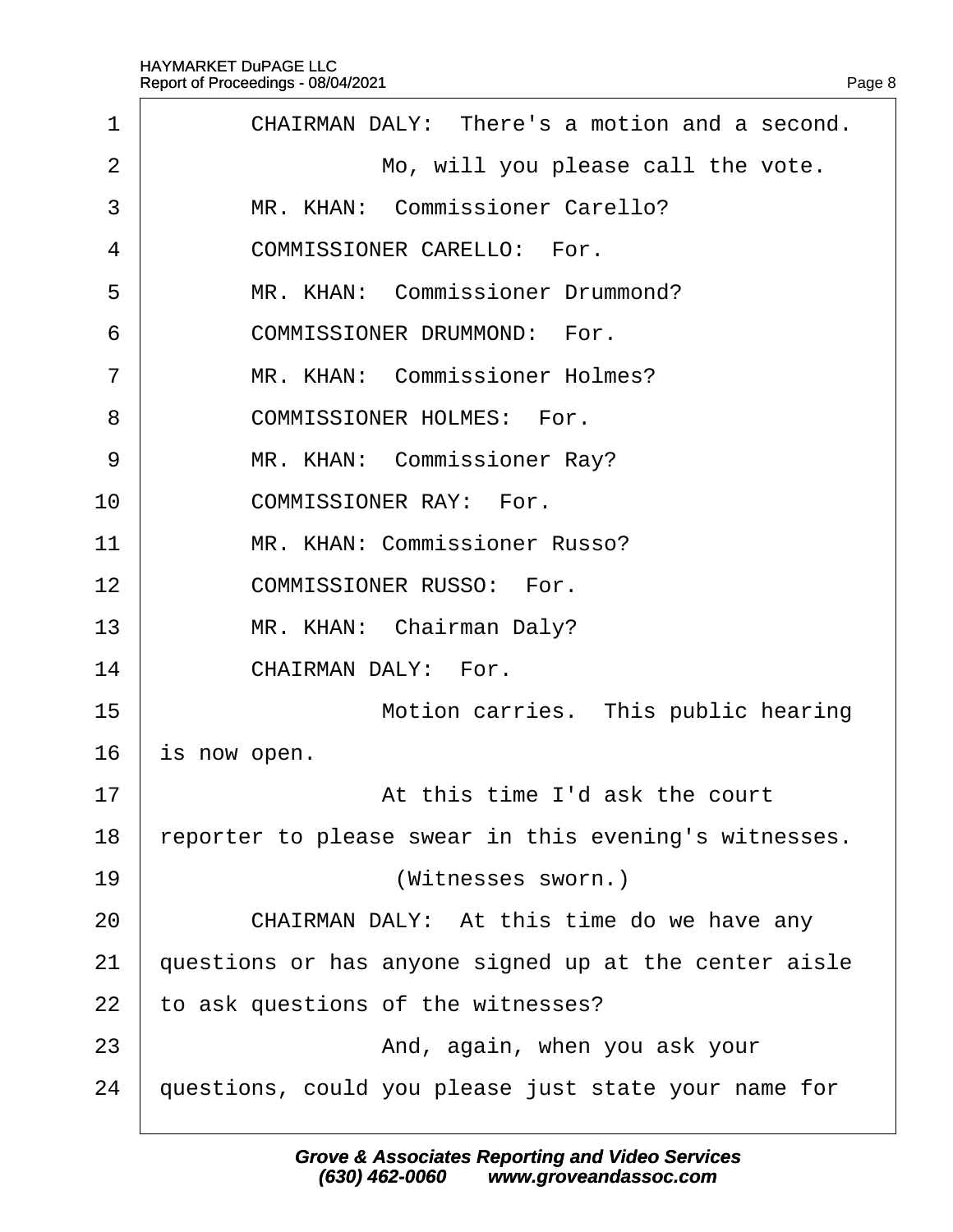<span id="page-9-0"></span>1 the record.

| $\overline{2}$ | MS. HUMBERT: Hi. I'm Rena Humbert. My first          |
|----------------|------------------------------------------------------|
| 3              | question, Chairman, I believe, is for Chief Burke.   |
| 4              | In Itasca's Fitch report, on page 9                  |
| 5              | it says Itasca currently takes 1,636 calls per year, |
| 6              | and Haymarket would add another 379 calls.           |
| $\overline{7}$ | The Fitch report states that                         |
| 8              | Haymarket would increase the call volume by 23.2,    |
| 9              | equalling 15 more days a year. And I apologize if my |
| 10             | math is incorrect here, but according to that it     |
| 11             | basically means that, you know, the calculation, the |
| 12             | EMS is currently only being utilized 64.7 days a     |
| 13             | year. Is that correct?                               |
| 14             | CHAIRMAN DALY: Chief Burke, is that a                |
| 15             | question you can answer?                             |
| 16             | CHIEF BURKE: I only caught the first part of         |
| 17             | it. Would you mind just repeating some of the end -- |
| 18             | some of the end math there. I couldn't --            |
| 19             | MS. HUMBERT: In the Fitch's report on page 9         |
| 20             | It reports that there is 1,636 calls per year for    |
| 21             | tasca currently, that Haymarket would increase the   |
| 22             | volume by 23.2 percent, which would equal 15 days.   |
| 23             | According to that math, I calculated                 |
| 24             | that right now the EMS is only currently being used  |
|                |                                                      |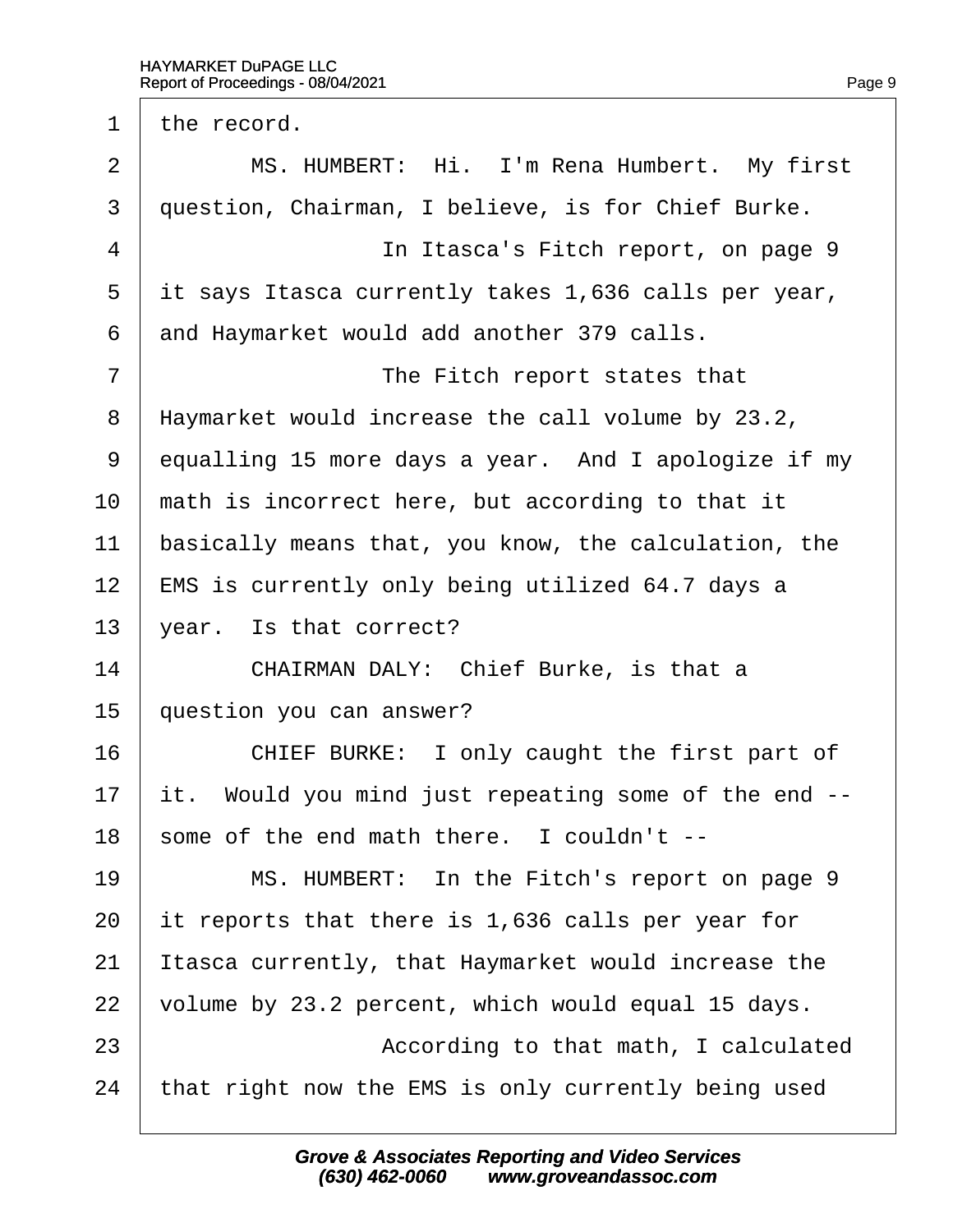<span id="page-10-0"></span>

| $\mathbf 1$     | 64.75 days per year. Is that correct?                |
|-----------------|------------------------------------------------------|
| $\overline{2}$  | CHIEF BURKE: Yeah, I'm not sure that I agree         |
| 3               | with your math.                                      |
| $\overline{4}$  | I think where we came up with the                    |
| 5               | days was based on the average call time that, you    |
| 6               | know, our guys are on the street handling a          |
| $\overline{7}$  | particular call, and if you extrapolate that number  |
| 8               | dut, you know, based on our projection as far as     |
| 9               | numbers of calls, and multiply that out into a       |
| 10 <sup>°</sup> | 24-hour period, that's where you come up with the    |
| 11              | days.                                                |
| 12              | MS. HUMBERT: And I've done that math, as             |
| 13              | well, sir, because you did say it was 56 minutes per |
| 14              | call. So I did do that math and it comes out to      |
| 15              | being 64.75 days of what --                          |
| 16              | MR. DI NOLFO: Is there a question?                   |
| 17              | MS. HUMBERT: I'm asking that if what's in the        |
| 18              | Fitch's report is correct.                           |
| 19              | CHIEF BURKE: I don't recall anything in the          |
| 20              | Fitch report that talked about 64 days.              |
| 21              | MS. HUMBERT: But do you -- do you agree?             |
| 22              | MS. SMITH: Excuse me. I believe that we've           |
| 23              | established that there's not going to be a           |
| 24              | questioning or cross-examination, but it's an        |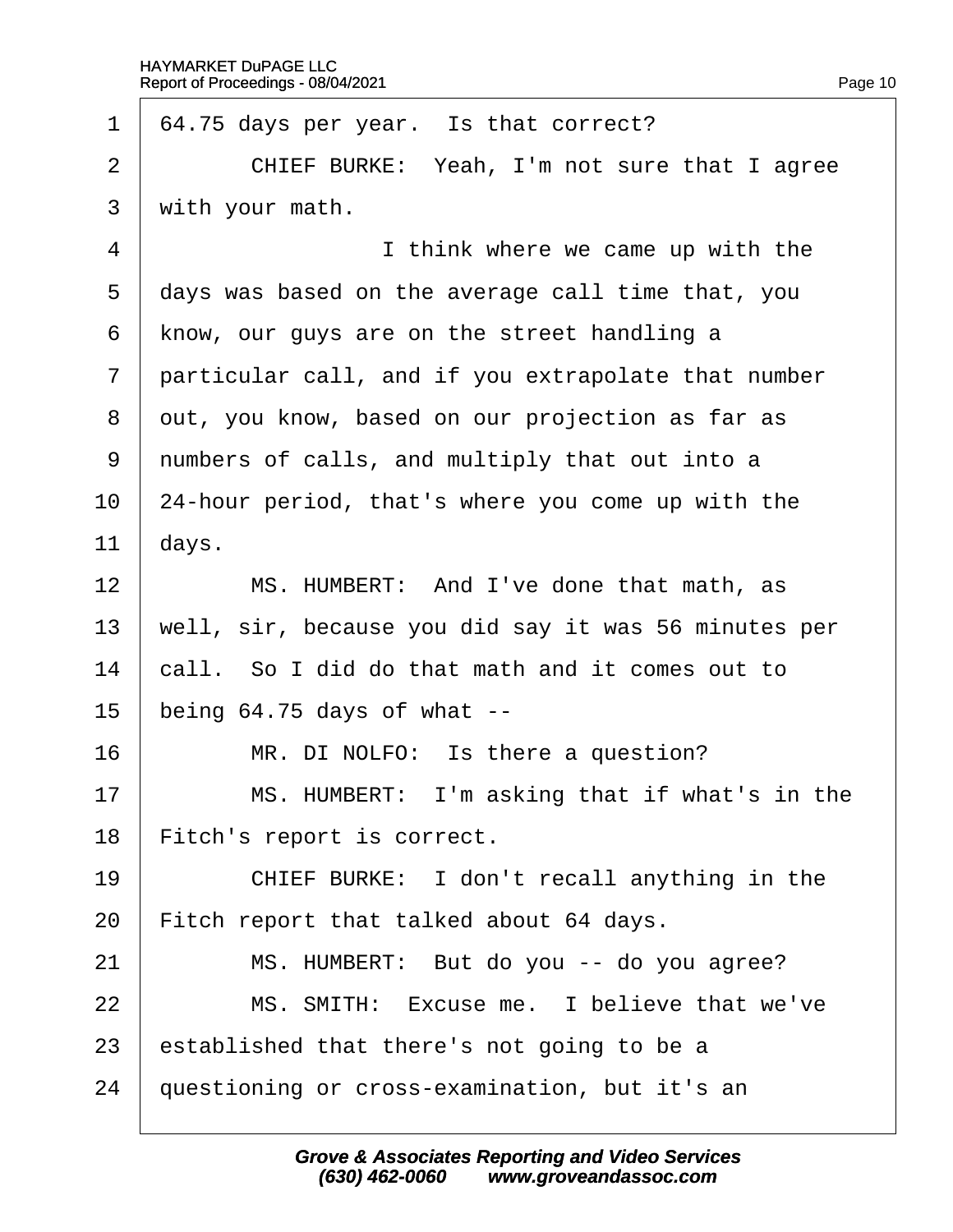<span id="page-11-0"></span>

| 1              | dpportunity to ask questions. So just I would object  |
|----------------|-------------------------------------------------------|
| $\overline{2}$ | to this form of exchange.                             |
| 3              | MR. HERVAS: Yeah, you should -- you should            |
| 4              | direct -- I know that it's easier to --               |
| 5              | MS. HUMBERT: I know.                                  |
| 6              | MR. HERVAS: -- have a conversation, but we're         |
| $\overline{7}$ | going to limit this to -- the questions to the Chair, |
| 8              | and the Chair will then direct it, so please do it    |
| 9              | that way.                                             |
| 10             | MS. HUMBERT: I appreciate that. Thank you.            |
| 11             | apologize.                                            |
| 12             | Chair, with the numbers that have                     |
| 13             | been reported on the Fitch's report on page 9 -- and  |
| 14             | have a copy of it here if you would like it.          |
| 15             | CHAIRMAN DALY: Can you blow it up, the Fitch          |
| 16             | report, page 9.                                       |
| 17             | MR. KHAN: Is it in the first table?                   |
| 18             | CHAIRMAN DALY: No, scroll down.                       |
| 19             | Ma'am, is this the table you're                       |
| 20             | referring to?                                         |
| 21             | MS. HUMBERT: A little bit further down. It's          |
| 22             | on page 9 right above where it's "the analyst         |
| 23             | reflects."                                            |
| 24             | Right there, yes. Okay. On that                       |
|                |                                                       |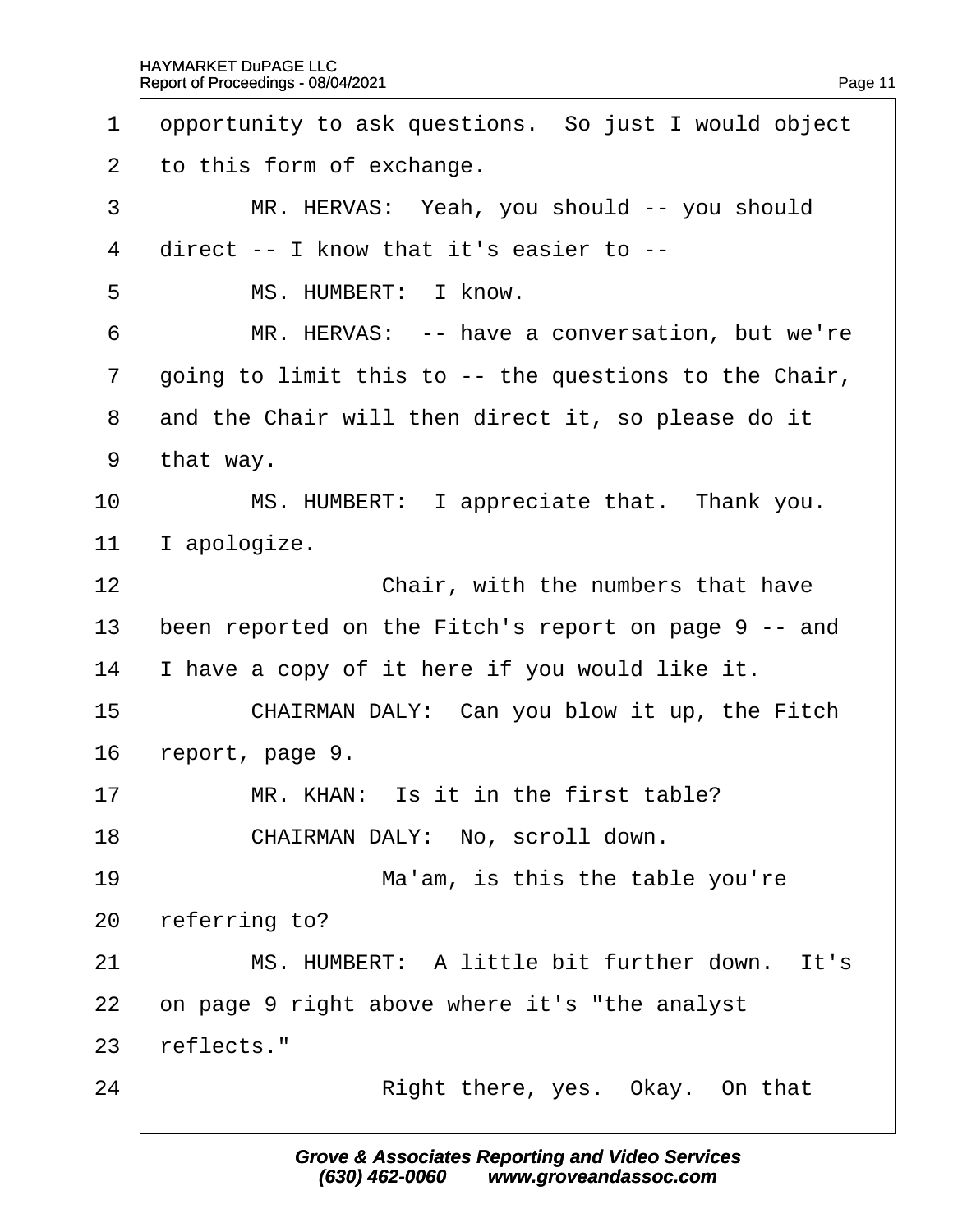<span id="page-12-0"></span>1 page Itasca's average call volume is 1,636. If you 2 divide that by 56 minutes -- or multiple that by 56 3 and then divide that by 60, which is an hour, and 4 then you multiply that by the amount of days in a 5 vear, you come up with it being 64.75 days a year. 6 **S** is that not correct? 7 | CHAIRMAN DALY: Ma'am, I would -- the 8 testimony given in the report given the way -- in the ·9· ·form that it is, I don't know that doing math right 10 how is an appropriate understanding of the data as it 11 was originally presented. I guess --12 | MS. HUMBERT: I guess -- you're right, and I 13 guess I was going off -- because on the report it 14 was that approximately Haymarket would increase that 15 service need by 15 days, so that's why I came up with 16 what was currently being utilized. 17 | CHAIRMAN DALY: Okay. But when we talk about 18 days and we talk about calls, are you using 24 hours 19  $\mu$  in a day and that is  $-$  because the calls happen 20 throughout the course of the year, correct, and it's 21 going to be a situation where the teams are deployed 22  $\pm$  to come back; there's a gap.  $23$   $\sim$  So I guess what is the  $\sim$  what is

24 the root of you are question? What are you really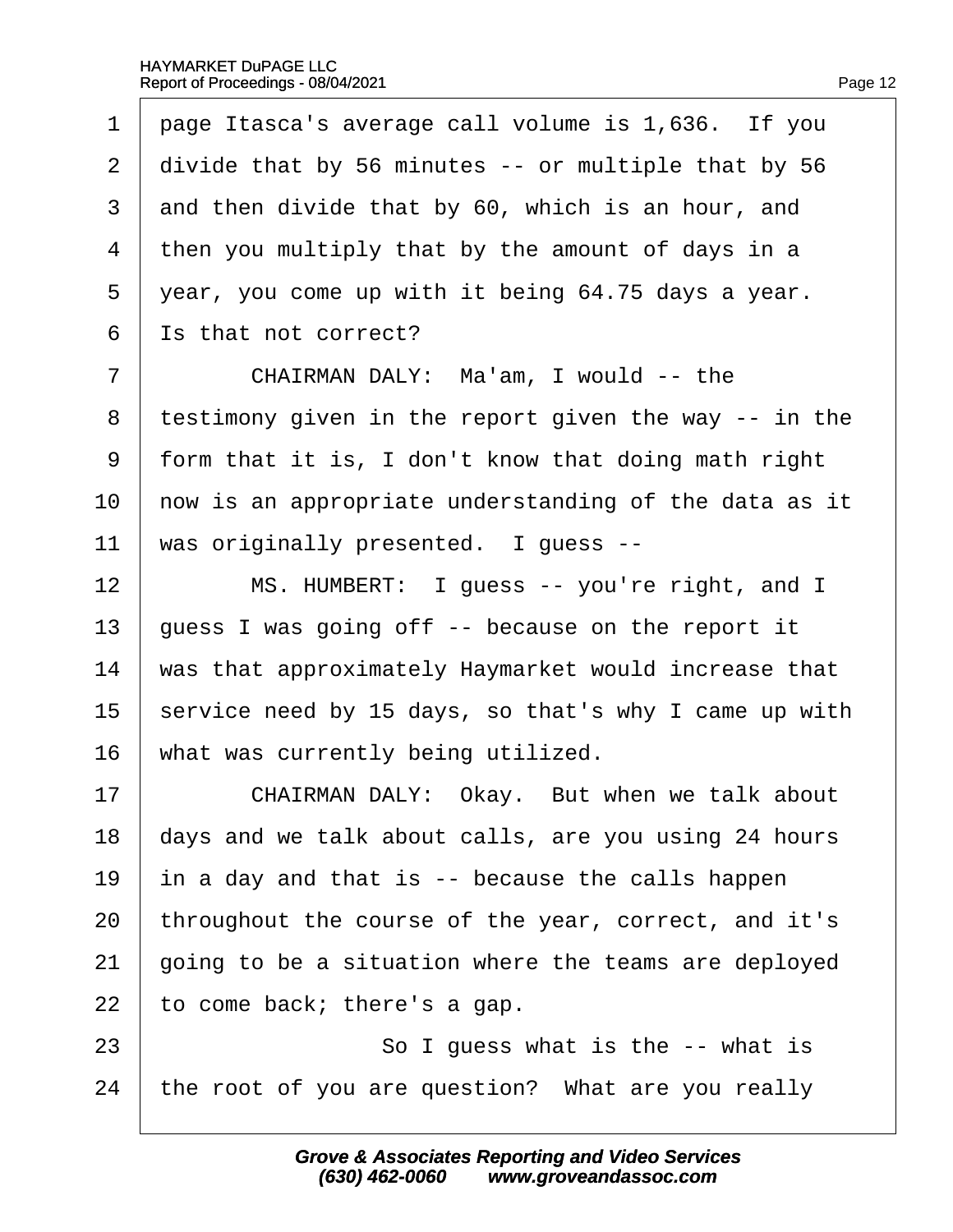<span id="page-13-0"></span>

| 1              | trying to understand with this question?              |
|----------------|-------------------------------------------------------|
| $\overline{2}$ | MS. HUMBERT: I'm trying to basically                  |
| 3              | understand if that -- on the Fitch's assessment, that |
| 4              | durrently the Itasca Fire Protection District has     |
| 5              | sufficient capacity, according to this report, to     |
| 6              | absorb the increased demand from the proposed         |
| $\overline{7}$ | Haymarket DuPage project.                             |
| 8              | CHAIRMAN DALY: Okay. And I believe we've              |
| 9              | heard testimony that there is the issue of            |
| 10             | concurrency, which has been testified to, I believe,  |
| 11             | by both Chiefs Burke and Mr. Moeller, so --           |
| 12             | MS. HUMBERT: Has there been -- again, it's            |
| 13             | very confusing because I've heard about concerns that |
| 14             | having concurrent calls a possibility, but that there |
| 15             | hasn't been considering -- considered that to have    |
| 16             | happened.                                             |
| 17             | CHAIRMAN DALY: Mr. Moeller, are you prepared          |
| 18             | to weigh in on this question and the way it's been    |
| 19             | asked?                                                |
| 20             | MR. MOELLER: I think I've heard a couple              |
| 21             | different questions. I am happy to try and answer it  |
| 22             | but if I make sure I want to understand the question  |
| 23             | that's being asked, sir.                              |
| 24             | MR. DI NOLFO: Are we on the capacity question         |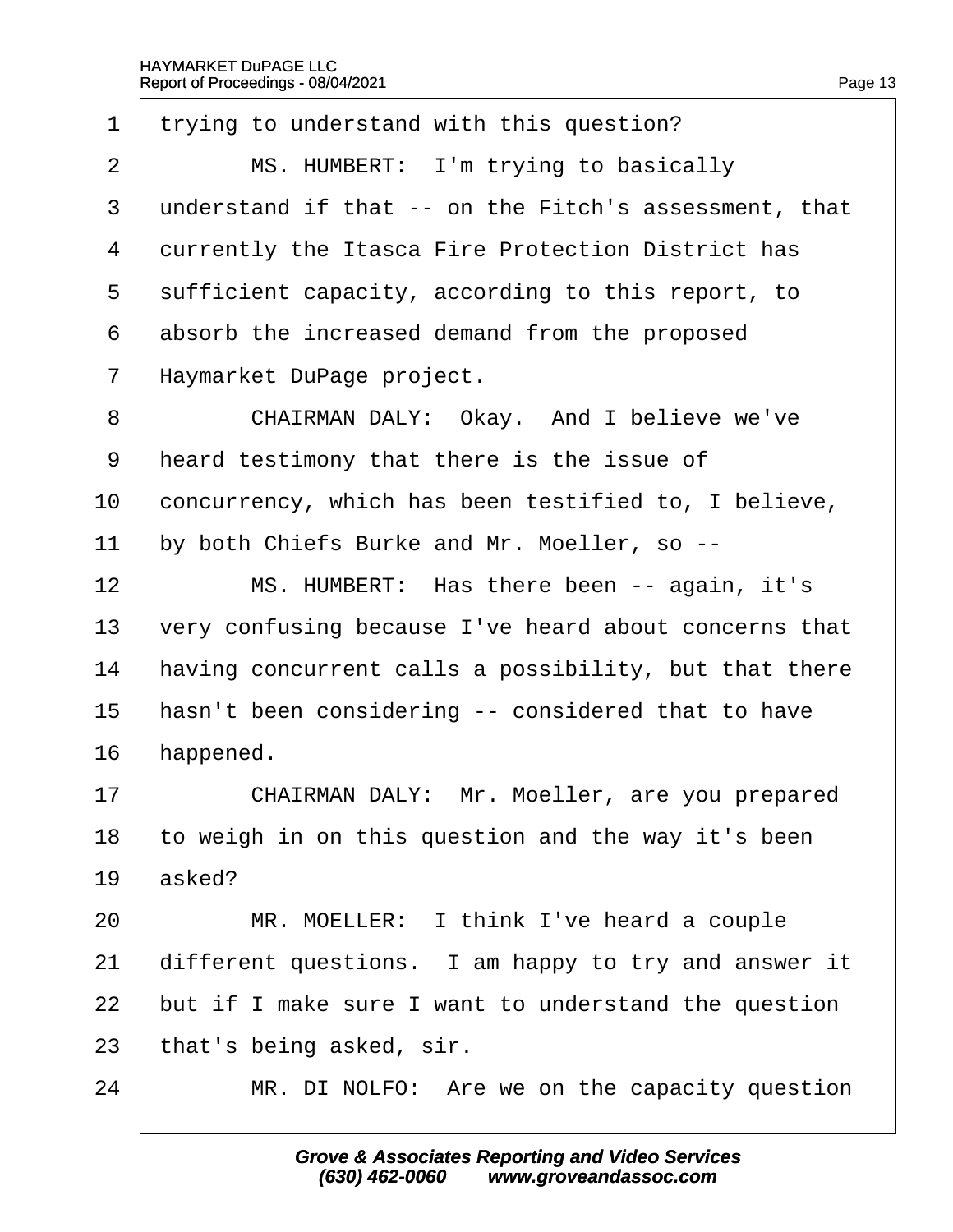<span id="page-14-0"></span>1 row and concurrence? 2 **CHAIRMAN DALY: Well, that's what I was about**  $3$  to ask. 4 **So the very first question she** 5 asked, what can you offer as an answer to that 6 duestion? 7 | MS. O'KEEFE: Well, can we clarify what the 8 duestion is just for the record, what we think the 9 duestion is? 10 | CHAIRMAN DALY: Okay. Ma'am, could you please 11  $\epsilon$  repeat your first question? 12 | MR. DI NOLFO: Perhaps before we get that far, 13 I don't think anybody here is expected to do math, so 14 vould have a problem if we have to sit there and 15 calculate data. That isn't the purpose of public 16 duestions, do calculations. 17 | CHAIRMAN DALY: Okay. So then let me -- let 18 me, Miss, if I can ask you to rephrase your question 19 that takes the math out of the question, and just 20 ask, does the Fire Protection District have the 21 capacity, based on the information in this report. 22 Can we start there? 23 | MS. HUMBERT: Of course.  $24$  | MS. O'KEEFE: Can we also clarify, is the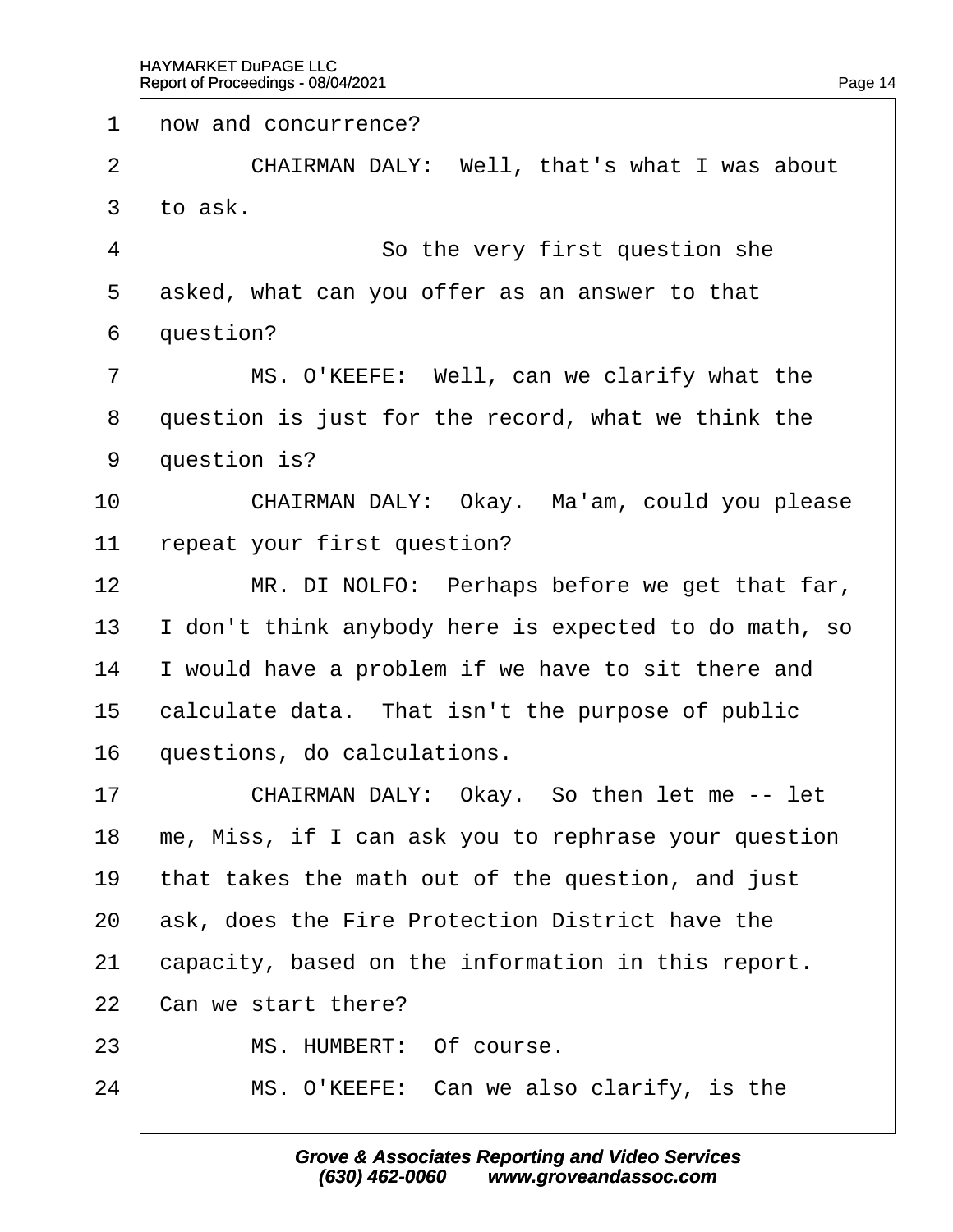<span id="page-15-0"></span>

| $\mathbf 1$    | question -- I thought she asked the question of Chief |
|----------------|-------------------------------------------------------|
| $\overline{2}$ | Burke. Is that who you're questioning?                |
| 3              | MS. HUMBERT: I was trying to, yes --                  |
| $\overline{4}$ | MS. O'KEEFE: Okay.                                    |
| 5              | MS. HUMBERT: -- because this was his --               |
| 6              | MS. O'KEEFE: So I'm just trying to clarify            |
| $\overline{7}$ | who the question is to.                               |
| 8              | CHAIRMAN DALY: Right. And when she started            |
| 9              | it was to Chief Burke, but since Mr. Moeller wrote    |
| 10             | the report, I would ask Mr. Moeller -- since Chief    |
| 11             | Burke already took a swing at it, let's let           |
| 12             | Mr. Moeller offer some information on that and we'll  |
| 13             | see what we can do from there; all right?             |
| 14             | MS. HUMBERT: Okay, thank you.                         |
| 15             | CHAIRMAN DALY: All right. So the question             |
| 16             | that I rephrased to you is fine for Mr. Moeller?      |
| 17             | MS. HUMBERT: I believe so, yes, assuming that         |
| 18             | these numbers are correct and they were given by      |
| 19             | Chief Burke for this report.                          |
| 20             | CHAIRMAN DALY: Okay.                                  |
| 21             | Mr. Moeller?                                          |
| 22             | MR. MOELLER: So I apologize, Mr. Chairman.            |
| 23             | Am I asking -- am I attempting to answer the question |
| 24             | on the question that was asked about the math or the  |
|                |                                                       |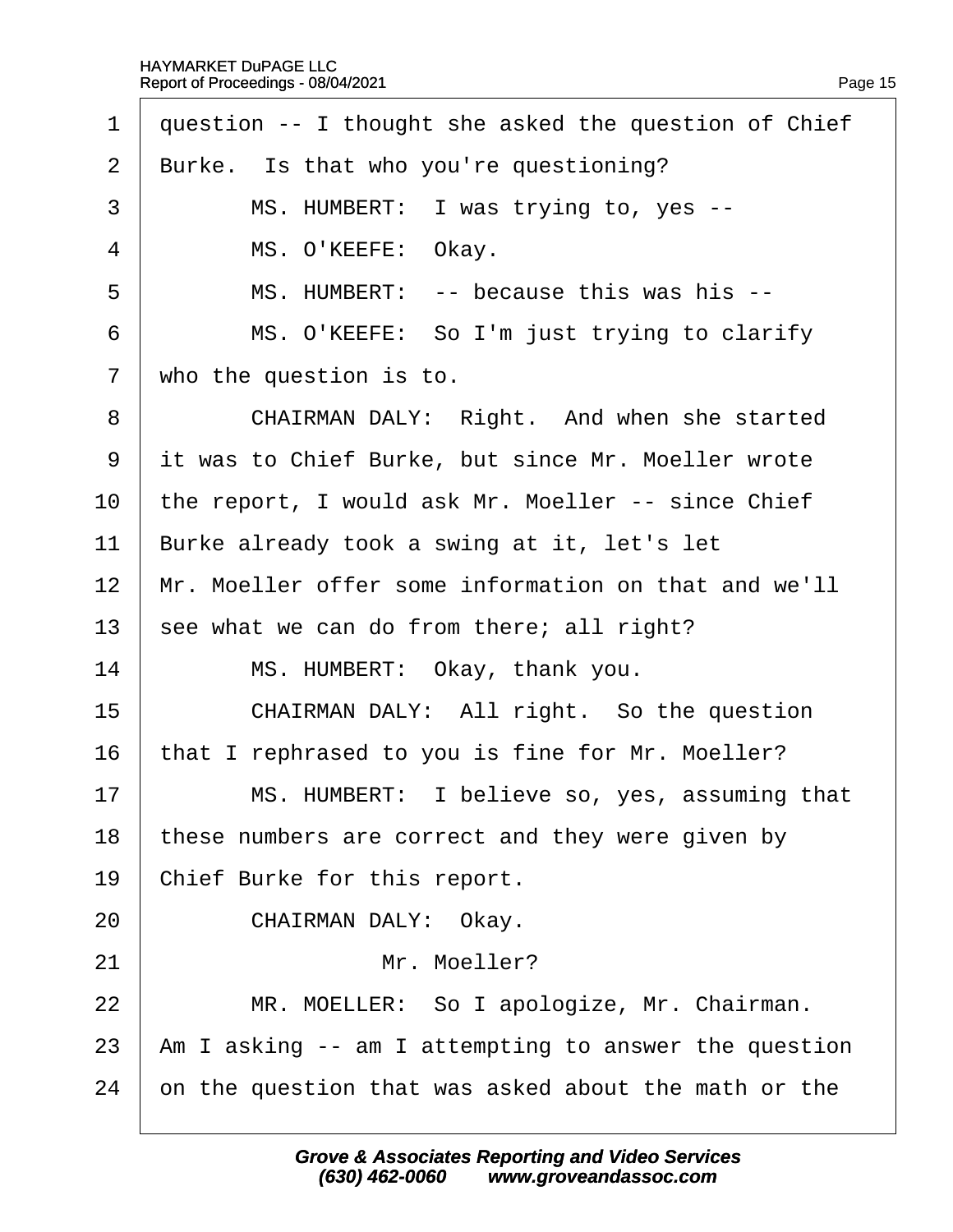<span id="page-16-0"></span>1 doncurrency issue?

2 | CHAIRMAN DALY: About the math. Forget about 3 doncurrency.

4 | MR. MOELLER: Okay. So regarding the math, 5 rol of you can't make that assumption. That table that 6 is on the screen right now uses an average of the 7 time taken for an EMS call resulting in a transport. 8 That's what was looked at with regard to the 9 applicant's property. 10 **I** The fire department runs a number of 11 bther different types of calls with various time on 12 task that we used for that. So to attempt to take 13 simply the EMS transport and apply it to all incident 14 types to which the fire department runs, you would 15 hot be able to do that. You would have to actually 16 go look at all of those calls and calculate the total 17  $\,$  time on task for the year. 18 | CHAIRMAN DALY: Okay. So, ma'am, does that 19 answer your first question? 20 | MS. HUMBERT: I think so. Again, these graphs 21 are very difficult. It took me a while to get 22 through them. 23 **But with the report, on page 12 -- I** 

24 believe it was 11 or 12, the Fitch's assessment is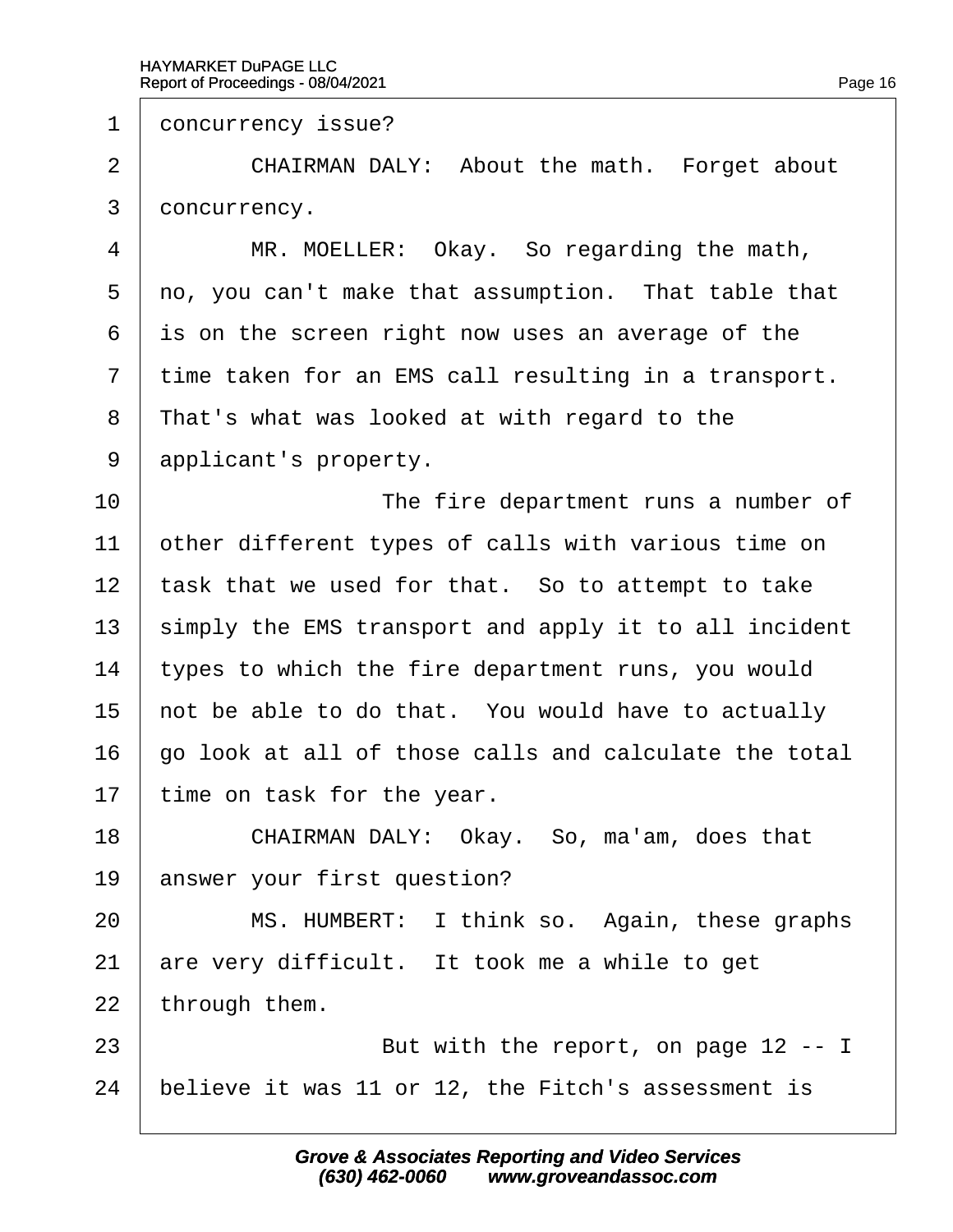|  | Page 17 |
|--|---------|
|  |         |

<span id="page-17-0"></span>

| 1              | that currently the Itasca Fire Protection District    |
|----------------|-------------------------------------------------------|
| 2              | has sufficient capacity to absorb the increased       |
| 3              | demand from the proposed Haymarket DuPage project.    |
| 4              | CHAIRMAN DALY: So is your question about the          |
| 5              | validity of what's on the page?                       |
| 6              | MS. HUMBERT: I'm asking if that is                    |
| $\overline{7}$ | what they -- you know, that's true that they -- with  |
| 8              | what is on the page.                                  |
| 9              | MR. ELLENBECKER: Who is that to?                      |
| 10             | MS. O'KEEFE: Yeah, who is the question                |
| 11             | directed to?                                          |
| 12             | MS. HUMBERT: Well, I believe it is still to           |
| 13             | Chief Burke because I'm assuming that this            |
| 14             | information that was given is correct.                |
| 15             | CHIEF BURKE: So I'll take a swing that. So I          |
| 16             | think we talked about this. I testified to this.      |
| 17             | Capacity is one thing; impact is another thing. They  |
| 18             | go hand in hand, okay.                                |
| 19             | Increased capacity without the                        |
| 20             | impact of the facility itself means nothing. So the   |
| 21             | impact of a single facility in our community that     |
| 22             | puts that kind of demand on a single resource, in     |
| 23             | this case one paramedic unit, I think is problematic. |
| 24             | MS. HUMBERT: I guess I would have to go back          |
|                |                                                       |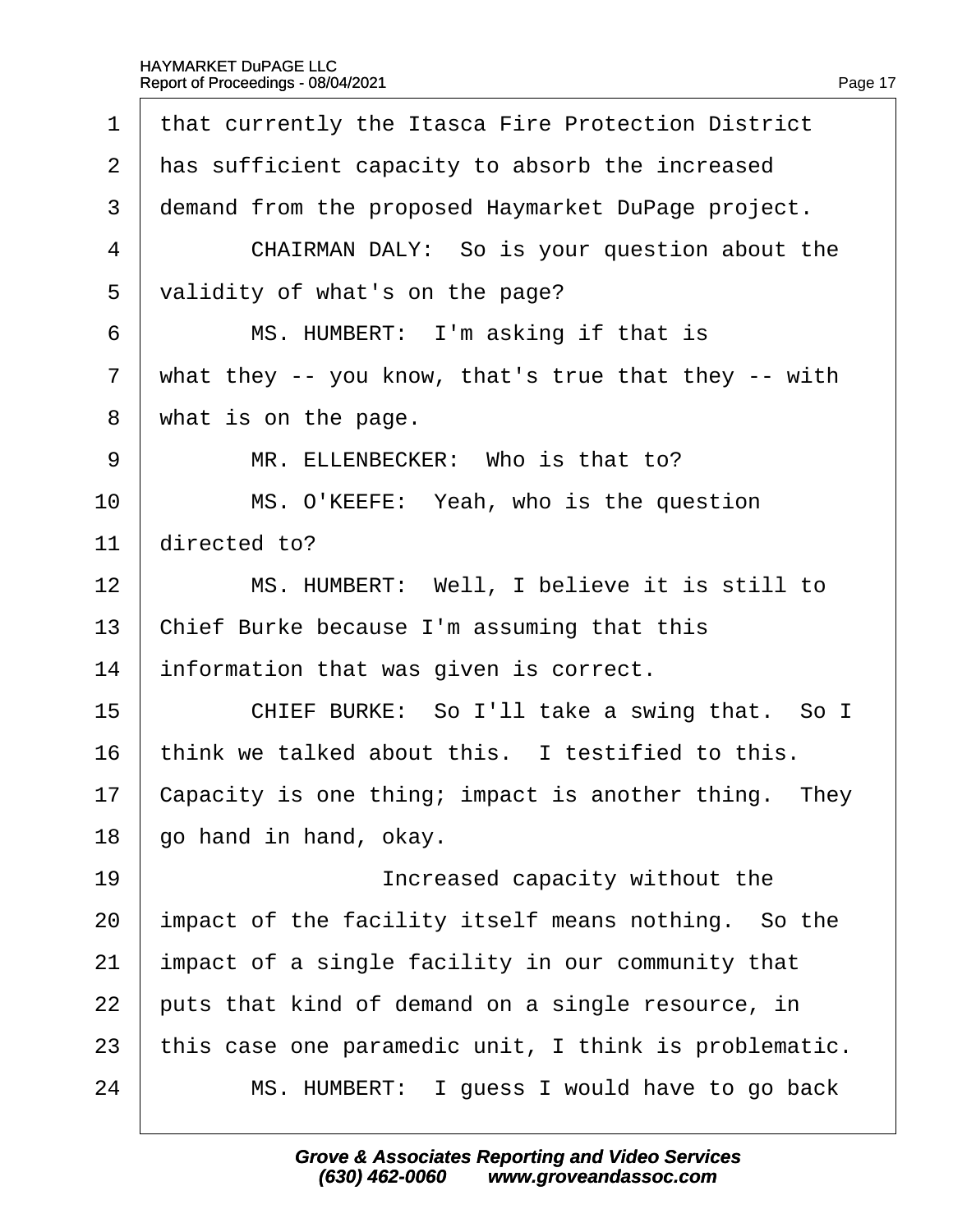<span id="page-18-0"></span>·1· ·to what the chart data is that it's utilized 64.7 2 days a year. 3 CHAIRMAN DALY: Ma'am, the questions are to  $4$  me, please  $-$ 5 | MS. HUMBERT: I'm sorry.  $6 \mid$  CHAIRMAN DALY: -- and --7 | MS. HUMBERT: I apologize.  $8 \mid$  CHAIRMAN DALY: -- and --9 | MS. HUMBERT: I'm so sorry. 10 **CHAIRMAN DALY: That's fine.** I get it. This 11 is a little bit what -- nobody is used to doing this, 12 but I would ask, then, if he answered your question, 13  $\mu$  do you have another -- I mean, the follow-up 14 guestioning and a discussion, we don't want to be 15  $\theta$  oing there. 16 **MS. HUMBERT: Yes. So referencing the same** 17 report and testimony as before, I'd like to ask if 18 Mr. Dominik -- Mr. Chairman, if Mr. Dominik, if he 19 thinks Itasca's EMS has the capacity to handle 20 Haymarket calls. 21 | CHAIRMAN DALY: Mr. Dominik? 22 | MR. DOMINIK: Yes. So this has been very 23 confusing with all the numbers. So I think let me 24 just start off, you know, I'm three generations into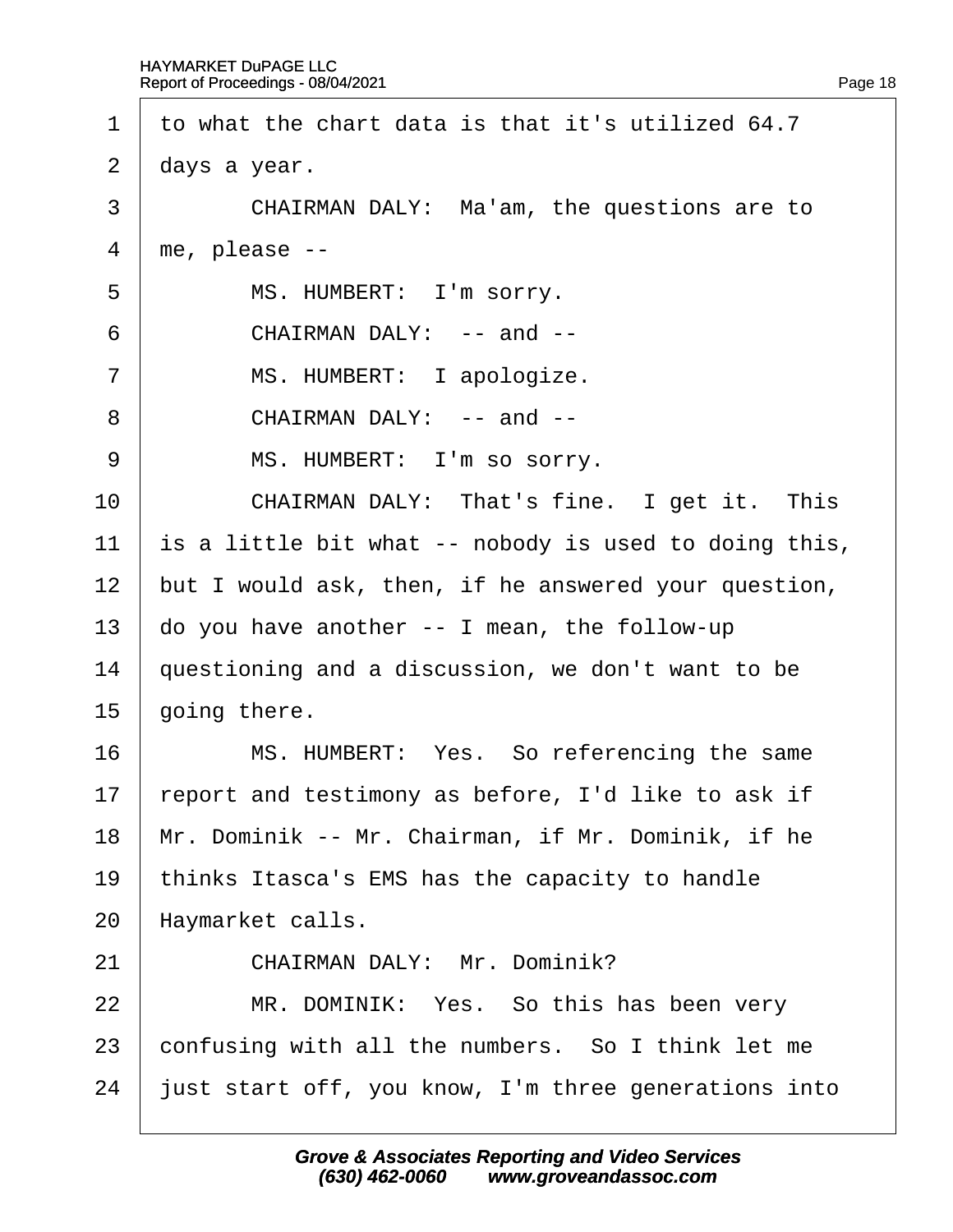<span id="page-19-0"></span>1 this. I've been doing this a long time. I would not 2 dompromise my integrity. I still believe in my 3 driginal research which was a very conservative 4 *approach.* 5 **b b b i lt** was very important to evaluate ·6· ·the services of similar facilities that offered the 7 same services, the same level of services, and when ·8· ·you look at all the calls, ALS, BLS, Mr. Moeller 9 touched on a process called unit hour utilization. 10 **So as you heard from Chief Burke and** 11 Mr. Moeller, the 2.55 ambulance calls that the Itasca 12 ambulance would go on per a 24-hour period would turn 13 into unit hour utilization in the fire service world 14 something that, you know, Mr. Moeller had talk about. 15 **I** You take that at 56 minutes, it 16 roughly -- per simple math, that's two-and-a-half 17 hours a day or 930 calls, you know, on an annual 18 basis. That's going to give you like a .1 unit hour 19 utilization for that vehicle, for that crew. 20 **Industry standard as, you know, set** 21 by the fire service organizations is .3. So roughly 22 that would mean that you'd have to triple the amount 23 b f calls for that ambulance before it would get to a 24 boint where it's concerning to its reliability and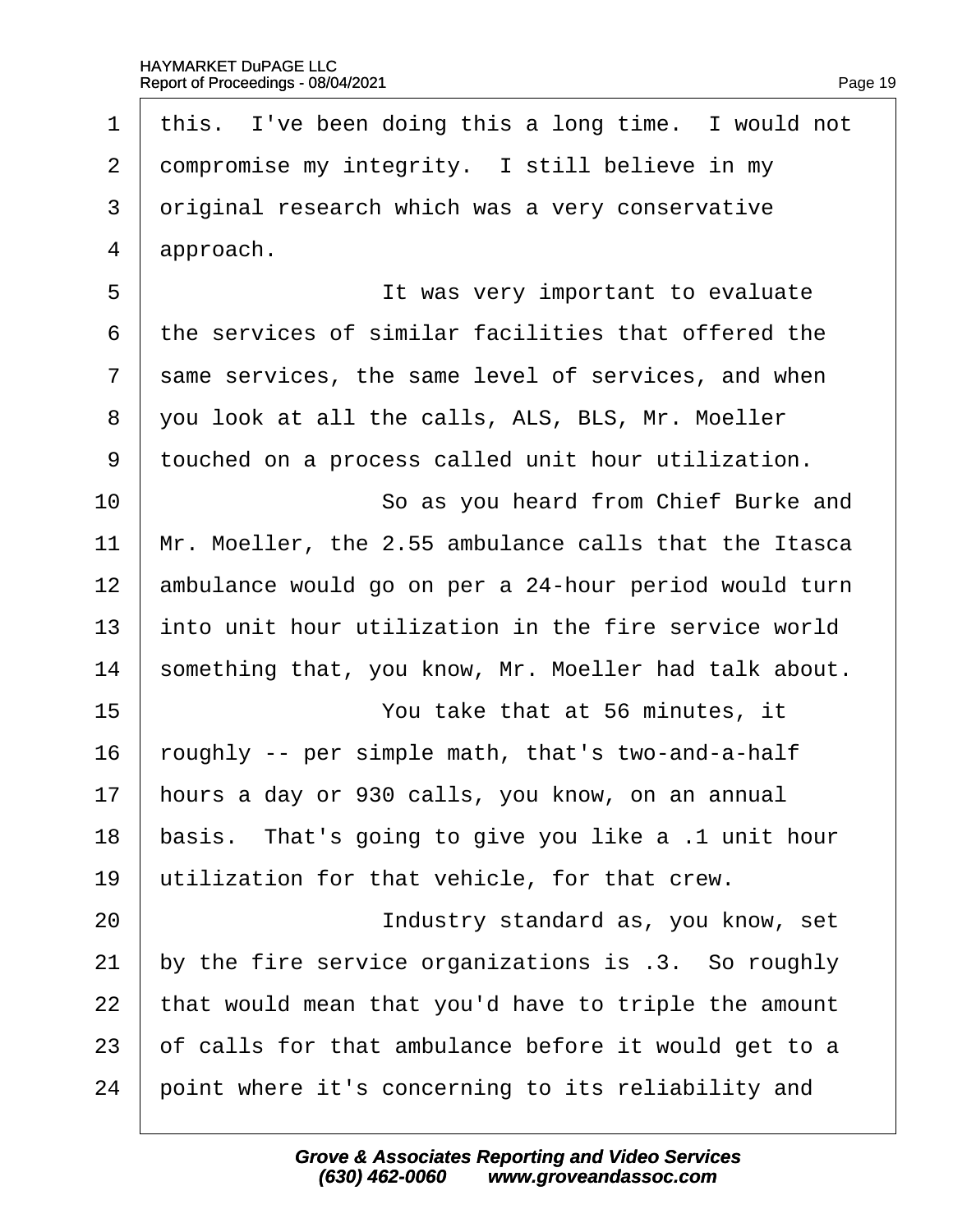<span id="page-20-0"></span>

| 1              | availability to the residents. So you'd have to       |
|----------------|-------------------------------------------------------|
| 2              | bring those numbers up.                               |
| 3              | So I guess to boil all of that down,                  |
| $\overline{4}$ | even if you look at the 379 number that Mr. Moeller   |
| 5              | brought forward, that would give you .15, so you'd    |
| 6              | still have to double it from that.                    |
| $\overline{7}$ | I still believe in my original                        |
| 8              | research because we did it on a bed count. I looked   |
| 9              | at the beds, the facilities, the types of facilities, |
| 10             | made sure they provided the same services.            |
| 11             | You'd also have Elite here that                       |
| 12             | Haymarket is willing to work with and establish a BLS |
| 13             | relationship with, which I think is done, you know,   |
| 14             | many places throughout the country, and I think it    |
| 15             | would work very well here. I've evaluated Elite.      |
| 16             | So to summarize all of this, I                        |
| 17             | believe that they certainly have the capacity to do   |
| 18             | this because the call volumes would have to triple    |
| 19             | before it even got of concern to where that ambulance |
| 20             | would not be available.                               |
| 21             | They are also part of a very robust                   |
| 22             | mutual aid network with other communities in this     |
| 23             | area. They work with them quite a bit, and currently  |
| 24             | they're giving aid more -- 50 to 60 percent more than |
|                |                                                       |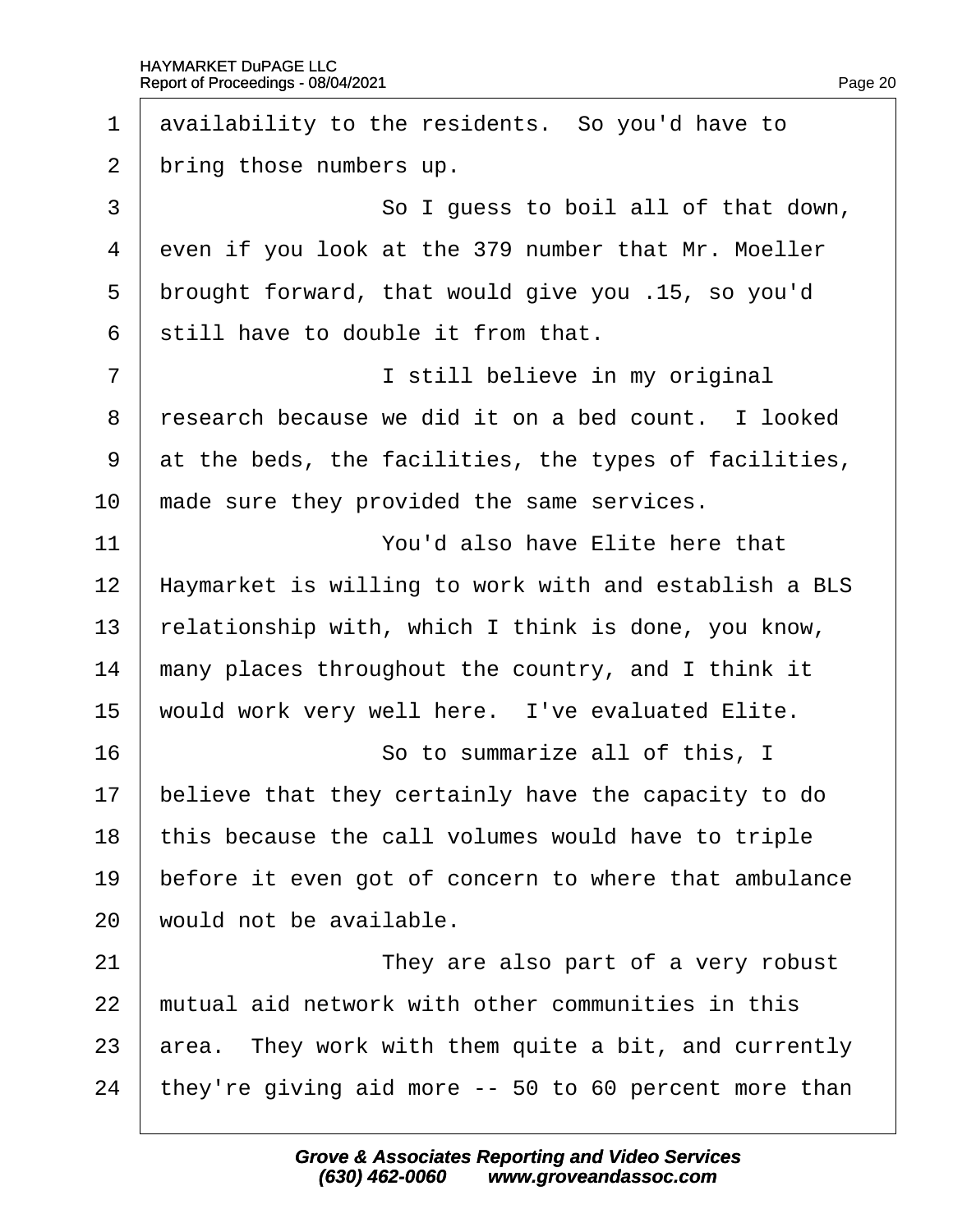<span id="page-21-0"></span>

| 1              | they're receiving aid. They're dispatched through a |
|----------------|-----------------------------------------------------|
| $\overline{2}$ | mutual aid, you know, dispatch center that's the    |
| 3              | same. So the capacity is there. The mutual aid      |
| 4              | partners are there to help.                         |
| 5              | If there was a concurrent call                      |
| 6              | issue, you also have multiple vehicles in Itasca.   |
| $\overline{7}$ | You have an engine that's ALS equipped that can     |
| 8              | provide the same level of care. You have trained    |
| 9              | personnel at Haymarket DuPage that would provide    |
| 10             | care, as well.                                      |
| 11             | So I think the capacity issue, in my                |
| 12             | eyes, is not a question and I still stand by my     |
| 13             | original research.                                  |
| 14             | CHAIRMAN DALY: So, ma'am, does that answer          |
| 15             | your question?                                      |
| 16             | MS. HUMBERT: Yes, sir.                              |
| 17             | CHAIRMAN DALY: Okay. Do you have another            |
| 18             | question?                                           |
| 19             | MS. HUMBERT: No. Thank you for your time.           |
| 20             | MR. KHAN: Well, thanks for being here.              |
| 21             | MS. HUMBERT: Thanks.                                |
| 22             | CHAIRMAN DALY: No one else has signed up for        |
| 23             | questions.                                          |
| 24             | Are there any members of the                        |
|                |                                                     |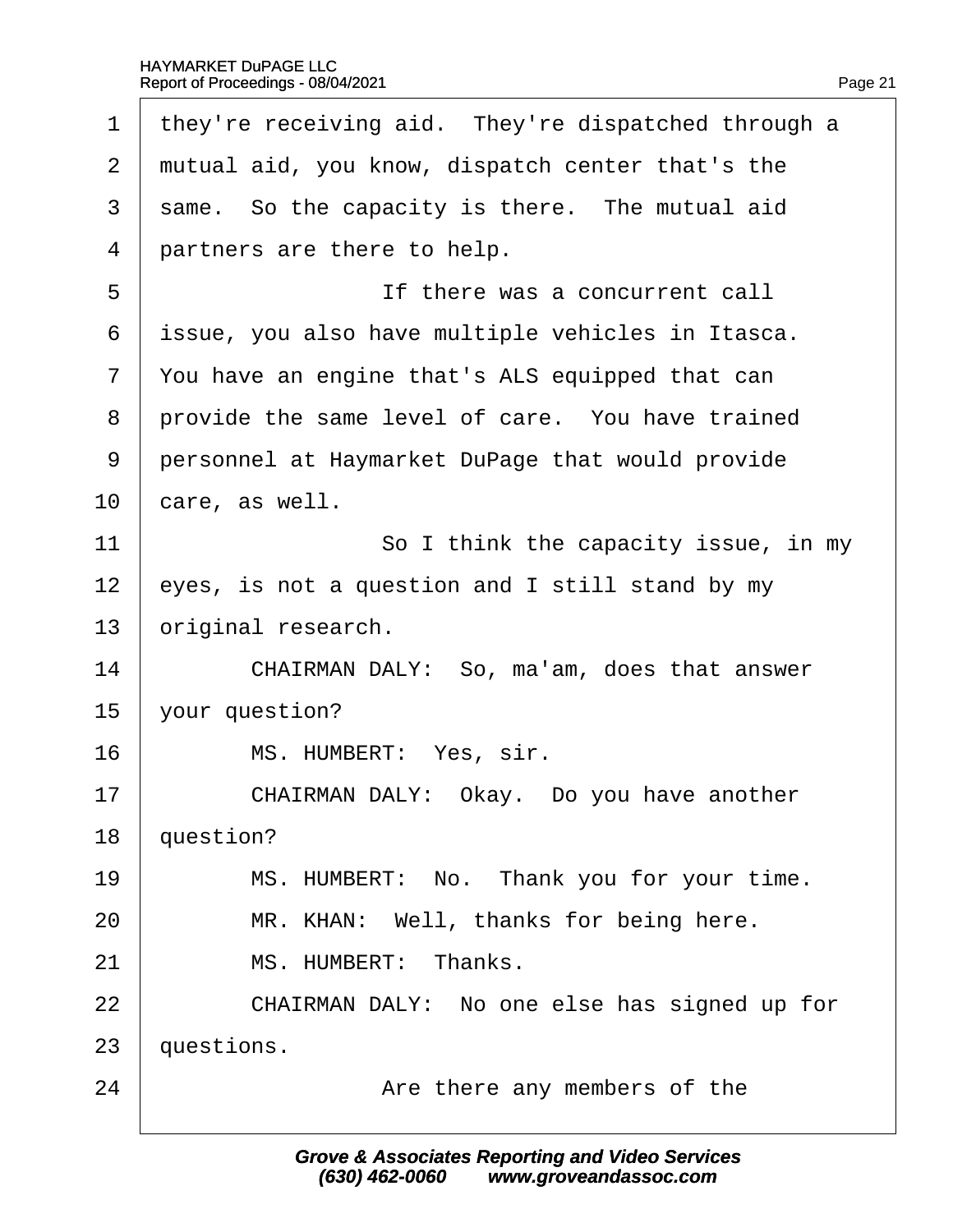<span id="page-22-0"></span>

| $\mathbf 1$           | audience who would like to come up and ask a question |
|-----------------------|-------------------------------------------------------|
| $\mathbf{2}^{\prime}$ | at this time? Please see Deanne. She's going to       |
| 3                     | hold up the sign-up sheet.                            |
| 4                     | MR. HEARN: Hello.                                     |
| 5                     | <b>CHAIRMAN DALY: Hello.</b>                          |
| 6                     | MR. HEARN: How are you?                               |
| $\overline{7}$        | I have a series of questions for                      |
| 8                     | Chief Burke. Do you want me to ask him every time?    |
| 9                     | CHAIRMAN DALY: Yeah, but can we get your name         |
| 10                    | for the record, please, before.                       |
| 11                    | MR. HEARN: Sure, yeah. Sorry. It's Vince              |
| 12                    | Hearn, Itasca resident.                               |
| 13                    | CHAIRMAN DALY: Okay.                                  |
| 14                    | MR. HEARN: This is a question for Chief               |
| 15                    | Burke.                                                |
| 16                    | CHAIRMAN DALY: Okay.                                  |
| 17                    | MR. HEARN: I heard testimony about overdoses          |
| 18                    | in Itasca. How many have occurred in the last year?   |
| 19                    | CHAIRMAN DALY: Is that a question you can             |
| 20                    | answer?                                               |
| 21                    | CHIEF BURKE: Yeah, I don't have that number           |
| 22                    | in front of me, no.                                   |
| 23                    | MR. HEARN: The amended Elite contract was             |
| 24                    | provided as an exhibit. Have you looked at it, and    |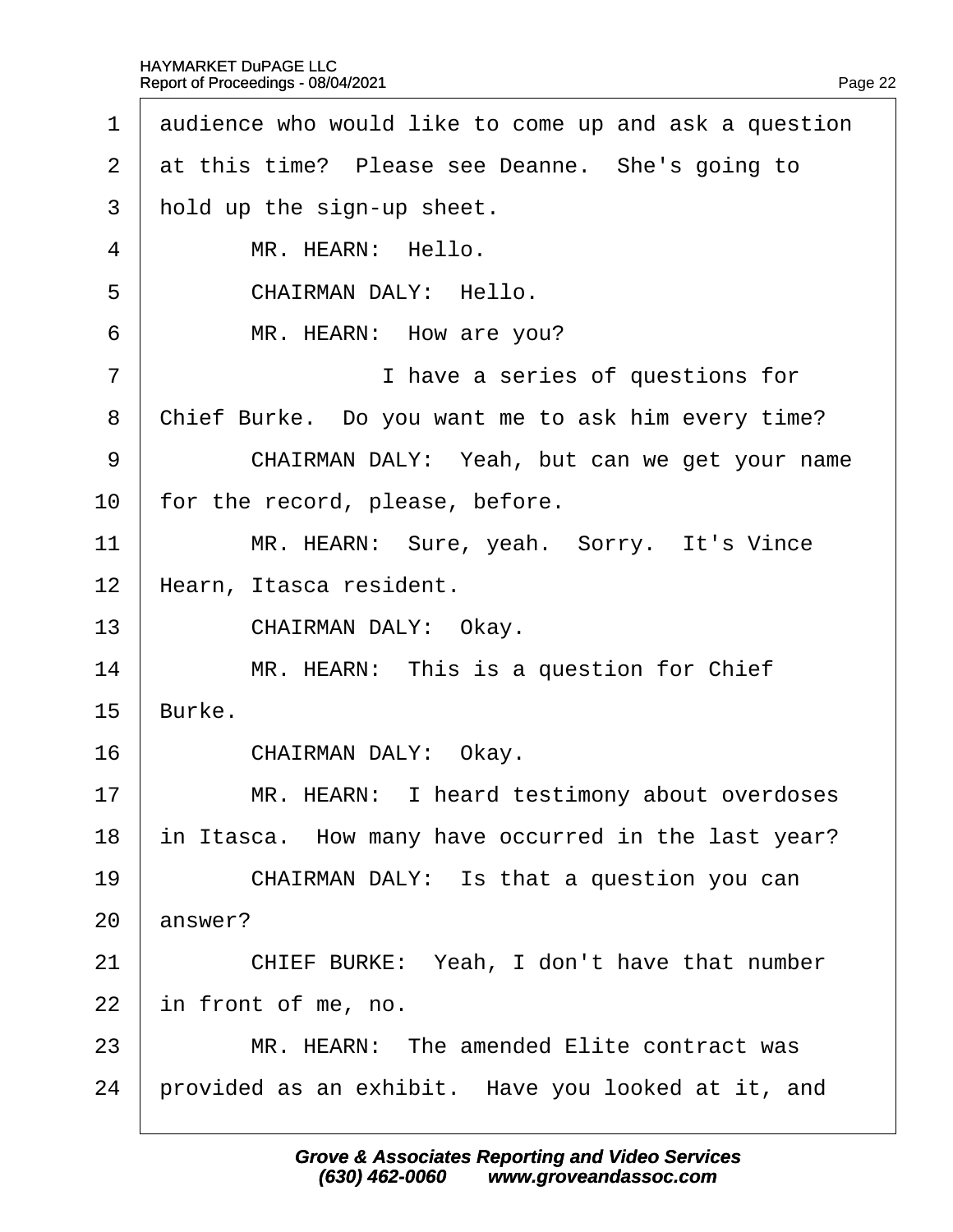<span id="page-23-0"></span>1 if so, what do you think about it? 2  $\parallel$  CHIEF BURKE: I did look at it after it was 3 presented as an exhibit. The thing I find a little 4 ddd about the whole Elite topic in general is the 5 fact that they -- they didn't come here for any kind 6 of testimony. They didn't come here and offer to let 7 anybody ask any questions of them. 8 **8** You know, ironically, the only place ·9· ·we have in town here, Forest View uses them, and, 10 again, I've never seen that contract. So I don't 11 know if they're using them for anything other than 12 their interfacility transports; however, seeing you 13 asked, I can tell you that last night our guys were 14 by out there assisting an Elite ambulance that was a 15 BLS rig on an ALS call because their ALS rig was 90 16 minutes away. 17 **So these are some of the things that** 18 concern me. 19 | MR. HEARN: Next question for Chief Burke. 20 There have been a lot of talk about private 21 ambulance, and I guess you kind of answered this on 22 the last question, but based on your experience, does 23 the Elite contract mean much to you as fire chief? 24 | CHIEF BURKE: Again, my experience with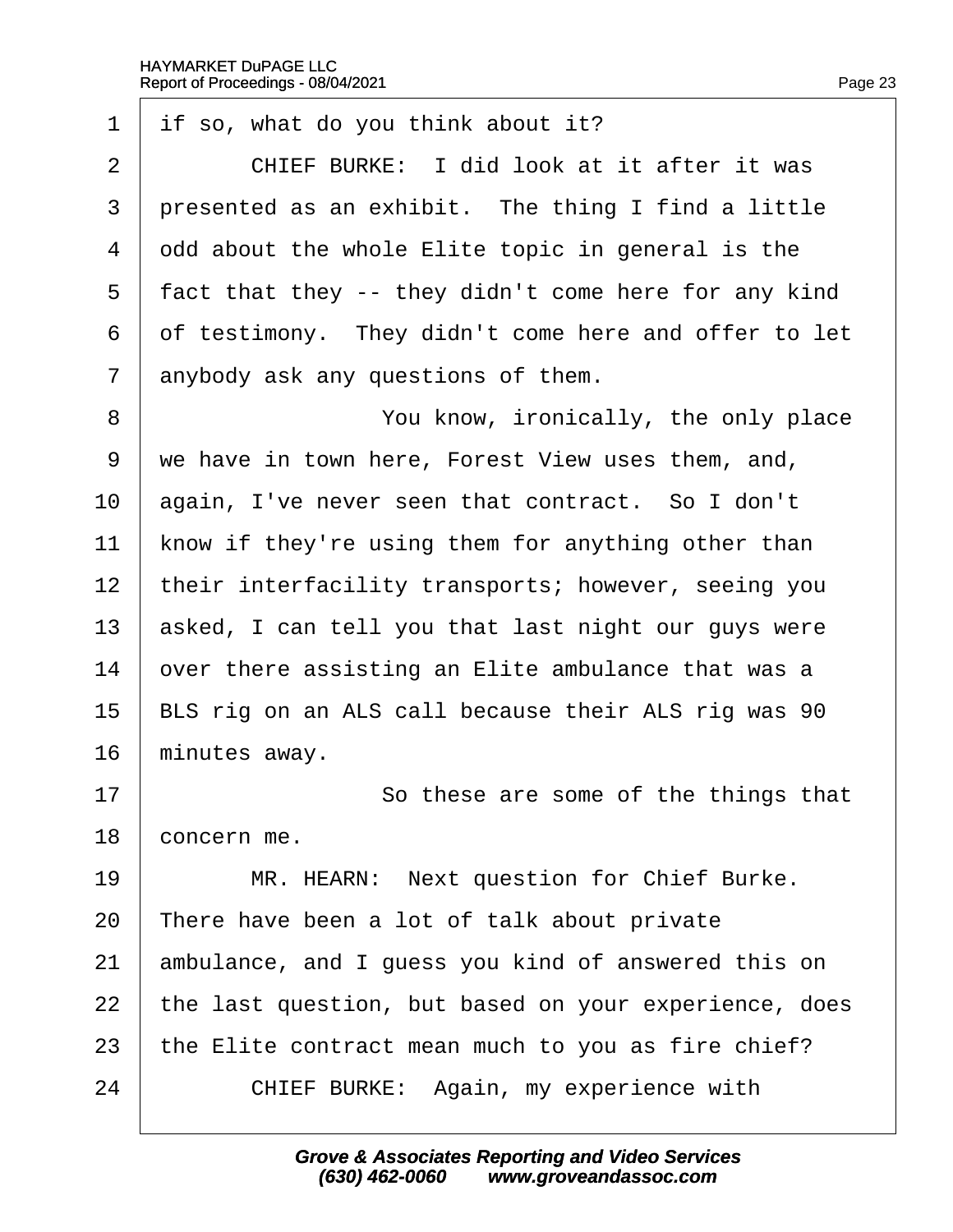<span id="page-24-0"></span>

| 1              | private ambulance services -- and probably many of my |
|----------------|-------------------------------------------------------|
| $\overline{2}$ | dolleagues would agree -- is that it is -- they serve |
| 3              | a purpose. This is not -- I'm not out to slam Elite   |
| $\overline{4}$ | as far as what they do and who they are as a company. |
| 5              | They do serve a purpose.                              |
| 6              | I do think that from a 911                            |
| $\overline{7}$ | perspective that obviously they are not tied into the |
| 8              | 911 system. There's got to be a call placed by        |
| 9              | somebody within the facility, in this case Haymarket, |
| 10             | to their dispatch -- their dispatch center, not the   |
| 11             | 911 center if they need an ambulance from -- from     |
| 12             | Elite.                                                |
| 13             | So, you know, again, part of the                      |
| 14             | problem with a private ambulance service is that they |
| 15             | are not tied into 911.                                |
| 16             | MR. HEARN: Okay. Next question for Chief              |
| 17             | Burke. Haymarket introduced a copy of your current    |
| 18             | billing ordinance. Can you explain how the cost was   |
| 19             | determined, and do you get all of that money?         |
| 20             | CHIEF BURKE: So that's a great question.              |
| 21             | So one of the things that we have                     |
| 22             | recently done is we changed our billing fee           |
| 23             | structure. And this is a reflexion on federal moneys  |
| 24             | that have been recently made available to fire        |
|                |                                                       |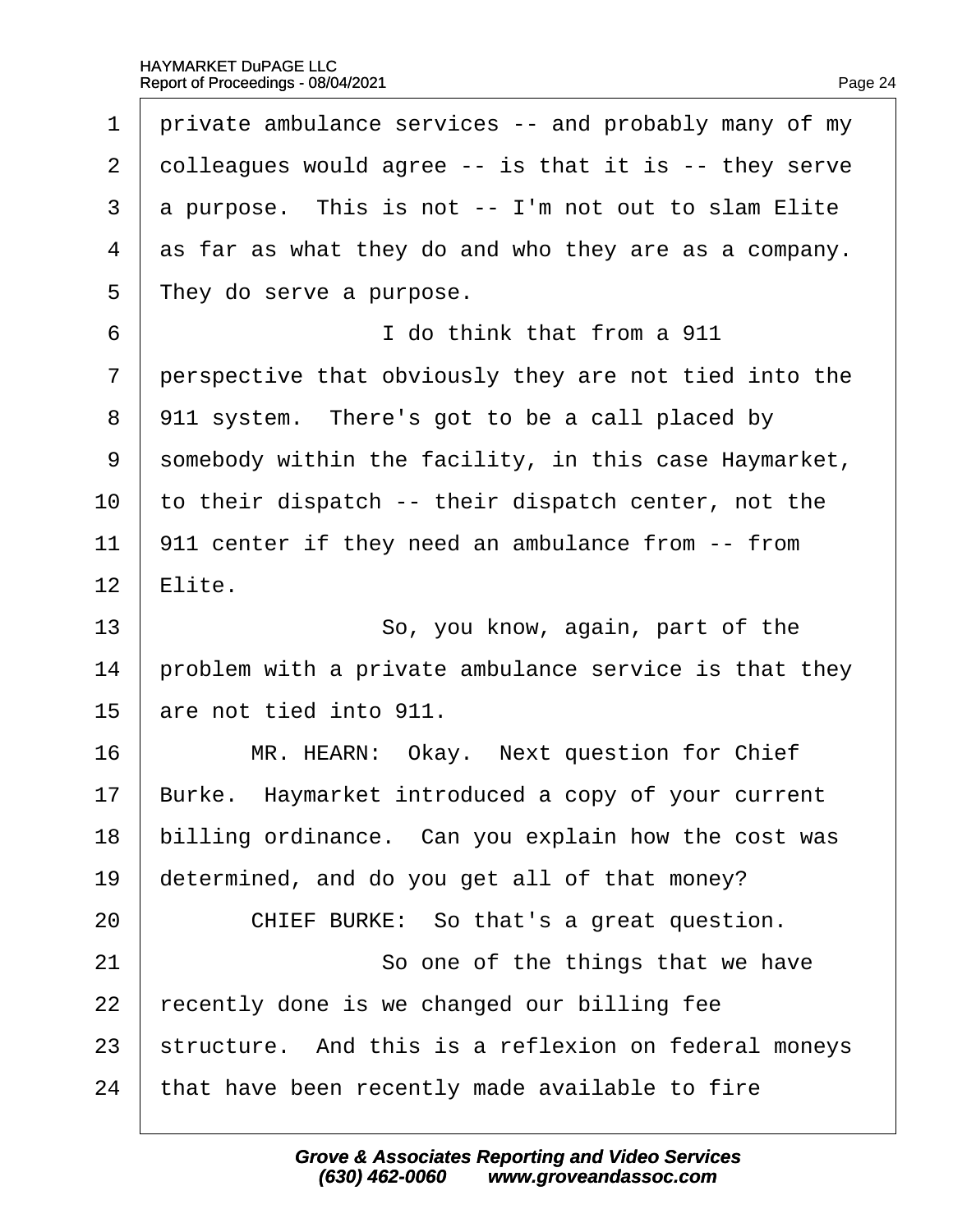<span id="page-25-0"></span>1 departments -- not just fire departments but also 2 private ambulance services. 3 **I It is called GEMT money or Ground**  $4$   $\pm$  mergency Medical Transport moneys. In order to 5 dualify for this there's a rather lengthy process ·6· ·that you have to go through to be evaluated at the 7 federal level, and then they will came back to you 8 with what they feel is your allowable billing rate. 9 | And in order for you to collect that 10 federal money, you have to assign or through 11 **brinance assign that particular fee structure to all** 12 but your ambulance calls. You can't just do it -- the 13 federal monies are Medicaid funds that we typically 14 by out the years didn't get much money for. So these 15 are Medicaid funds -- additional funds that we can 16 collect through the federal government. 17 **I** The second part of your question was 18 do we keep all of that money or collect all of that 19 money? No. The State of Illinois takes 50 percent 20 b f whatever we collect from that federal program. 21 | MR. HEARN: Okay. That's helpful because my 22 hext question is what is GEMT funding and I think you 23 answered that. 24 **So the next question I had is does**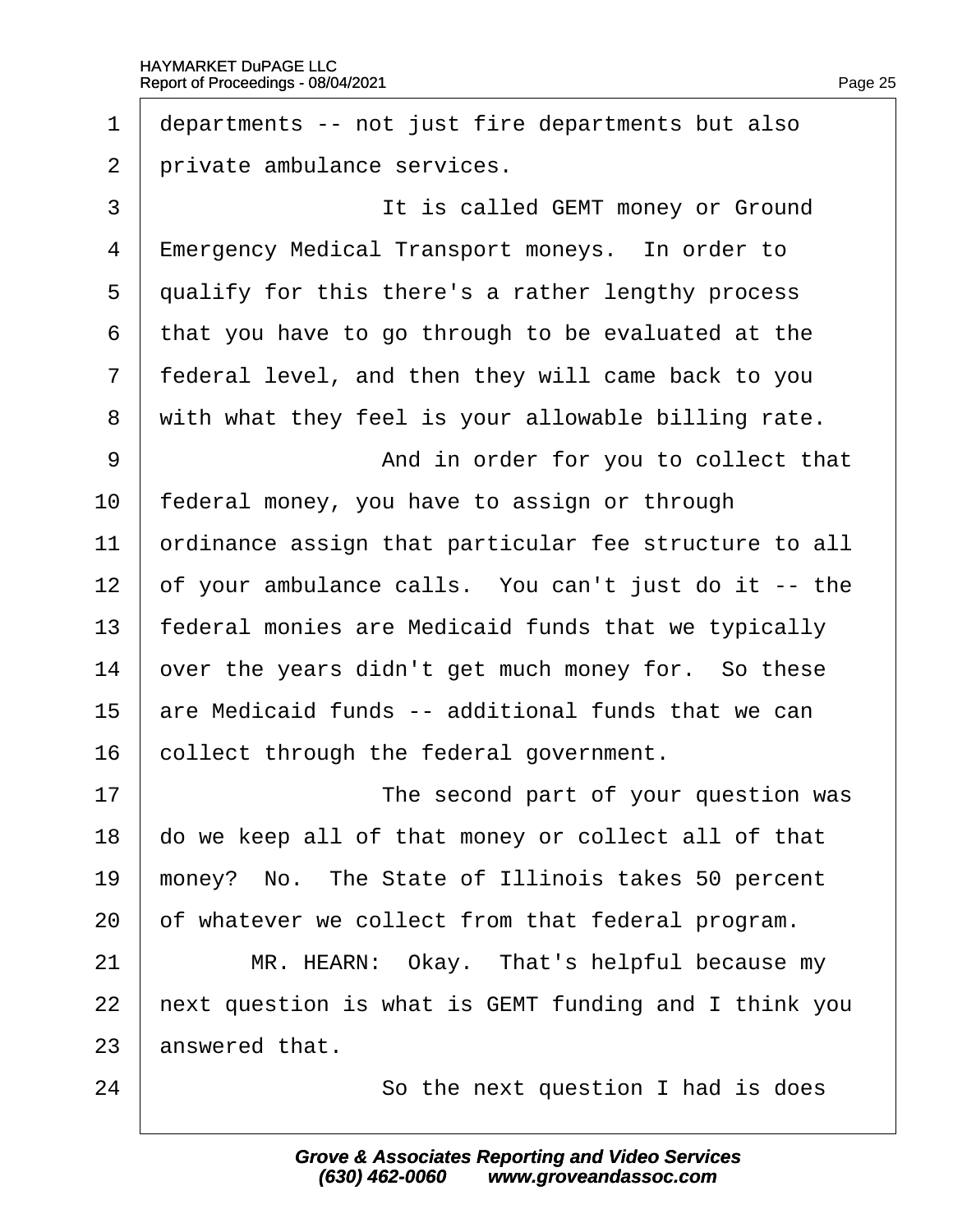<span id="page-26-0"></span>

| 1              | the district have the resources with the new          |
|----------------|-------------------------------------------------------|
| 2              | drdinance to add employees and equipment to cover all |
| 3              | of the calls generated by Haymarket?                  |
| 4              | CHIEF BURKE: No. If we -- if we went --               |
| 5              | MS. O'KEEFE: Mr. Chairman?                            |
| 6              | CHAIRMAN DALY: Hold on.                               |
| $\overline{7}$ | MS. O'KEEFE: Can I object? I'm not sure that          |
| 8              | this is within the context of the information that    |
| 9              | was provided. I'm not sure where this is going.       |
| 10             | This is outside the scope of the exhibit that was     |
| 11             | introduced, and I'm not sure that this is allowable.  |
| 12             | MR. DI NOLFO: Can I respond to that?                  |
| 13             | <b>CHAIRMAN DALY: Please.</b>                         |
| 14             | MR. DI NOLFO: I don't know what the scope --          |
| 15             | don't even know why they admitted the exhibit. All    |
| 16             | they did was admit it.                                |
| 17             | My position would be if you make it                   |
| 18             | an exhibit, it's subject to questioning by any        |
| 19             | attorney and/or the public. I think if you,           |
| 20             | Haymarket, chose to enter it as an exhibit, I think   |
| 21             | it's fair game for questioning if the public has      |
| 22             | questions.                                            |
| 23             | MS. O'KEEFE: We introduced -- I'm sorry,              |
| 24             | could I reply?                                        |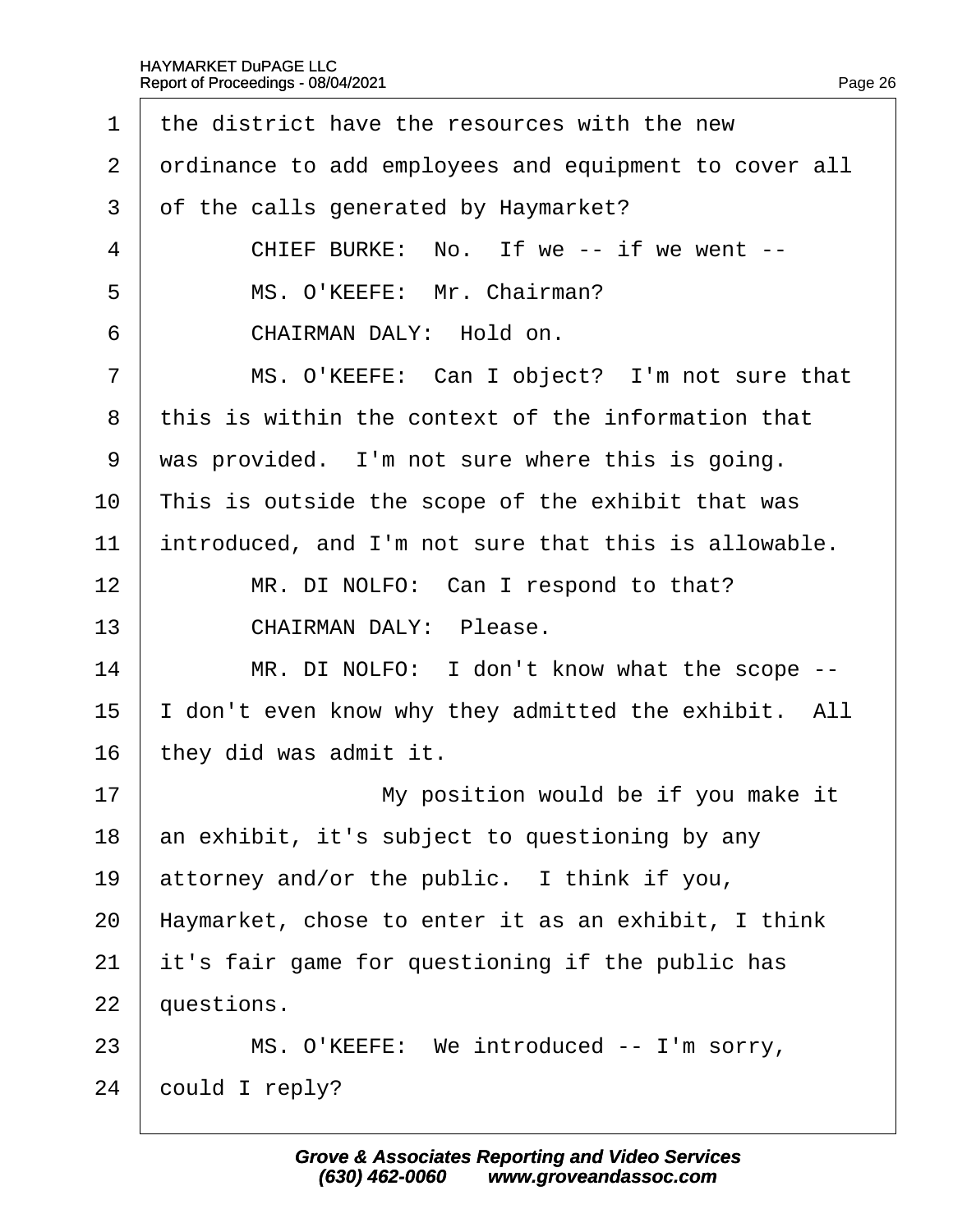<span id="page-27-0"></span>

| 1              | CHAIRMAN DALY: (Indicating.)                          |
|----------------|-------------------------------------------------------|
| $\overline{2}$ | MS. O'KEEFE: We introduced this into an               |
| 3              | exhibit as evidence about the current fee structure   |
| 4              | for Itasca Fire Protection District. It didn't        |
| 5              | involve an entire discussion of the program, and      |
| 6              | federal funding, and how much goes to the State.      |
| 7              | It was basically introduced for the                   |
| 8              | purpose of saying this is how much the Fire           |
| 9              | Production District is going to charge for a call.    |
| 10             | This is a law today.                                  |
| 11             | MR. DI NOLFO: That's the whole point of the           |
| 12             | public question is they're trying to create that      |
| 13             | inference from it without eliciting any testimony for |
| 14             | explanation.                                          |
| 15             | If this gentleman has a question                      |
| 16             | about it, it's part of the record, I think it's a     |
| 17             | valid question for the Chief to answer.               |
| 18             | CHAIRMAN DALY: At this time I'm going to              |
| 19             | overrule the objection, and I would ask Chief Burke,  |
| 20             | if you can answer that question, please do.           |
| 21             | CHIEF BURKE: Can I just ask you to repeat it?         |
| 22             | MR. HEARN: Sure. Does the District have the           |
| 23             | esources with the new ordinance to add employees and  |
| 24             | equipment to cover all the calls generated by         |
|                |                                                       |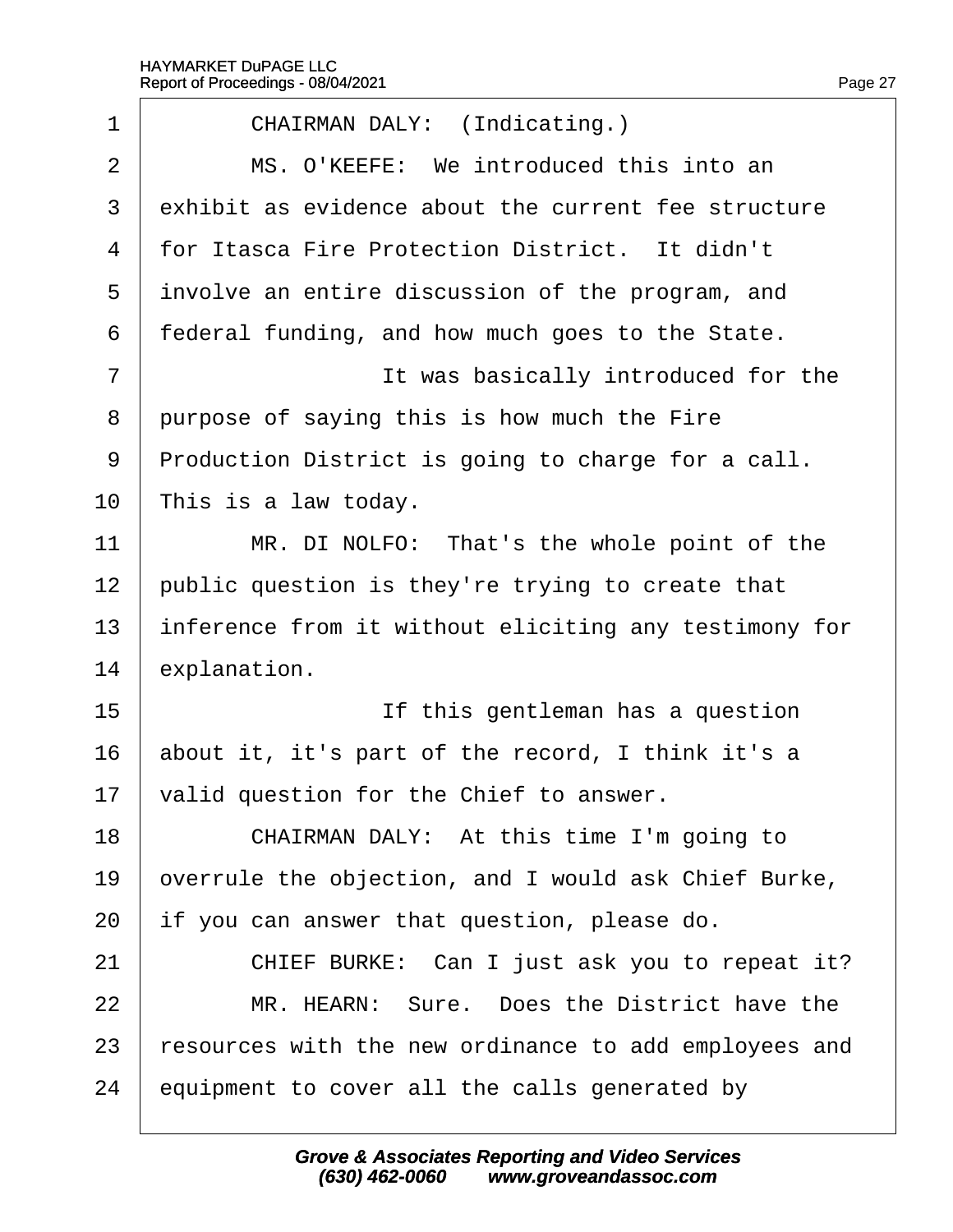<span id="page-28-0"></span>

| 1              | Haymarket?                                            |
|----------------|-------------------------------------------------------|
| $\overline{2}$ | CHIEF BURKE: No. Even if we --                        |
| 3              | CHAIRMAN DALY: Wait, hold on. Hold on.                |
| 4              | Before we go into that, when we talk about calls      |
| 5              | generated by Haymarket, we've got numbers, and we've  |
| 6              | got numbers. And which numbers are you specifically   |
| $\overline{7}$ | referring to because while we're allowing you to ask  |
| 8              | the question about the billing and all of that, we    |
| 9              | dannot make assumptions about the numbers.            |
| 10             | So can you be more specific on                        |
| 11             | pointing to prior testimony to say the number is an   |
| 12             | additional 379 calls per year or something of that    |
| 13             | hature, Mr. Hearn?                                    |
| 14             | MR. HEARN: I don't know if I can point to the         |
| 15             | exact number, but I could tell you I was basing it    |
| 16             | off of the report that Bruce Moeller did.             |
| 17             | CHAIRMAN DALY: Okay. So could you please              |
| 18             | eask the question referencing that report.            |
| 19             | MR. HEARN: I think so. Bear with me. Let me           |
| 20             | ead this again.                                       |
| 21             | Based on the numbers provided by                      |
| 22             | Bruce Moeller, does the District have the resources   |
| 23             | with the new ordinance to add employees and equipment |
| 24             | to cover all the calls generated by Haymarket?        |
|                |                                                       |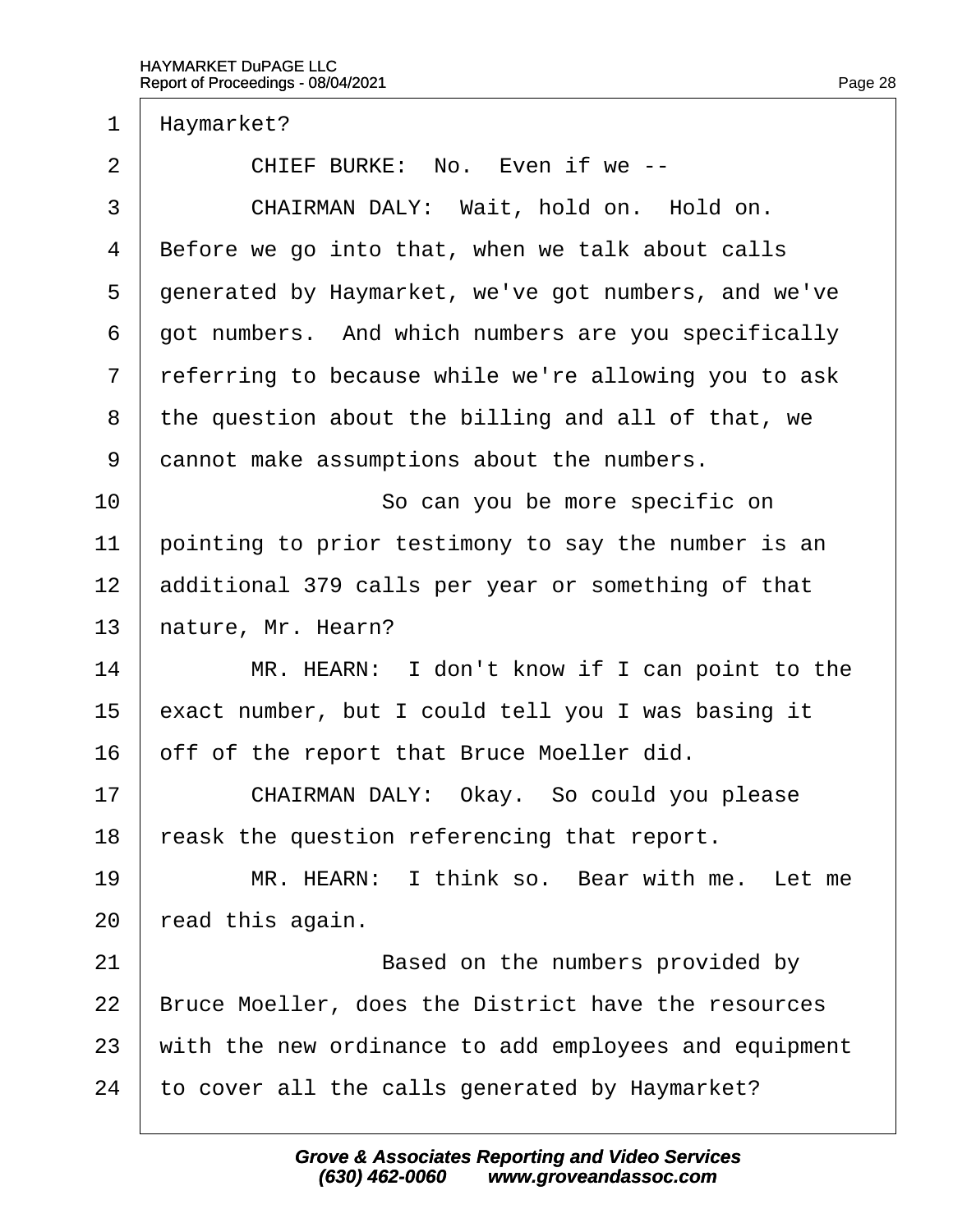<span id="page-29-0"></span>

| 1              | CHAIRMAN DALY: Can you answer that, please?           |
|----------------|-------------------------------------------------------|
| $\overline{2}$ | CHIEF BURKE: Yeah, I can give it a shot.              |
| 3              | So the short answer is no. So even                    |
| 4              | if we went with the 379 number that Mr. Moeller came  |
| 5              | up with in his report, again, we're making an         |
| 6              | assumption here that the payer mix would be, you      |
| $\overline{7}$ | know, 100 percent Medicaid funds which I'm sure it is |
| 8              | not.                                                  |
| 9              | So I don't know what the payer mix                    |
| 10             | would be, but even if we had a portion of that --     |
| 11             | again, keep in mind that my earlier testimony stated  |
| 12             | that we needed a million dollars if we were to -- on  |
| 13             | an initial upstart if we were going to put in service |
| 14             | a second ambulance in this community. I need another  |
| 15             | ambulance to do that and I need six additional staff  |
| 16             | to staff that vehicle.                                |
| 17             | So that total initial upstart would                   |
| 18             | be a million dollars, and then probably close to      |
| 19             | 700,000 in subsequent years following the purchase of |
| 20             | a new ambulance.                                      |
| 21             | MR. HEARN: Okay, next question: Is MABAS              |
| 22             | used to -- is MABAS used to handling a large increase |
| 23             | in additional EMS calls for a community?              |
| 24             | <b>CHAIRMAN DALY: Is that question for Chief</b>      |
|                |                                                       |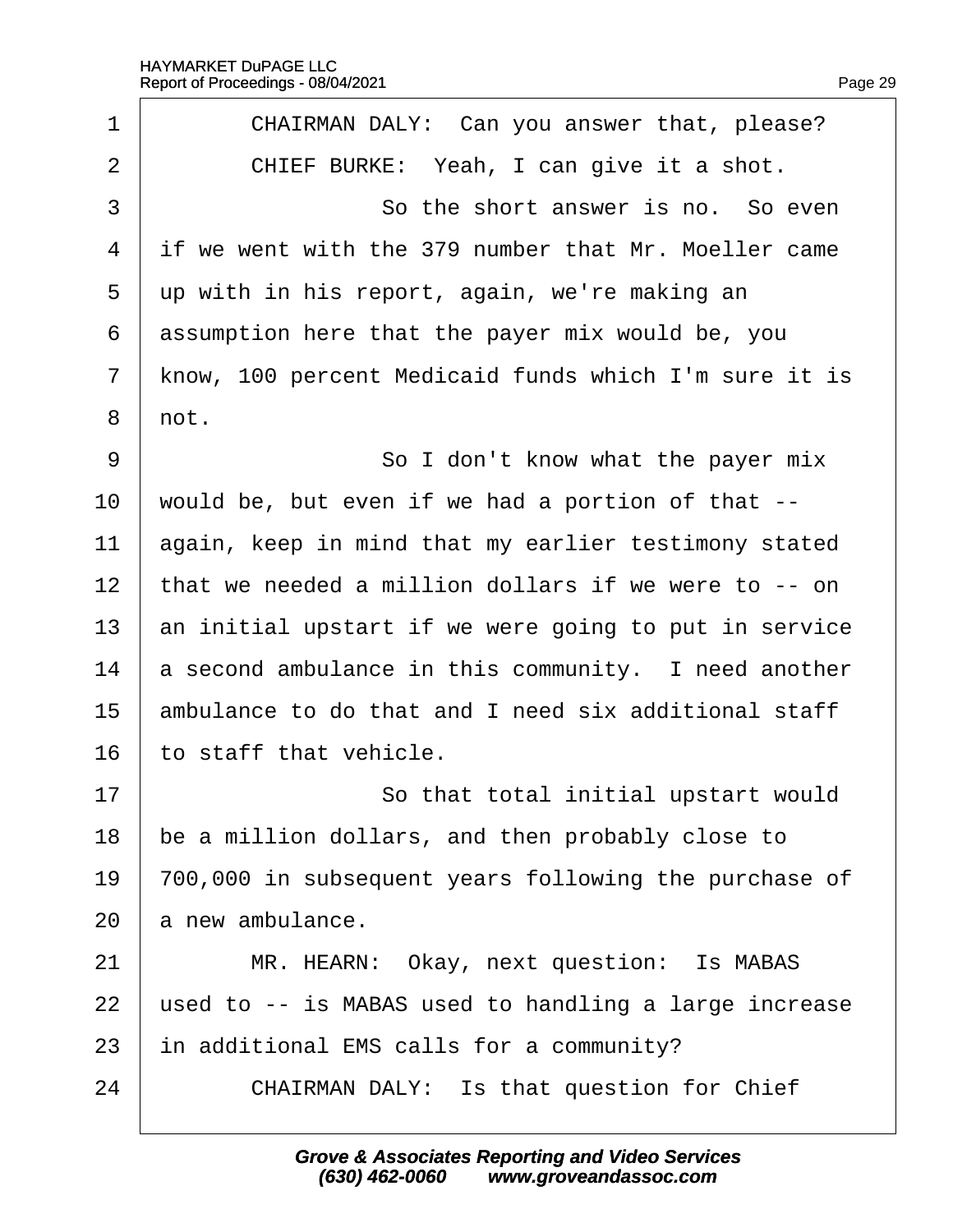<span id="page-30-0"></span>1 Burke?  $2 \mid MR$ . HEARN: It is  $-$  I'm sorry  $-$  yeah, a 3 duestion for Chief Burke. 4 CHAIRMAN DALY: If you can answer that, please  $5$  do. 6 | CHIEF BURKE: Yeah, so --7 | MS. O'KEEFE: Mr. Chairman, can I make an 8 dbjection for the record? There's an assumption that ·9· ·there would be a large increase, and that has not 10 been established in fact, so I would object to the 11  $\mu$ se of the language. 12 | CHAIRMAN DALY: Okay. So, Mr. Hearn, again, I 13 would ask if you include a number that has been 14 prior -- you know, previously submitted as a basis. 15 | MR. HEARN: Okay, I'll reference the report 16 brovided by Mr. Moeller again. 17 **Solution** Given those numbers provided, is 18 MABAS used -- are they used to handling a large -- I 19 shouldn't say that. 20 **Solution 1** Is MABAS used -- would they be used 21 to handling an increase comparable to the numbers 22 that Mr. Moeller prepared in his number for 23 additional EMS calls in the community? 24 | MS. O'KEEFE: Mr. Chairman, I'd like to just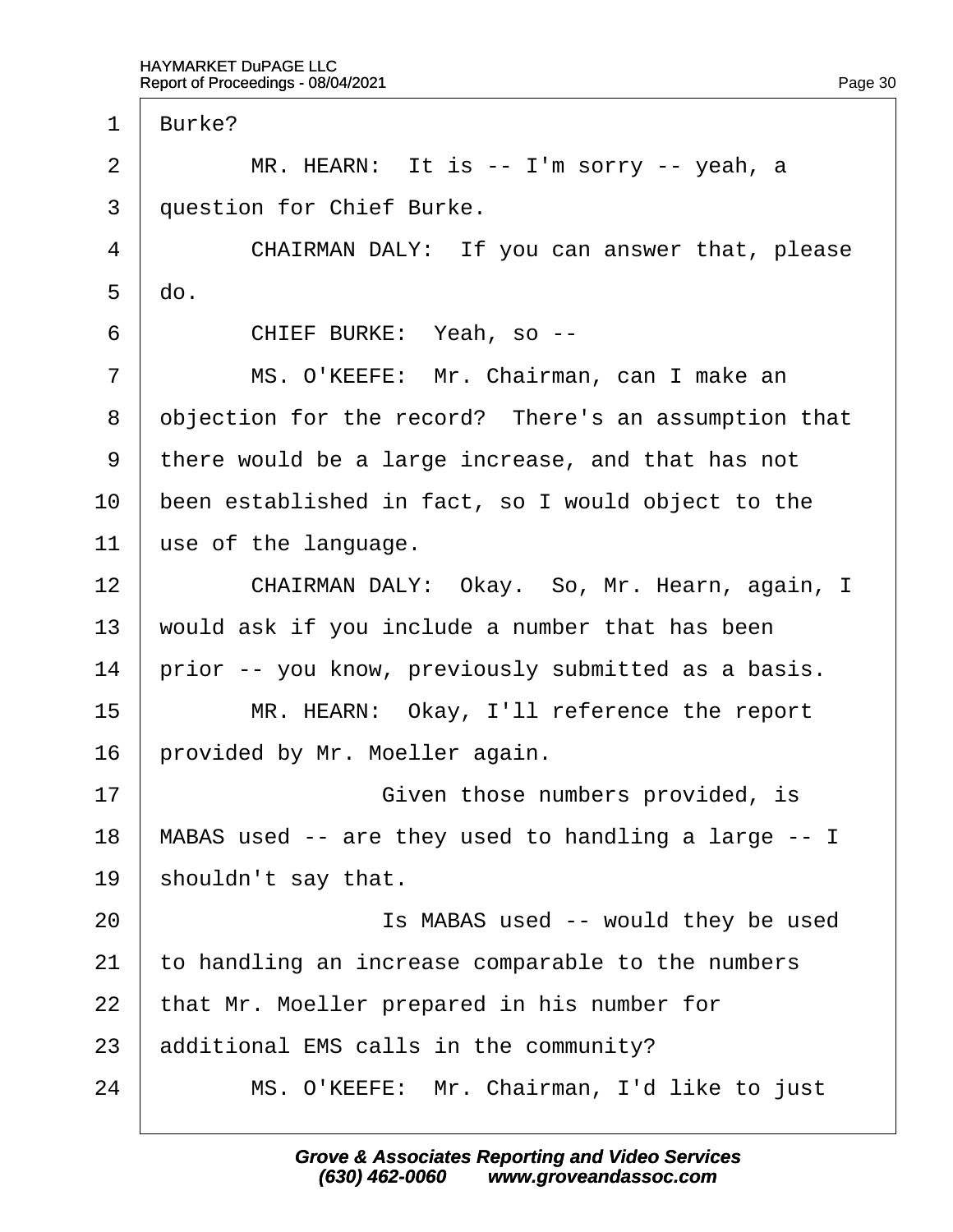<span id="page-31-0"></span>

| 1              | make one further objection. We're relying -- these    |
|----------------|-------------------------------------------------------|
| $\overline{2}$ | questions are relying on the 379 number that is used  |
| 3              | in the Fitch report which doesn't incorporate any     |
| 4              | doverage by Elite. So that number is really           |
| 5              | speculative given that Elite will provide secondary   |
| 6              | ambulance services.                                   |
| 7              | So when you continue to point to                      |
| 8              | that 379 number, we want to make a point for the      |
| 9              | record that that number does not off--- is not        |
| 10             | offset by the coverage that's going to be provided by |
| 11             | Elite Ambulance.                                      |
| 12             | MR. DI NOLFO: Can I respond to that?                  |
| 13             | CHAIRMAN DALY: Please do.                             |
| 14             | MR. DI NOLFO: I think what's speculative              |
| 15             | since Elite didn't testify as what Elite is actually  |
| 16             | going to do. So the only information and testimony    |
| 17             | we've had is the reports of Mr. Dominik and           |
| 18             | Mr. Moeller.                                          |
| 19             | This gentleman obviously is focusing                  |
| 20             | on Mr. Moeller. I believe his question is             |
| 21             | appropriate. So I don't think we need to qualify it   |
| 22             | or it's speculative. I think it's what's in the       |
| 23             | record. It's two sets of numbers and he's             |
| 24             | questioning on the larger of those sets.              |
|                |                                                       |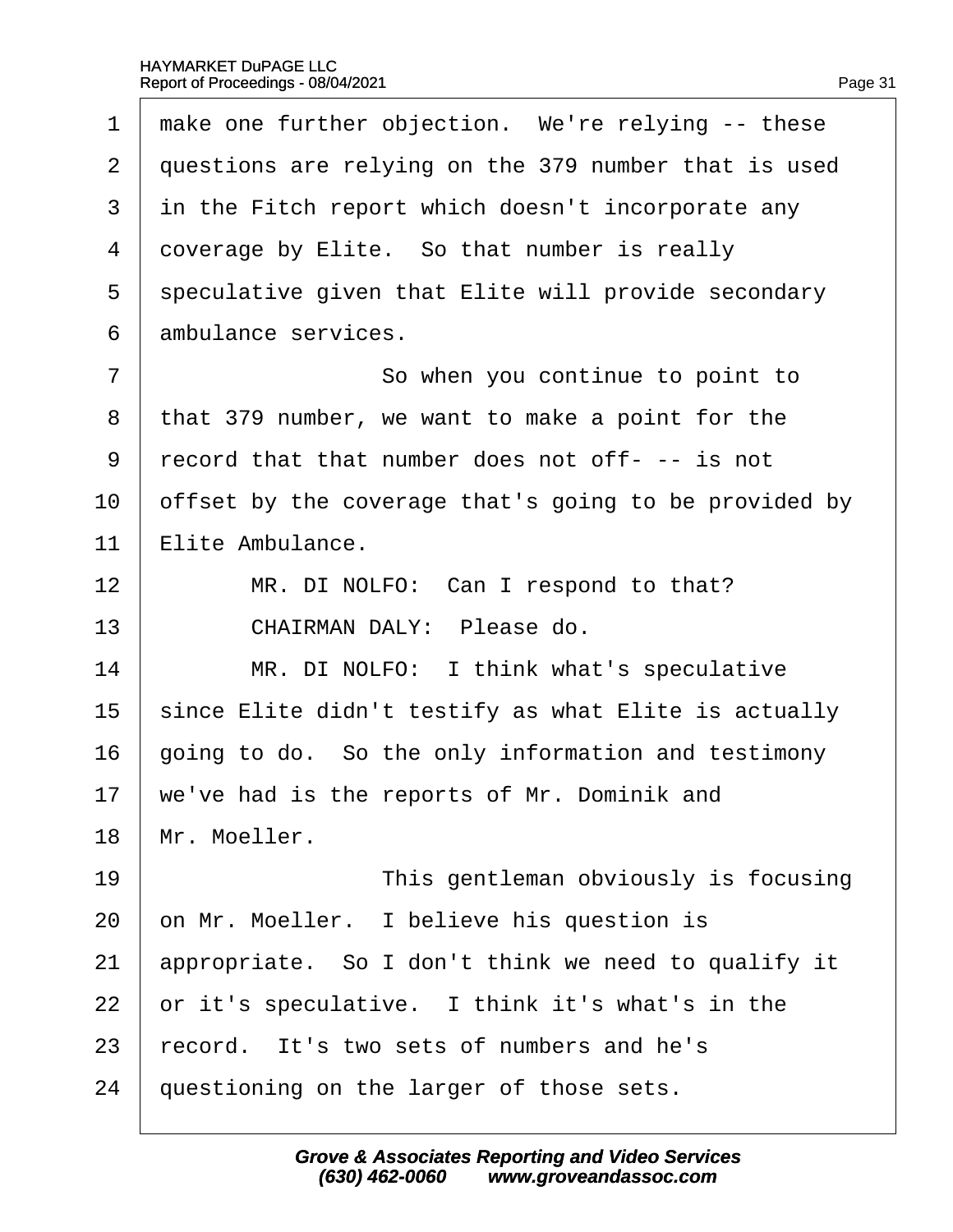<span id="page-32-0"></span>

| 1              | MS. O'KEEFE: Mr. Daly, can I reply to that?          |
|----------------|------------------------------------------------------|
| $\overline{2}$ | There's been considerable testimony                  |
| 3              | provided by Mr. Dominik when he was testifying       |
| 4              | regarding Elite and their ability to handle the      |
| 5              | dalls, and that's -- that testimony is not being     |
| 6              | factored into this discussion.                       |
| 7              | It's not just a question of this                     |
| 8              | number or that. Mr. Dominik spent considerable time  |
| 9              | evaluating Elite and their ability to handle these   |
| 10             | calls. So I think it's unfair to say that there's    |
| 11             | been no evidence introduced about the ability of     |
| 12             | Elite to make this contribution here.                |
| 13             | MR. HERVAS: Let me jump in here.                     |
| 14             | The question seems to be more                        |
| 15             | directed at the effect of MABAS and the explanation  |
| 16             | of that whether -- I don't think that we're going to |
| 17             | get anywhere arguing over the number of calls from   |
| 18             | the Dominik report or the Fitch report.              |
| 19             | The public needs to -- gets to ask                   |
| 20             | their questions, and if he wants to say based on the |
| 21             | Fitch report, that seems -- that was entered into    |
| 22             | evidence, and I think that the thrust of the         |
| 23             | question, though, goes to how does MABAS play into   |
| 24             | that.                                                |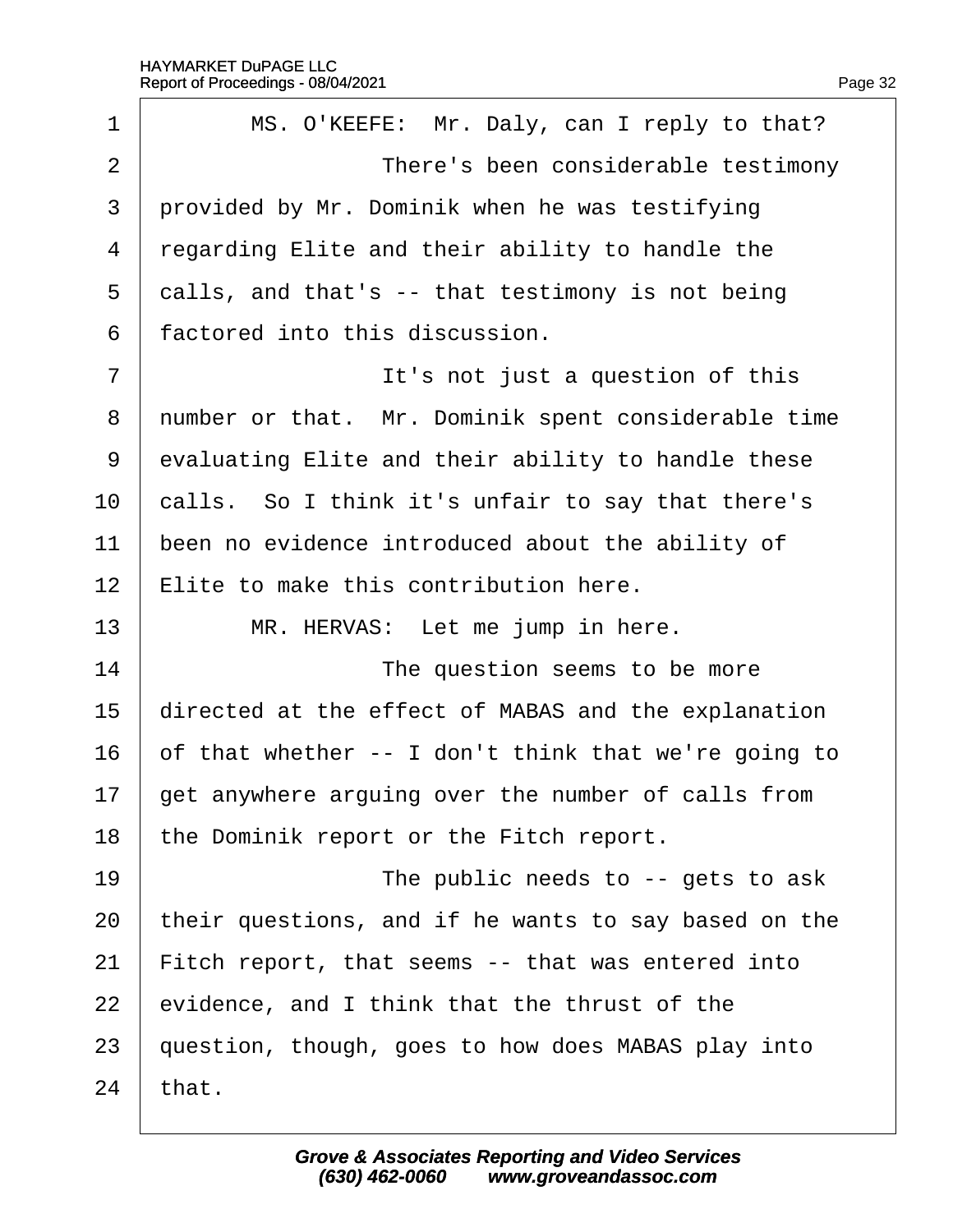<span id="page-33-0"></span>

| 1              | And so I think the question should                    |
|----------------|-------------------------------------------------------|
| 2              | be allowed and that the Chief can answer it. Please   |
| 3              | do.                                                   |
| 4              | CHIEF BURKE: Okay. So is MABAS set up to              |
| 5              | handle additional calls in the community based on     |
| 6              | lack of resource?                                     |
| $\overline{7}$ | The answer to that is no. That's                      |
| 8              | not what MABAS is set up for, and this is where I     |
| 9              | think Mr. Dominik and I disagree a little bit on what |
| 10             | MABAS is or isn't.                                    |
| 11             | MABAS isn't to be used because                        |
| 12             | Itasca can't or won't -- or any community for that    |
| 13             | matter won't put in additional resources into play.   |
| 14             | If you think about MABAS -- the                       |
| 15             | minute I start leaning on my neighbors too heavily,   |
| 16             | I'm creating the same situation in their community    |
| 17             | that I have in my own, meaning I'm pulling -- I'm     |
| 18             | pulling resources out of other communities at a rate  |
| 19             | that is, you know, probably not equal or close to     |
| 20             | being equal, which is the measuring stick that we try |
| 21             | to -- we try to stick to.                             |
| 22             | So MABAS is not designed to do that.                  |
| 23             | MABAS is designed for when you get a large            |
| 24             | incident -- those of you in town here know we had a   |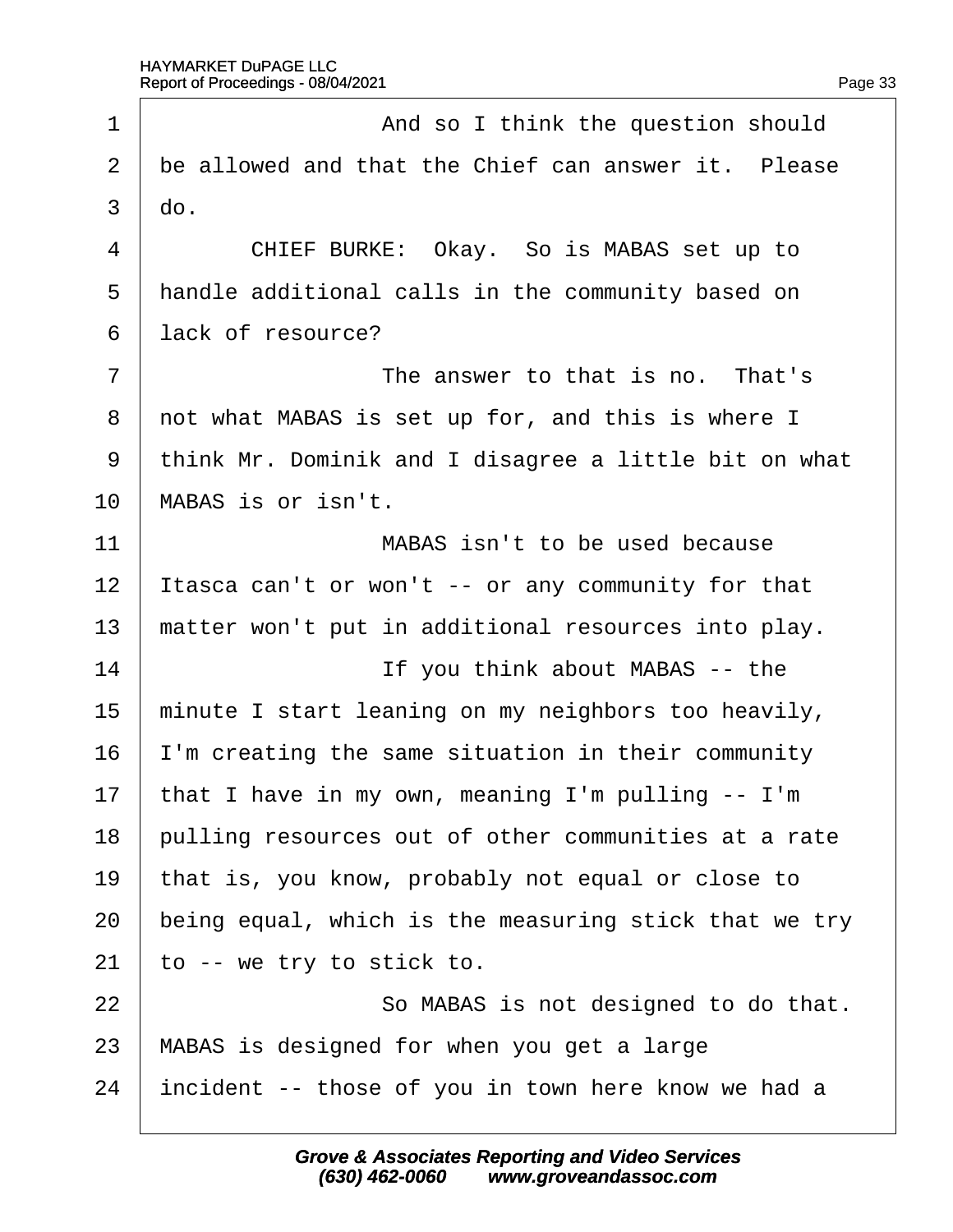<span id="page-34-0"></span>

| 1              | windstorm here a few years here. We had mutual aid    |
|----------------|-------------------------------------------------------|
| $\overline{2}$ | partners in here for hours helping us. That's what    |
| 3              | MABAS is set up for. A large factory fire. There's    |
| 4              | always things that are thrown at us, that, you know,  |
| 5              | we can't handle on our own. So that's what MABAS is   |
| 6              | designed for. It's not to -- it's not to take the     |
| $\overline{7}$ | place or be your second ambulance because you choose  |
| 8              | not to address your resource needs.                   |
| 9              | MR. HEARN: Okay. One last question for Chief          |
| 10             | Burke.                                                |
| 11             | I've heard a lot about capacity for                   |
| 12             | the District, and is that the sole factor you as fire |
| 13             | chief look at?                                        |
| 14             | CHIEF BURKE: No. And I think I said that a            |
| 15             | little earlier, and I even said that in my testimony  |
| 16             | several weeks ago, that it's the impact of their      |
| 17             | acility. As I stated earlier, this is not about       |
| 18             | Haymarket, who they are, what they do, okay.          |
| 19             | It's the impact of their facility                     |
| 20             | coming into town on a small fire district here with a |
| 21             | single ambulance and single, you know, ALS engine.    |
| 22             | And as Mr. Dominik stated, you know, that call --     |
| 23             | that engine could be used for EMS calls. That's       |
| 24             | absolutely true and that's why it's set up that way.  |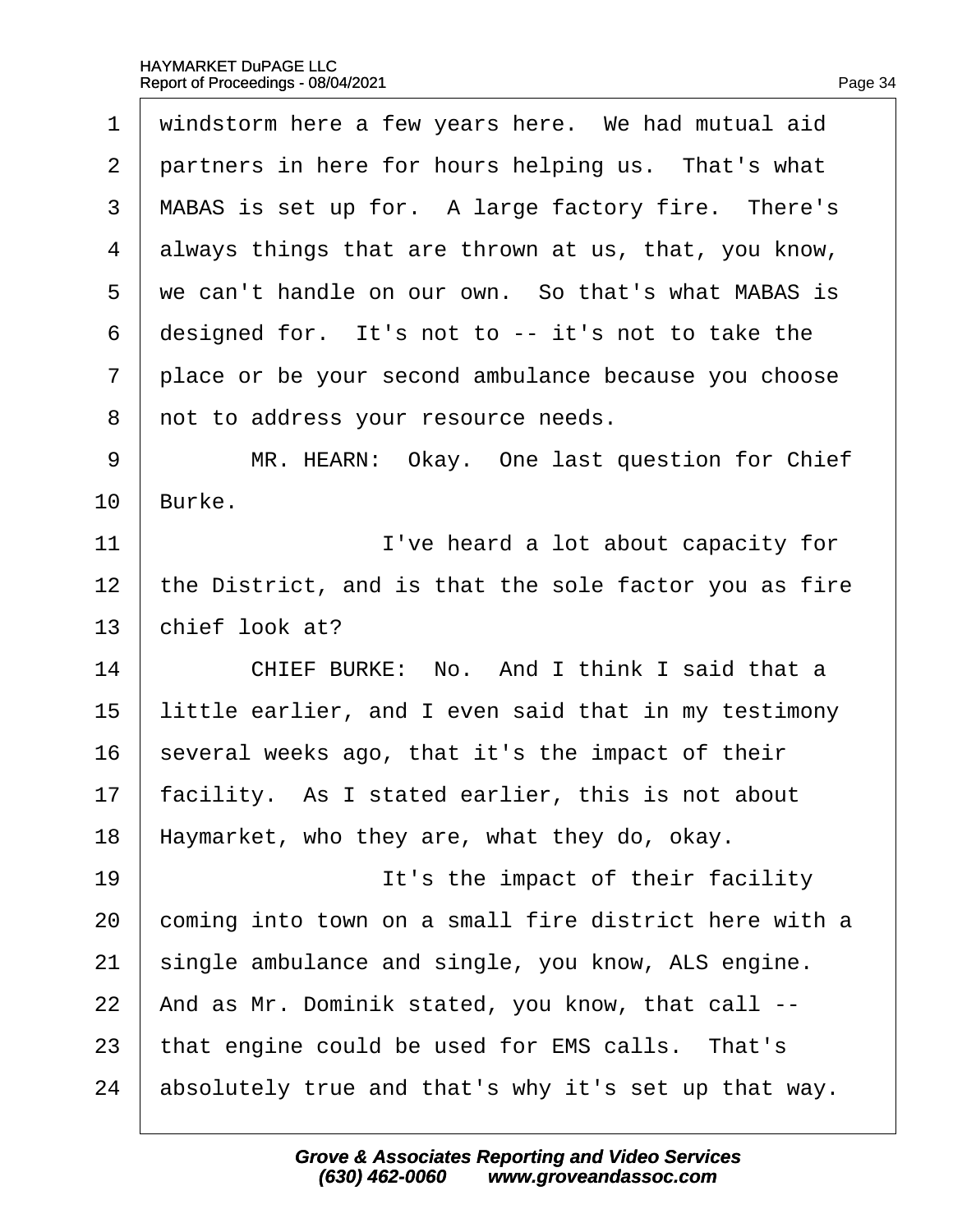<span id="page-35-0"></span>

| 1              | But you've got to keep in mind, too,                  |
|----------------|-------------------------------------------------------|
| 2              | that vehicle is also the only fire vehicle I have in  |
| 3              | town. That's the only vehicle I have available to     |
| 4              | respond to any kind of fire needs within the          |
| 5              | dommunity.                                            |
| 6              | MR. HEARN: That's all I've got. Thank you.            |
| $\overline{7}$ | CHAIRMAN DALY: Thank you.                             |
| 8              | MR. PRESTA: Hello. Rudy Presta, Itasca                |
| 9              | resident. My question is for Chief Burke.             |
| 10             | You were able to review the Elite                     |
| 11             | contract and you saw that there's a 45-day kickout    |
| 12             | that can be invoked by either party. Did anybody      |
| 13             | from Haymarket, Dr. Lustig or anybody there, give you |
| 14             | a plan B or plan C if that contract were to           |
| 15             | terminate?                                            |
| 16             | CHIEF BURKE: I've had no direct contact with          |
| 17             | Dr. Lustig or anybody from Haymarket regarding the    |
| 18             | Elite contract at all.                                |
| 19             | MR. PRESTA: Okay. So the same thing, if the           |
| 20             | contract was terminated, is there any way for the     |
| 21             | fire district to enforce them to -- require them to   |
| 22             | have a private ambulance service?                     |
| 23             | <b>CHIEF BURKE: From a fire district</b>              |
| 24             | perspective, no. We have no statutory authority to    |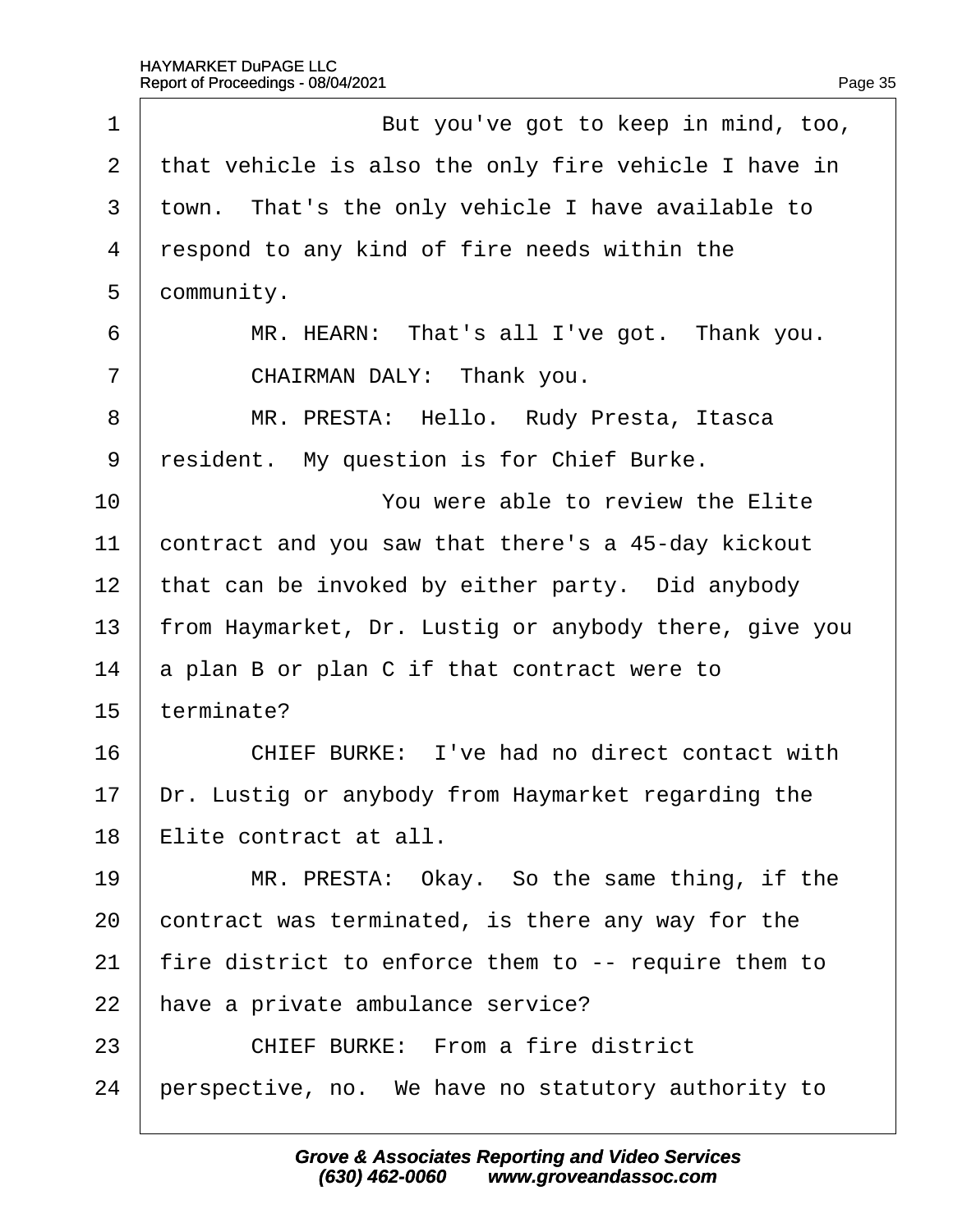<span id="page-36-0"></span>1 enforce that.

| $\overline{2}$ | MR. PRESTA: Okay. In their reports with the           |
|----------------|-------------------------------------------------------|
| 3              | number of calls, were any of -- were those just calls |
| 4              | that were directed -- directly made by Haymarket to   |
| 5              | the 911? Would any of the patients who decide to      |
| 6              | dial 911 on their own because they have a cell phone, |
| $\overline{7}$ | they may feel threatened, they just dial 911 to get   |
| 8              | the ambulance there -- are those numbers been         |
| 9              | incorporated into the numbers that we've been         |
| 10             | watching on all of these testimonies?                 |
| 11             | CHAIRMAN DALY: Okay. Before -- Chief, please          |
| 12             | don't answer that question.                           |
| 13             | Sir, first of all, which report are                   |
| 14             | you speaking of?                                      |
| 15             | MR. PRESTA: Well, the Moeller and the --              |
| 16             | CHAIRMAN DALY: Okay. So you're referring to           |
| 17             | the reports?                                          |
| 18             | MR. PRESTA: Just to the reports, yeah, if he          |
| 19             | has any knowledge if that includes calls that are     |
| 20             | made not by Haymarket staff, by patients of Haymarket |
| 21             | who pick up their cell phone, feel the need, and they |
| 22             | dial 911.                                             |
| 23             | CHAIRMAN DALY: Okay. So I don't know that             |
| 24             | there's any way Chief Burke would know what's         |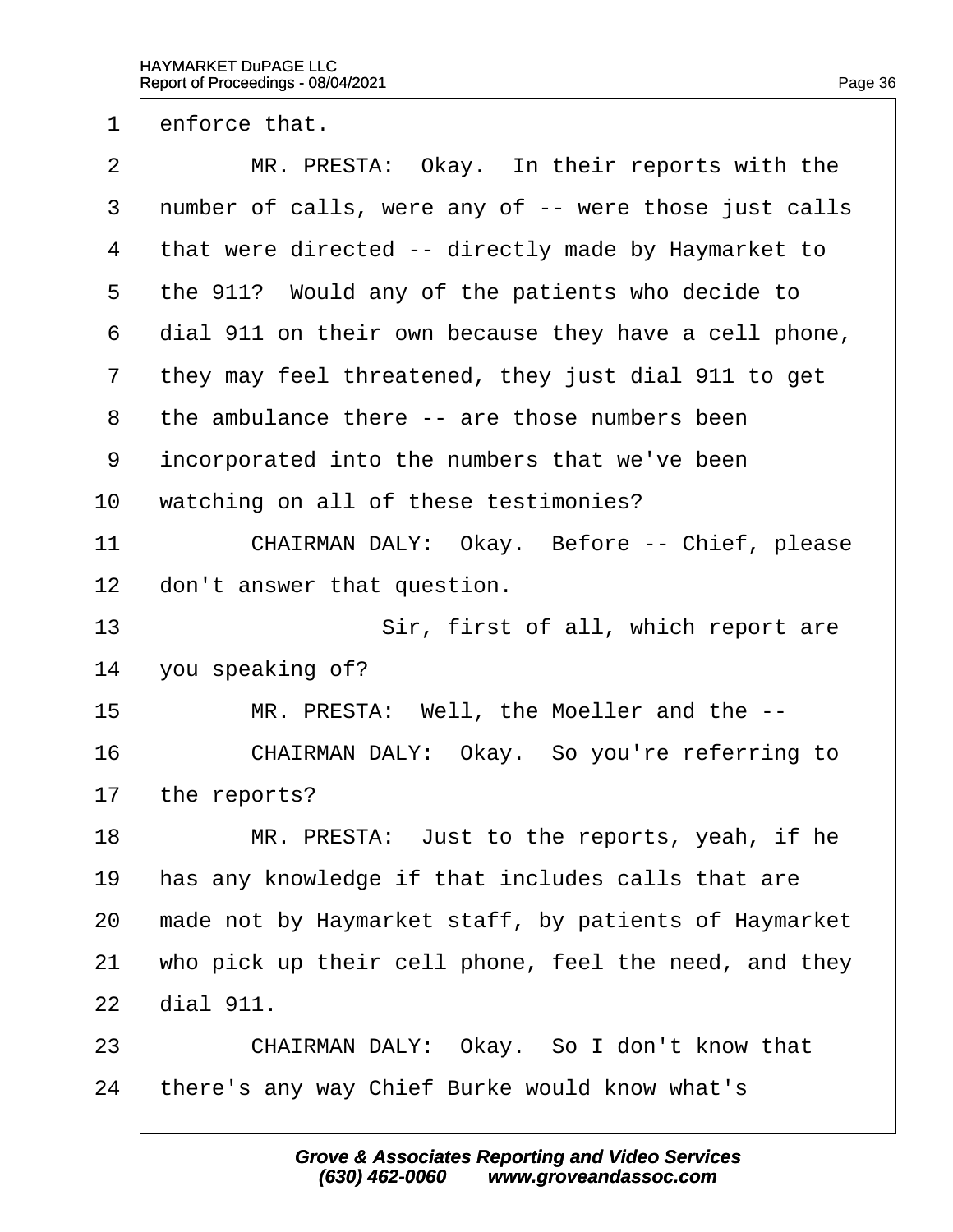<span id="page-37-0"></span>1 happening with --

2 | MR. PRESTA: Okay. I just was asking a

3 duestion. I don't know who --

4 CHAIRMAN DALY: No. I understand, but it's got

5 to be somewhat tied to what's been previously

·6· ·testified to or discussed in the exhibits, and

7 you're -- from my perspective it sounds like you're

8 asking him to make an assumption or a quess.

9 | MR. PRESTA: No, I'm just asking a question to

10 get an answer. So if it needs to be directed to the

11 bther gentlemen, if those numbers were included in

12 their reports, that's all I want to know.

13 | MR. DI NOLFO: I don't know if there is any

14 way we would know from the data. It doesn't indicate

15 who called, usually, other than where the call is

16 being dispatched to. I mean, I would defer to

17 Bridget, as well. I don't think we disagree on that.

18 There's no data --

19  $\parallel$  MS, O'KEEFE: I think that this is an

20 assumption. I agree, it's speculative.

21 | CHAIRMAN DALY: Okay. So I'm going to ask

22 that you move on to your next question.

 $23$  | MR. PRESTA: All right. In the event that

24 this would get approved and the fire district would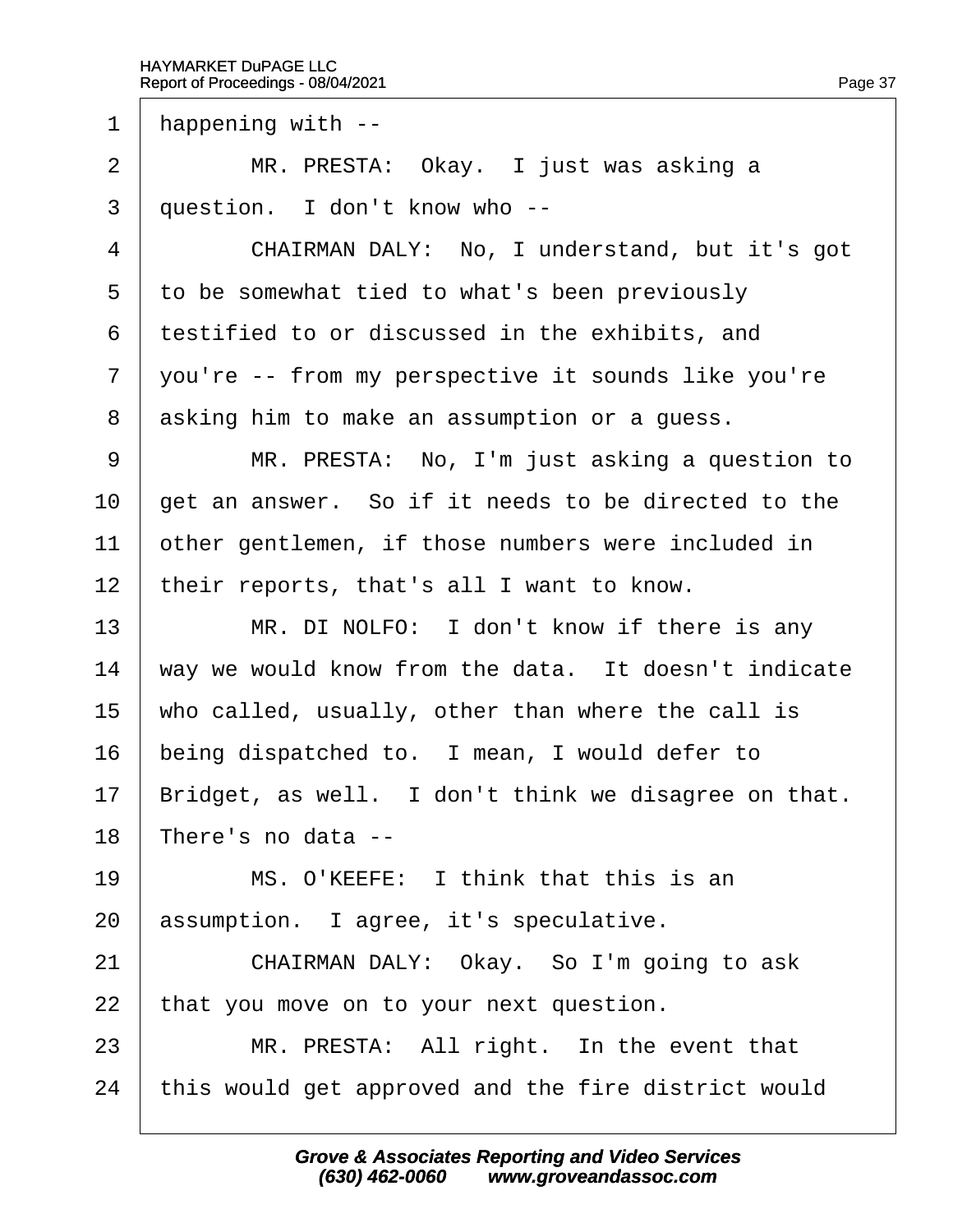<span id="page-38-0"></span>

| 1              | have to get another ambulance, how would that be      |
|----------------|-------------------------------------------------------|
| $\overline{2}$ | funded and what would it take to get that funded?     |
| 3              | CHAIRMAN DALY: Okay, Chief Burke, that is a           |
| 4              | question I believe you previously testified to.       |
| 5              | Could you please answer that question.                |
| 6              | CHIEF BURKE: Yeah. So the way it stands               |
| $\overline{7}$ | now -- and, again, I testified to this again in my    |
| 8              | driginal testimony, but the taxpayers in the          |
| 9              | dommunity were kind enough to grant us a referendum a |
| 10             | few years back, and that was really just to keep our  |
| 11             | current staffing levels status quo, replace some of   |
| 12             | the rigs that were -- you know, needed to be          |
| 13             | replacing, and make some repairs to the station.      |
| 14             | For us to move on and actually put                    |
| 15             | into play another paramedic unit, like I mentioned a  |
| 16             | little earlier, I would need six staff members to do  |
| 17             | that. We work a 24/48 shift here, so I need two       |
| 18             | paramedics each day to staff that vehicle, and then   |
| 19             | 'd need another vehicle -- physical vehicle in order  |
| 20             | to put them in to do that.                            |
| 21             | So, you know, that cost is roughly a                  |
| 22             | million dollars for the first year, and then 700,000  |
| 23             | or so in subsequent years beyond that, and right now  |
| 24             | do we have the funds? No.                             |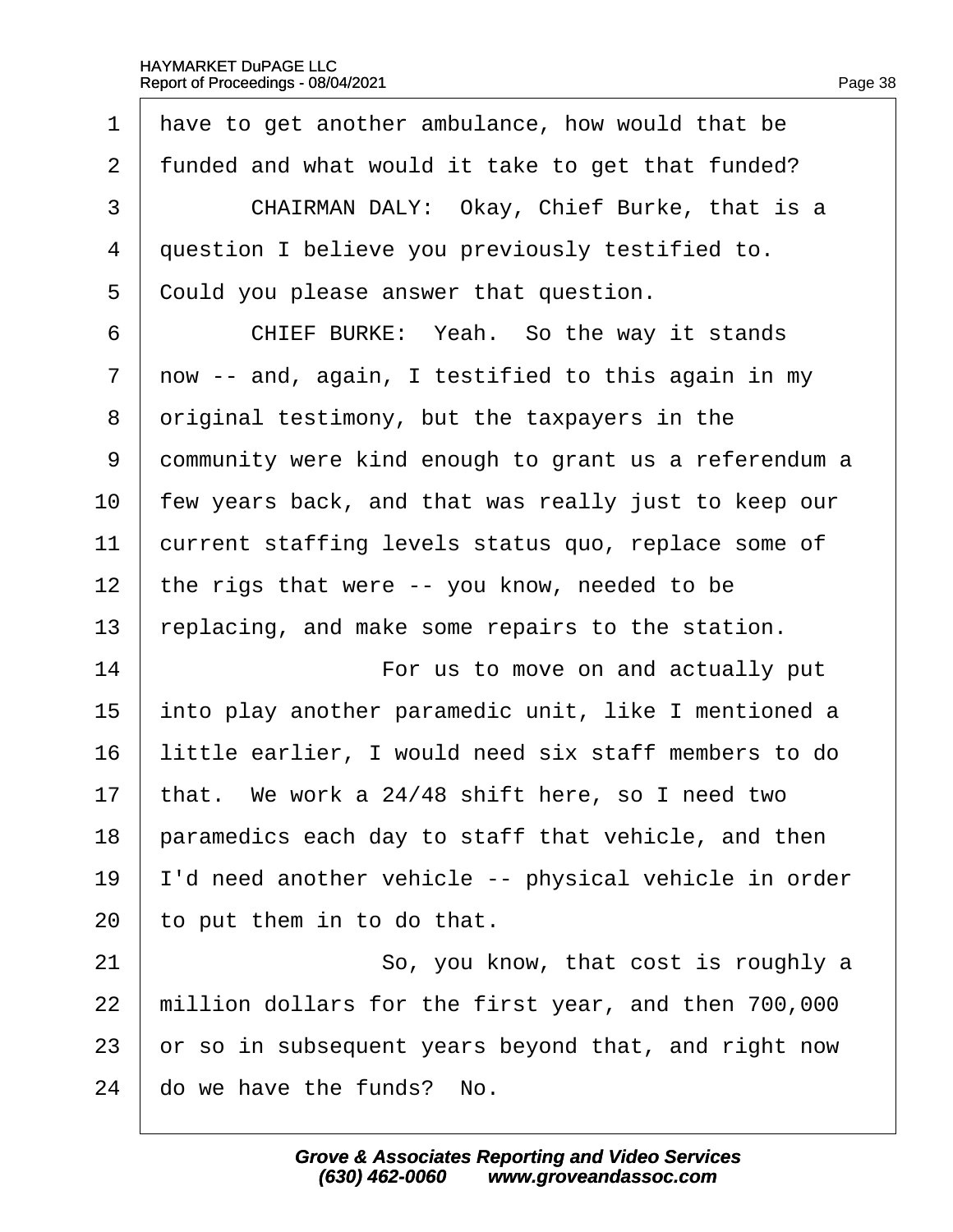<span id="page-39-0"></span>

| 1              | MR. PRESTA: So how would the funds be raised?         |
|----------------|-------------------------------------------------------|
| 2              | Would that be through a referendum or how would they  |
| 3              | get the funds?                                        |
| 4              | CHIEF BURKE: Yeah, that, unfortunately, would         |
| 5              | probably be the course. If that wound up being the    |
| 6              | dase, we'd probably have to look at something like,   |
| $\overline{7}$ | yeah, another referendum.                             |
| 8              | MR. PRESTA: And what if the residents turn            |
| 9              | the referendum down?                                  |
| 10             | CHIEF BURKE: Well, then that creates a whole          |
| 11             | different set of circumstances here with how we       |
| 12             | deploy our existing staff members.                    |
| 13             | MR. PRESTA: Okay, that's it. I appreciate             |
| 14             | your time. Thank you.                                 |
| 15             | CHAIRMAN DALY: Thank you very much,                   |
| 16             | Mr. Presta.                                           |
| 17             | MS. CAPONE: Hi. I didn't come with any                |
| 18             | questions in mind, but I have -- my name is Mary Jo   |
| 19             | Capone, I'm from Itasca, and they saved my son's life |
| 20             | four times.                                           |
| 21             | What I have to say is when the first                  |
| 22             | lady came up here asking questions about the          |
| 23             | 300-and-something calls you guys might get from       |
| 24             | Haymarket, can I ask you a question? Have you --      |
|                |                                                       |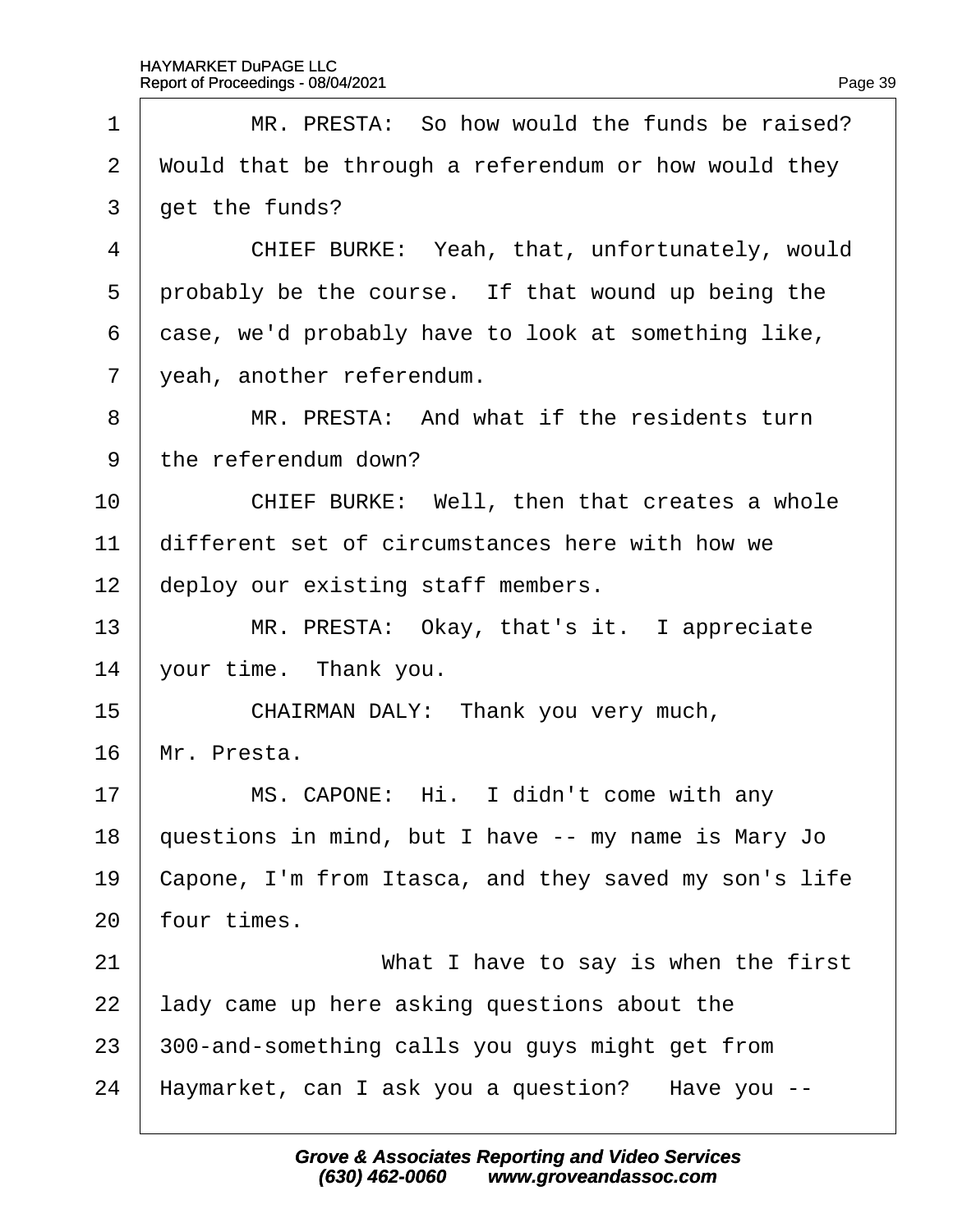|  | Page 40 |
|--|---------|

<span id="page-40-0"></span>

| 1              | have they -- have you guys increased -- since the     |
|----------------|-------------------------------------------------------|
| $\overline{2}$ | opioid and the Fentanyl has been killing people at a  |
| 3              | drastic rate, have you -- did you -- I'm sorry.       |
| 4              | My son died a year ago from Fentanyl                  |
| 5              | dverdose, and we were at Haymarket three times and he |
| 6              | did overdose there, and the firemen were there right  |
| $\overline{7}$ | away to save his life because it was Chicago Fire     |
| 8              | Department. But since we live in Itasca in a small    |
| 9              | town, I feel if there was a Haymarket that's been     |
| 10             | there, maybe my son wouldn't have been saved the four |
| 11             | times they came to my house if there was pressure     |
| 12             | from the -- what I'm trying -- I know, I'm sorry.     |
| 13             | What I'm trying to ask is the                         |
| 14             | humber -- the 367 number, is that -- how old is that  |
| 15             | humber? How old is that number, the calls you think   |
| 16             | you're getting from Haymarket?                        |
| 17             | CHAIRMAN DALY: Okay. So the question,                 |
| 18             | ma'am --                                              |
| 19             | MS. CAPONE: Yeah.                                     |
| 20             | CHAIRMAN DALY: -- and our condolences to you          |
| 21             | or the loss of your son, first of all.                |
| 22             | MS. CAPONE: Thank you.                                |
| 23             | CHAIRMAN DALY: So I would ask Mr. Moeller,            |
| 24             | can you answer the question on the age of the data in |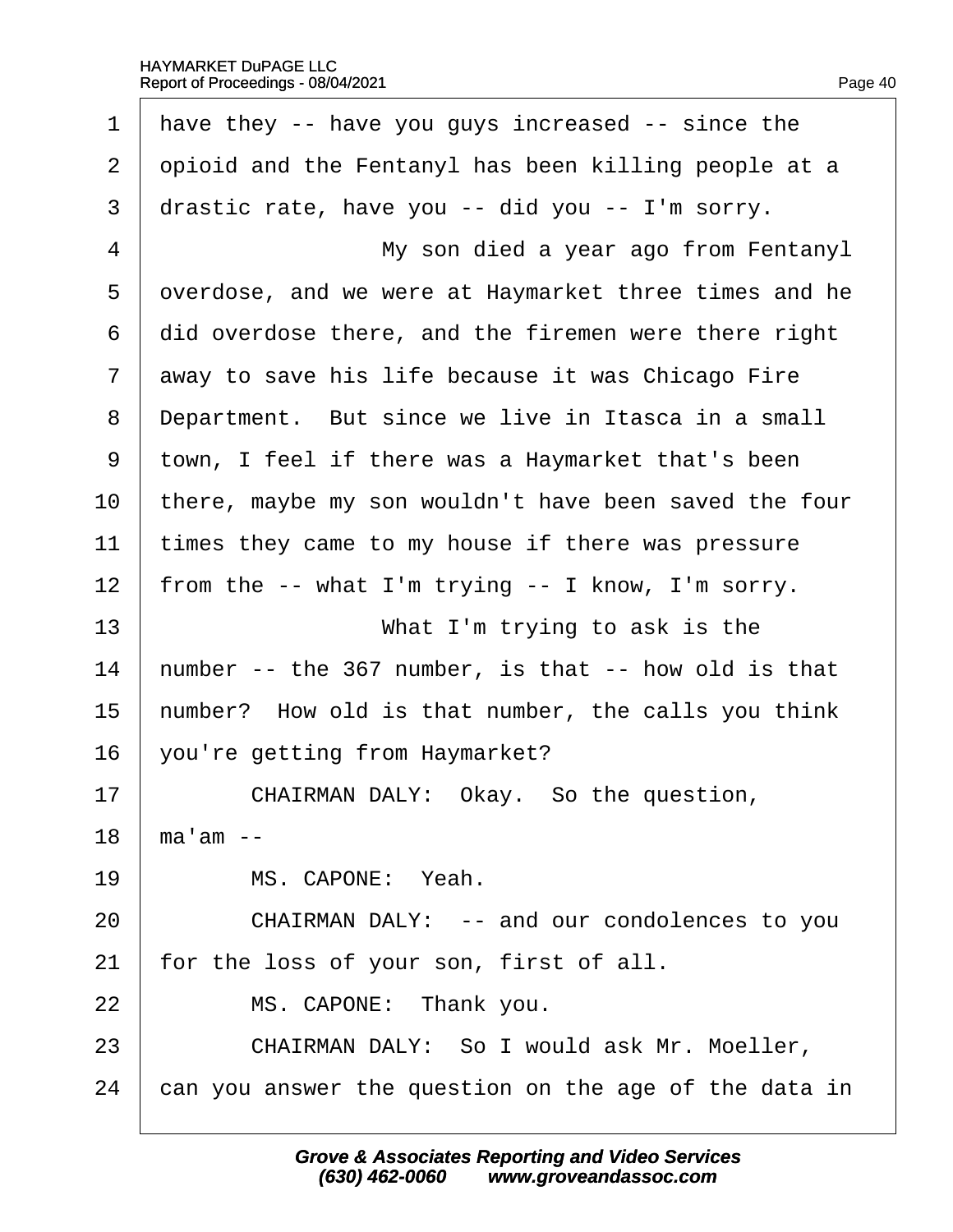<span id="page-41-0"></span>1 your report?

| 2              | MR. MOELLER: So the modeling is -- so the            |
|----------------|------------------------------------------------------|
| 3              | data that was used was from, if I recall correctly,  |
| 4              | 2019. It's in the report, but I believe it was 2019. |
| 5              | MS. CAPONE: Okay. So you know that Illinois          |
| 6              | has had an increase between 35 and 50 percent of     |
| $\overline{7}$ | dverdose deaths, so that number is going to be sky   |
| 8              | high from Haymarket, I feel.                         |
| 9              | CHAIRMAN DALY: Okay, ma'am. I appreciate             |
| 10             | that this is very important to you.                  |
| 11             | MS. CAPONE: Yeah.                                    |
| 12             | CHAIRMAN DALY: And I'm going to just gently          |
| 13             | emind you --                                         |
| 14             | MS. CAPONE: Absolutely.                              |
| 15             | CHAIRMAN DALY: -- that this is -- this is the        |
| 16             | public question piece.                               |
| 17             | MS. CAPONE: Yeah, so the pub- -- yeah, so --         |
| 18             | CHAIRMAN DALY: So real quick, if I may --            |
| 19             | MS. CAPONE: Yes.                                     |
| 20             | CHAIRMAN DALY: -- right now what you're doing        |
| 21             | is you're basically testifying, and you're offering  |
| 22             | into the record information that none of us can      |
| 23             | substantiate right now.                              |
| 24             | So here's what I'm going to ask you                  |
|                |                                                      |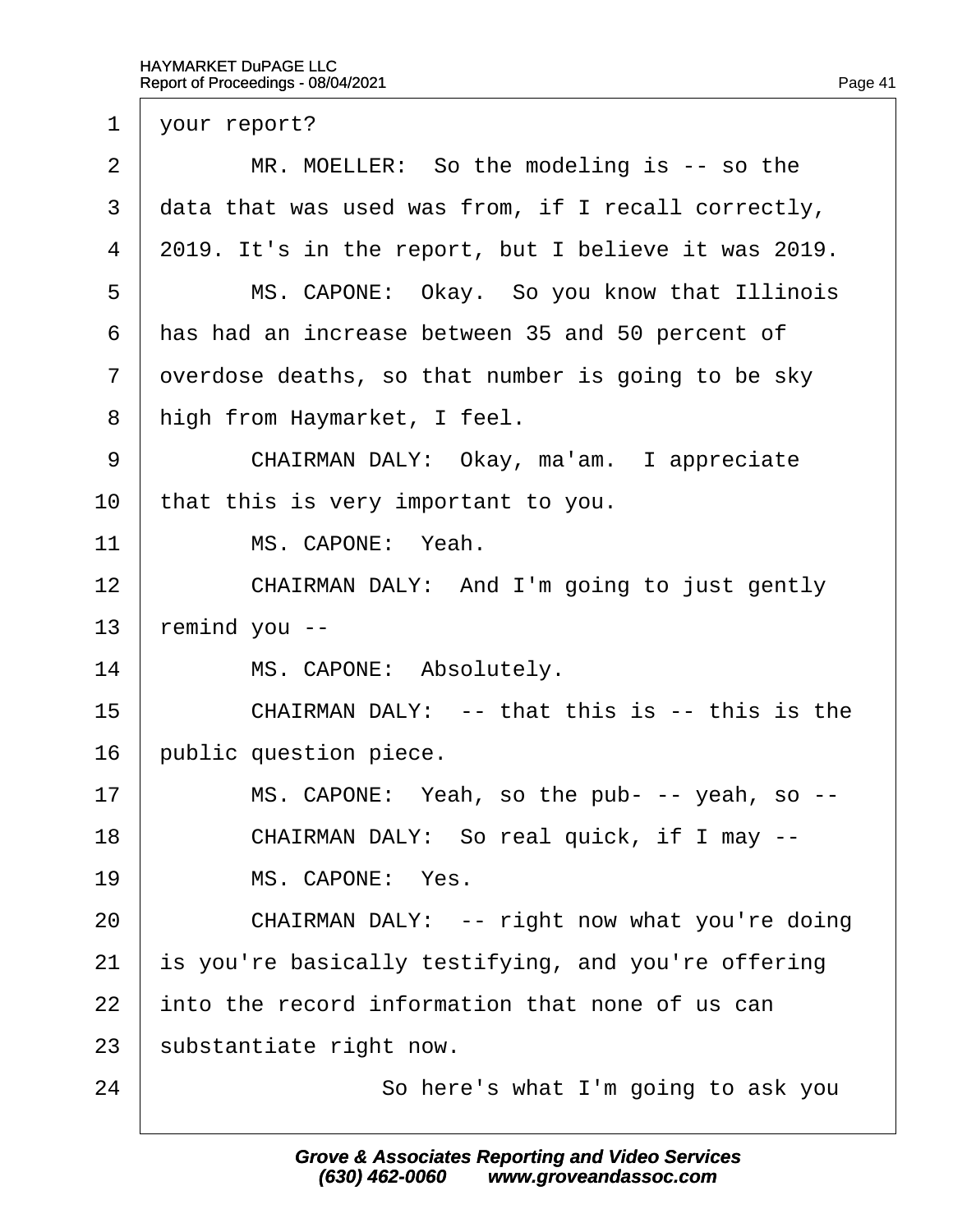<span id="page-42-0"></span>

| $\mathbf 1$ | to do.                                                |
|-------------|-------------------------------------------------------|
| 2           | MS. CAPONE: Yes.                                      |
| 3           | CHAIRMAN DALY: If you have specific questions         |
| 4           | of any of the three witnesses related to the prior    |
| 5           | testimony or the reports, stay there tonight.         |
| 6           | Now, when we get to the public                        |
| 7           | domment portion of this process, that would be a more |
| 8           | appropriate time for you to --                        |
| 9           | MS. CAPONE: Okay.                                     |
| 10          | CHAIRMAN DALY: -- say some of the other               |
| 11          | things I think we've already heard.                   |
| 12          | So, again, if you have some specific                  |
| 13          | questions?                                            |
| 14          | MS. CAPONE: My only question was -- and I may         |
| 15          | still be wrong -- the number that she was going       |
| 16          | on was -- you know what I'm saying? Is that number    |
| 17          | accurate because it was 2019? I think so much has     |
| 18          | changed. I think we all expect that number to         |
| 19          | <i><b>skyrocket.</b></i>                              |
| 20          | CHAIRMAN DALY: Okay. But as it relates to --          |
| 21          | so there's a couple things here. One is when the      |
| 22          | testimony and the evidence was presented into the     |
| 23          | record, that is stuck in time. We already -- because  |
| 24          | we started this process two years ago; right?         |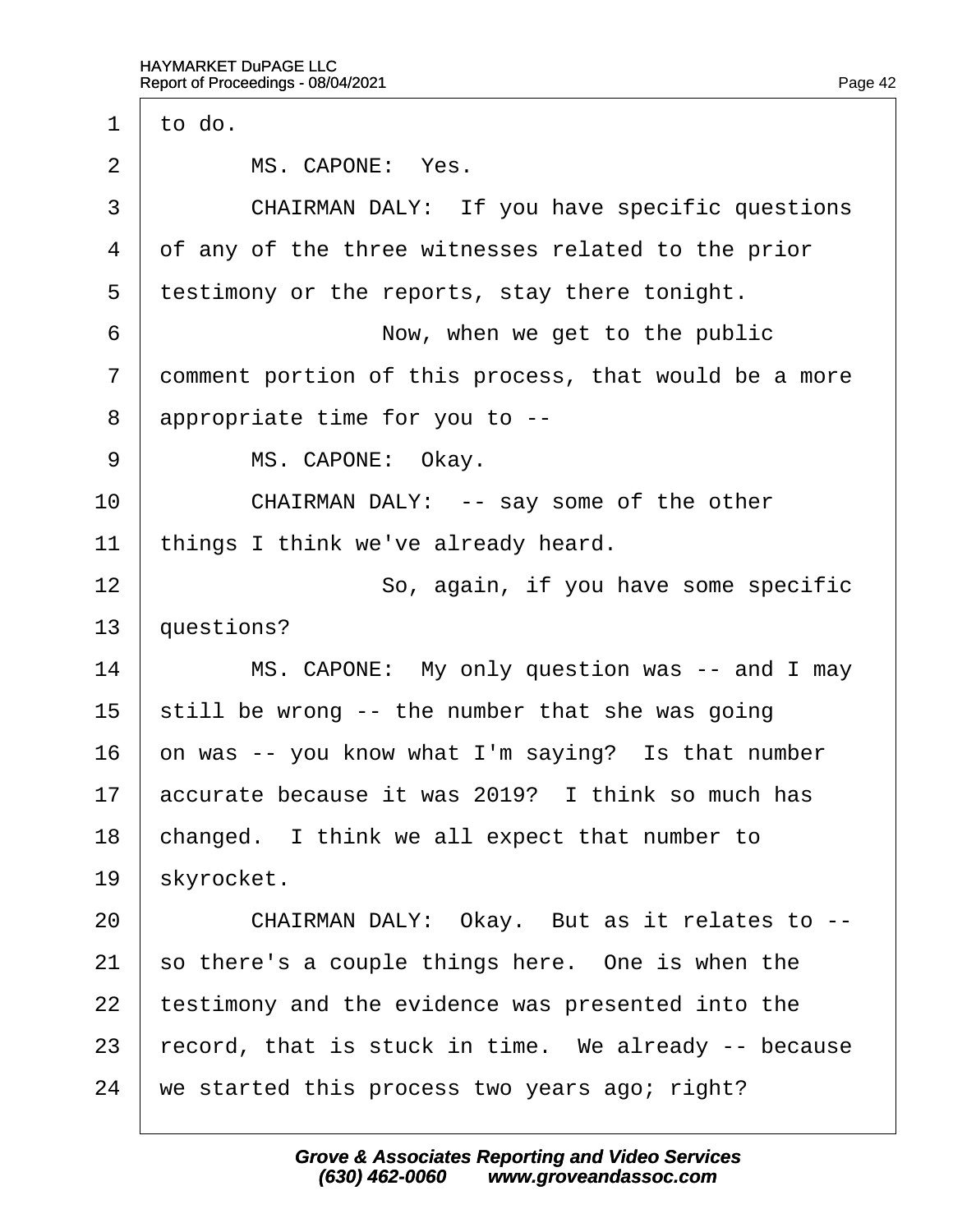<span id="page-43-0"></span>

| 1              | MS. CAPONE: Okay.                                     |
|----------------|-------------------------------------------------------|
| 2              | CHAIRMAN DALY: So -- and imagine -- and               |
| 3              | Mr. Moeller, maybe you can answer just from a general |
| 4              | data standpoint. I imagine these are lagging          |
| 5              | indicators and it takes time to catch up with prior   |
| 6              | data when you do a report like this. Can you --       |
| $\overline{7}$ | MR. MOELLER: I think perhaps the best way to          |
| 8              | answer that is within the report and in my testimony, |
| 9              | I also included estimates of growth --                |
| 10             | MS. CAPONE: Okay.                                     |
| 11             | MR. MOELLER: -- in call volume --                     |
| 12             | MS. CAPONE: Perfect.                                  |
| 13             | MR. MOELLER: -- that occur on an annualized           |
| 14             | basis.                                                |
| 15             | MS. CAPONE: Perfect.                                  |
| 16             | MR. MOELLER: So it was clear that the most            |
| 17             | recent data available, the 2019, was used, and, yes,  |
| 18             | there is growth. And so that was one of the comments  |
| 19             | to which is both in the report, Mr. Chairman, and     |
| 20             | also in my testimony prior.                           |
| 21             | CHAIRMAN DALY: Thank you, Mr. Moeller.                |
| 22             | MS. CAPONE: Exactly. Thank you so much.               |
| 23             | ∏hank you.                                            |
| 24             | CHAIRMAN DALY: Thank you.                             |
|                |                                                       |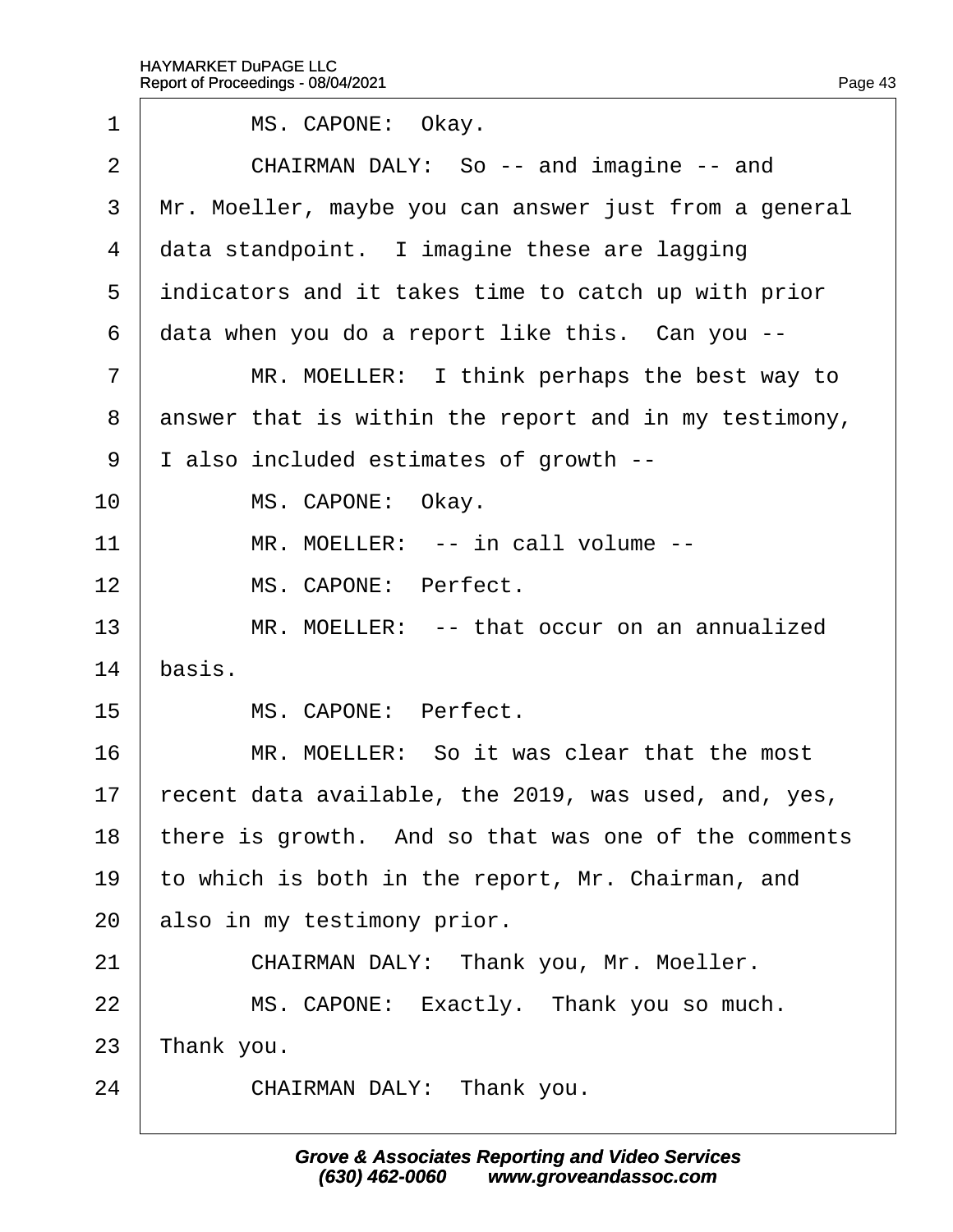<span id="page-44-0"></span>

| 1              | Do we have anyone else who would                      |
|----------------|-------------------------------------------------------|
| 2              | like to ask questions of the three witnesses here     |
| 3              | tonight?                                              |
| 4              | And just for the record, we had no                    |
| 5              | written questions entered on the Village website; is  |
| 6              | that correct Mo and Deanne?                           |
| $\overline{7}$ | MR. KHAN: Correct.                                    |
| 8              | CHAIRMAN DALY: Okay. So seeing no one else            |
| 9              | rising to ask a question, I would just like to remind |
| 10             | everyone that next week Director Bob O'Connor will be |
| 11             | our witness. And it is my understanding that next     |
| 12             | week's meeting will be at Village Hall not here,      |
| 13             | okay. So Village Hall next week, Director Bob         |
| 14             | O'Connor.                                             |
| 15             | Before we make a motion to continue,                  |
| 16             | do the attorneys have anything that needs to be       |
| 17             | aised at this point in time?                          |
| 18             | MS. O'KEEFE: (Indicating.)                            |
| 19             | CHAIRMAN DALY: Yes, Ms. O'Keefe?                      |
| 20             | MS. O'KEEFE: I have two questions regarding           |
| 21             | hext week.                                            |
| 22             | CHAIRMAN DALY: Okay.                                  |
| 23             | MS. O'KEEFE: First, I just wanted to                  |
| 24             | confirm -- Mr. Hervas's correspondence indicated that |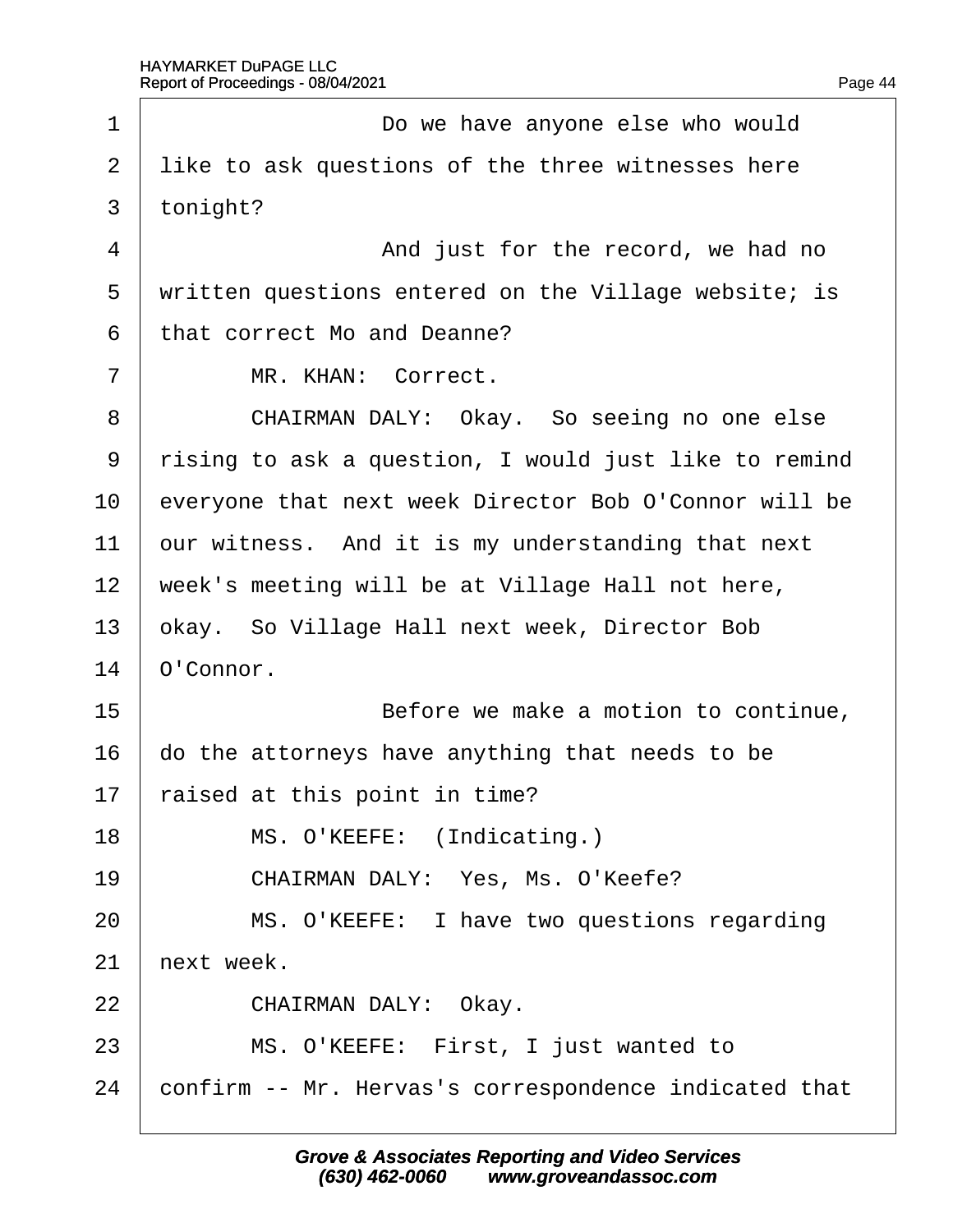<span id="page-45-0"></span>

| if the public has any questions of the interested    |
|------------------------------------------------------|
| parties, they could be directed towards              |
| Mr. Ellenbecker at the next week's hearing. I just   |
| wanted to confirm that that would be made available  |
| on the website.                                      |
| MR. HERVAS: The Village is including in its          |
| website that if anyone has a particular question for |
| the interested parties they should be submitted in   |
| writing, and then they would be posed to             |
| Mr. Ellenbecker for response at the next hearing.    |
| MS. O'KEEFE: Okay.                                   |
| MR. HERVAS: So that should be -- Deanne, is          |
| that live on the Village --                          |
| MS. CURELO: (Indicating.)                            |
| MR. HERVAS: So it is now live on the                 |
| Village's website.                                   |
| MS. O'KEEFE: So he would reply in person on          |
| the 11th?                                            |
| MR. HERVAS: I'm sorry, what?                         |
| MS. O'KEEFE: I'm sorry. Mr. Ellenbecker              |
| would reply in person on the 11th?                   |
| MR. HERVAS: He would be given the questions          |
| and given an opportunity to respond at the next      |
| hearing.                                             |
|                                                      |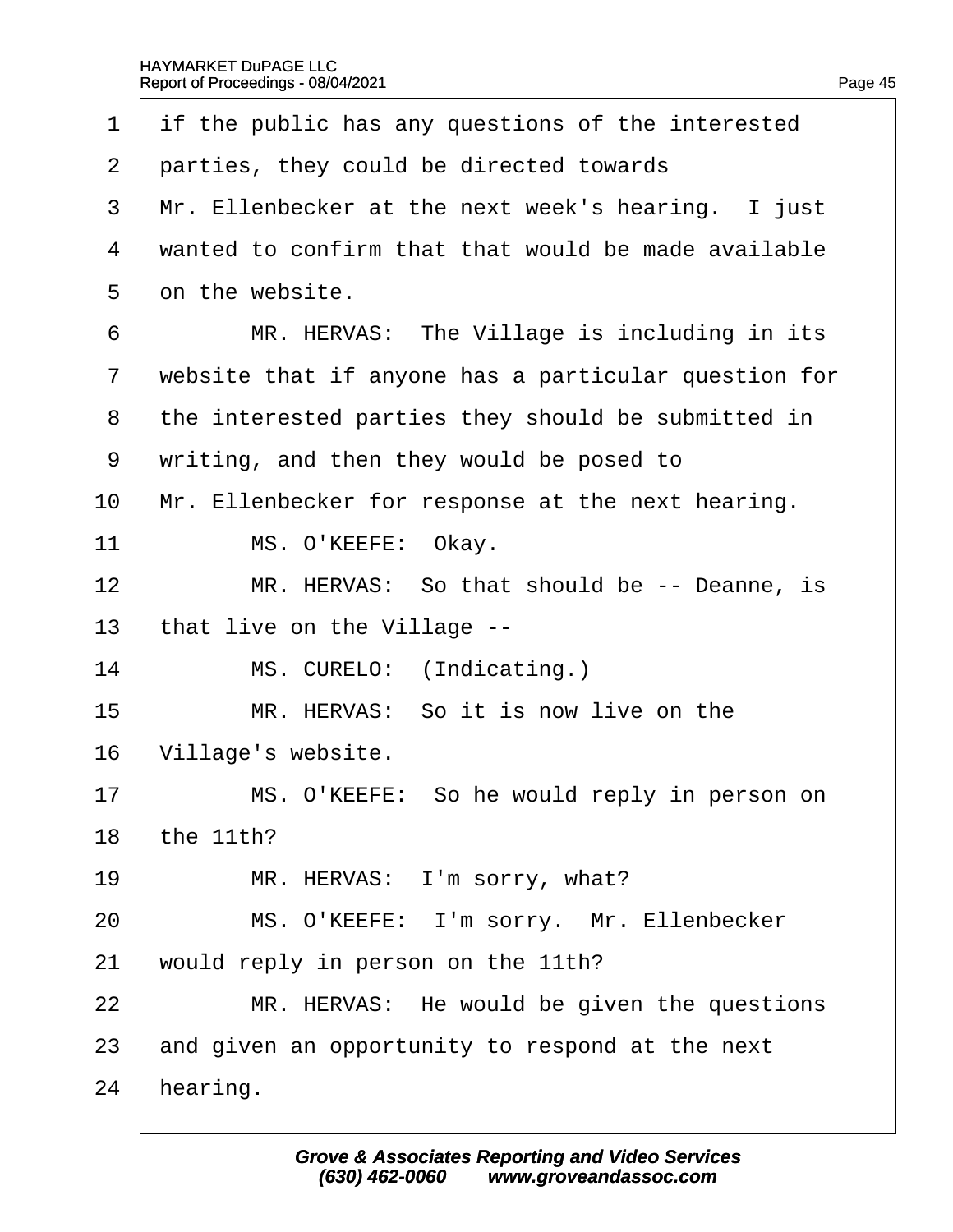<span id="page-46-0"></span>

| 1              | MS. O'KEEFE: Okay. And then if -- if the             |
|----------------|------------------------------------------------------|
| $\overline{2}$ | evening goes short like tonight, would we move       |
| 3              | directly into the next stage in the hearing with     |
| 4              | public comment at that time?                         |
| 5              | MR. HERVAS: I'm not -- you know, at this             |
| 6              | point it is -- it is the -- the answer is yes. I     |
| $\overline{7}$ | wanted to make sure from village staff that that     |
| 8              | was -- that that was included in the -- on the       |
| 9              | website.                                             |
| 10             | So, yes, the opportunity for public                  |
| 11             | comment would begin immediately after the completion |
| 12             | of the questions by the public. So that is part of   |
| 13             | hext week's hearing.                                 |
| 14             | MS. O'KEEFE: I just have one follow-up               |
| 15             | question. Is it anticipated there will be two        |
| 16             | hights, at a minimum, available for public comment;  |
| 17             | the 11th and the 25th?                               |
| 18             | MR. HERVAS: That -- I'm sorry, that would --         |
| 19             | MS. O'KEEFE: Is it anticipated there will be         |
| 20             | two nights available for public comment; August 11th |
| 21             | and August 25th?                                     |
| 22             | MR. HERVAS: Yes.                                     |
| 23             | MS. O'KEEFE: Okay. Thank you, sir.                   |
| 24             | CHAIRMAN DALY: Anything else?                        |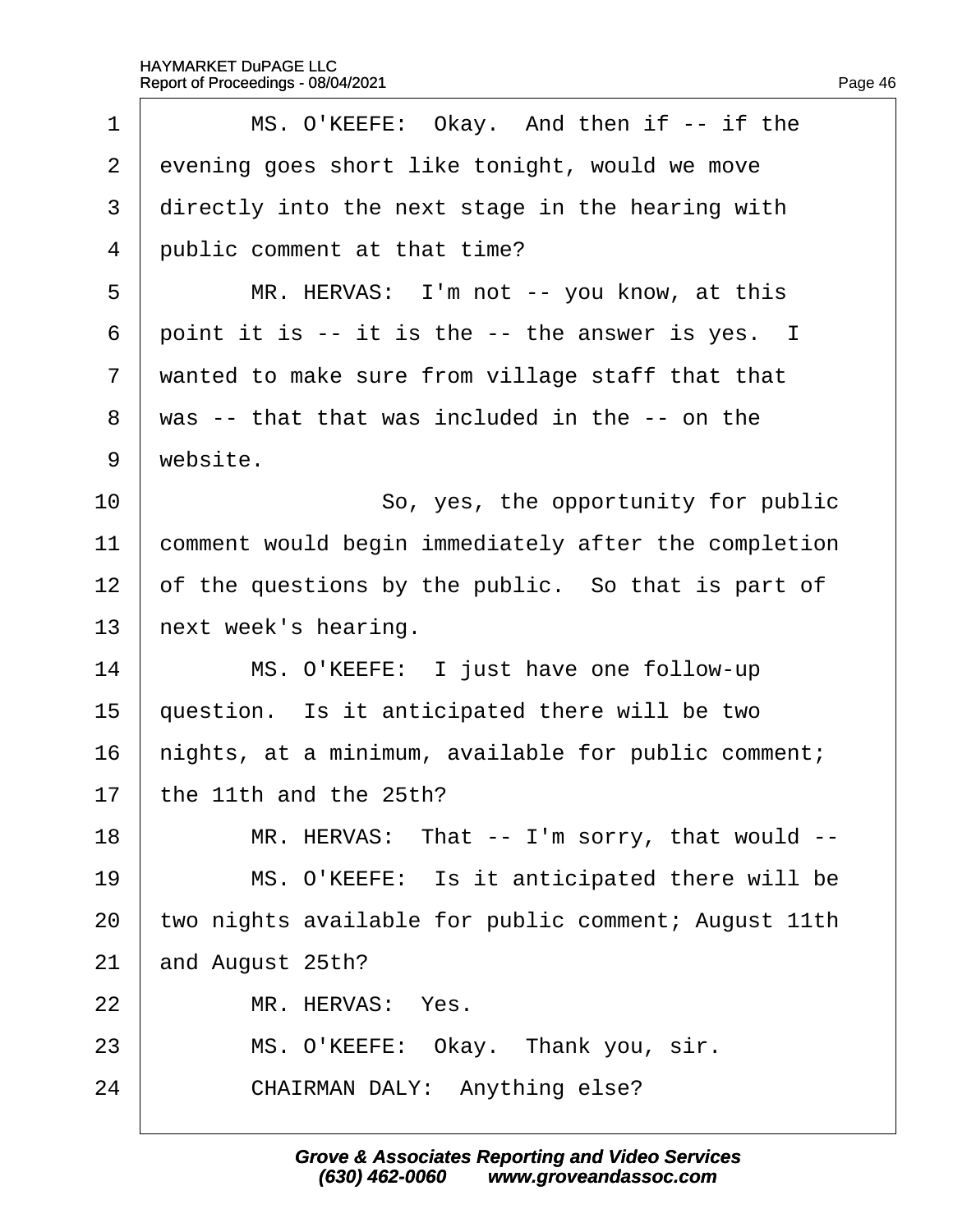<span id="page-47-0"></span>

| 1  | (No response.)                                    |  |
|----|---------------------------------------------------|--|
| 2  | CHAIRMAN DALY: Okay. So at this time I would      |  |
| 3  | entertain a motion to continue this hearing until |  |
| 4  | next Wednesday, August 11th at Village Hall.      |  |
| 5  | <b>COMMISSIONER RUSSO: So moved.</b>              |  |
| 6  | <b>COMMISSIONER CARELLO: Second.</b>              |  |
| 7  | CHAIRMAN DALY: There is a motion and a            |  |
| 8  | second.                                           |  |
| 9  | Will the secretary please call the                |  |
| 10 | vote.                                             |  |
| 11 | MR. KHAN: Commissioner Carello?                   |  |
| 12 | <b>COMMISSIONER CARELLO: For.</b>                 |  |
| 13 | MR. KHAN: Commissioner Drummond?                  |  |
| 14 | <b>COMMISSIONER DRUMMOND: For.</b>                |  |
| 15 | MR. KHAN: Commissioner Holmes?                    |  |
| 16 | <b>COMMISSIONER HOLMES: For.</b>                  |  |
| 17 | MR. KHAN: Commissioner Ray?                       |  |
| 18 | <b>COMMISSIONER RAY: For.</b>                     |  |
| 19 | MR. KHAN: Commissioner Russo?                     |  |
| 20 | <b>COMMISSIONER RUSSO: For.</b>                   |  |
| 21 | MR. KHAN: Chairman Daly?                          |  |
| 22 | CHAIRMAN DALY: For. The motion carries.           |  |
| 23 | I will now entertain a motion to                  |  |
| 24 | adjourn this meeting.                             |  |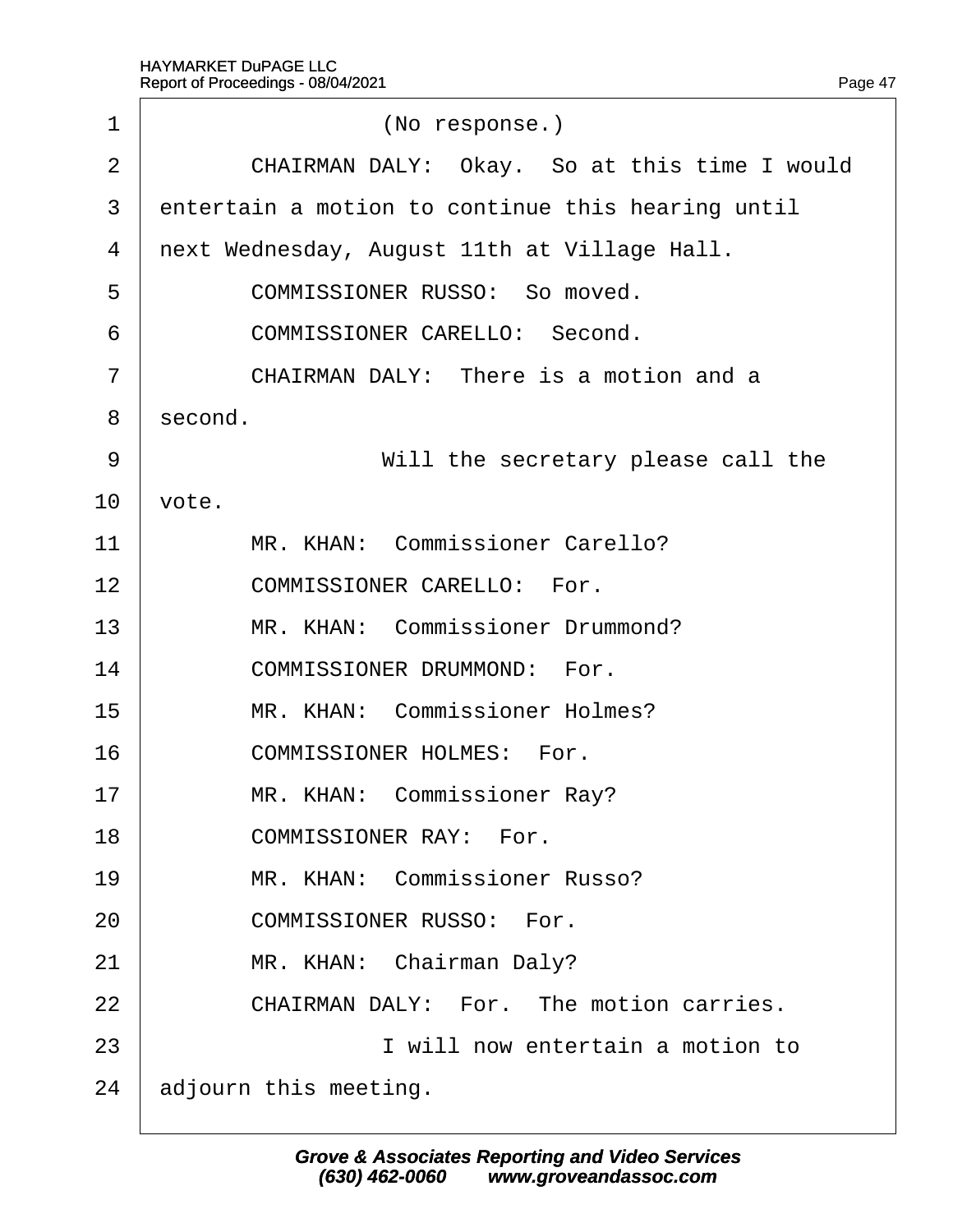<span id="page-48-0"></span>

| 1              | MR. RUSSO: So moved.                            |  |  |
|----------------|-------------------------------------------------|--|--|
| $\overline{2}$ | <b>COMMISSIONER CARELLO: Second.</b>            |  |  |
| 3              | CHAIRMAN DALY: Mo, would you please call the    |  |  |
| 4              | vote.                                           |  |  |
| 5              | MR. KHAN: Commissioner Carello?                 |  |  |
| 6              | <b>COMMISSIONER CARELLO: For.</b>               |  |  |
| $\overline{7}$ | MR. KHAN: Commissioner Drummond?                |  |  |
| 8              | <b>COMMISSIONER DRUMMOND: For.</b>              |  |  |
| 9              | MR. KHAN: Commissioner Holmes?                  |  |  |
| 10             | <b>COMMISSIONER HOLMES: For.</b>                |  |  |
| 11             | MR. KHAN: Commissioner Ray?                     |  |  |
| 12             | <b>COMMISSIONER RAY: For.</b>                   |  |  |
| 13             | MR. KHAN: Commissioner Russo?                   |  |  |
| 14             | <b>COMMISSIONER RUSSO: For.</b>                 |  |  |
| 15             | MR. KHAN: Chairman Daly?                        |  |  |
| 16             | CHAIRMAN DALY: For, and the motion carries.     |  |  |
| 17             | This meeting is adjourned. Thank you very much. |  |  |
| 18             | (Whereupon the public hearing was               |  |  |
| 19             | continued to 08-11-21 at 7:00 p.m.)             |  |  |
| 20             |                                                 |  |  |
| 21             |                                                 |  |  |
| 22             |                                                 |  |  |
| 23             |                                                 |  |  |
| 24             |                                                 |  |  |
|                |                                                 |  |  |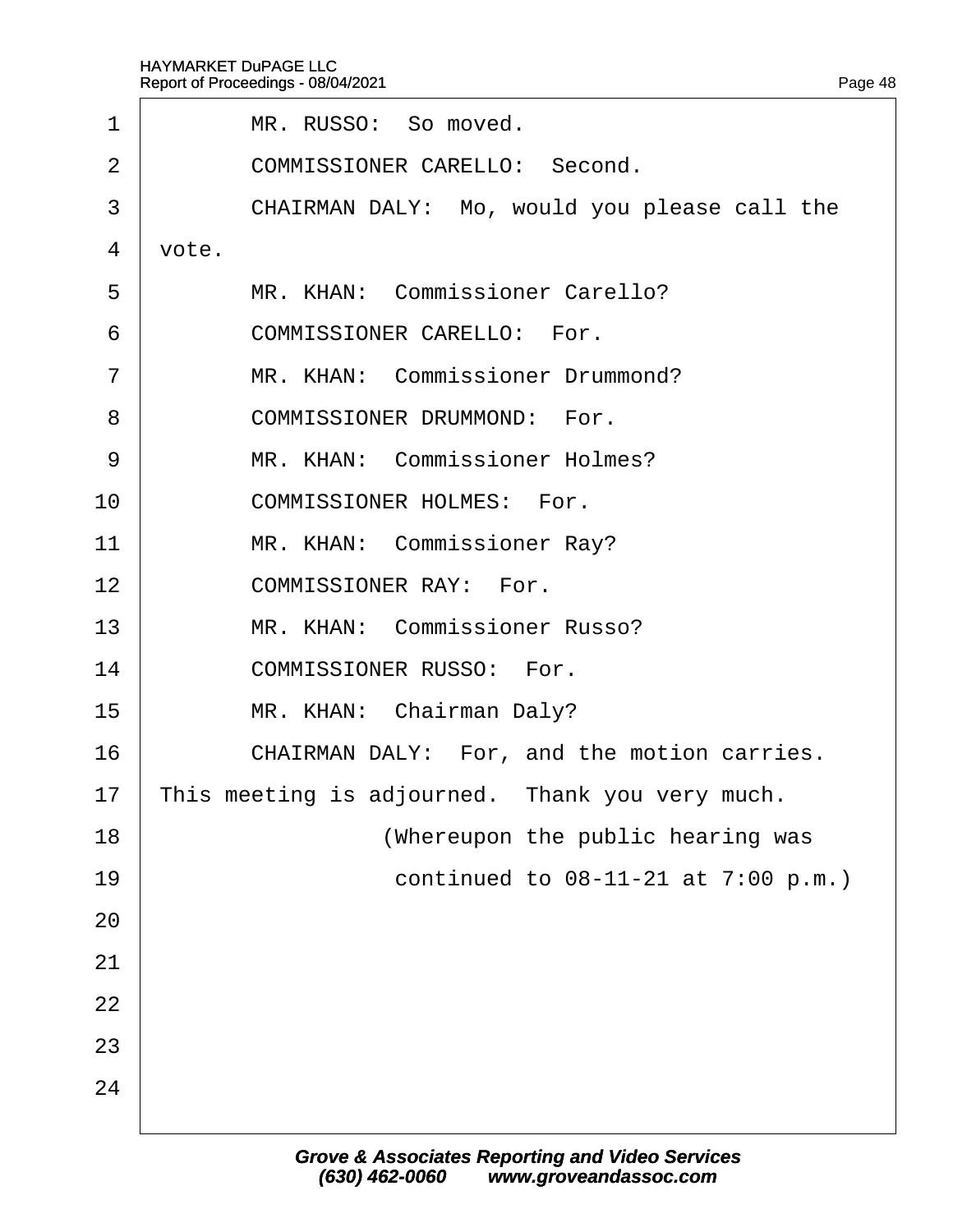- 1 STATE OF ILLINOIS **1**
- SS.<br>2 COUNTY OF DU I COUNTY OF DU PAGE )
- 3 | I, Shannon M. Frey, CSR. No. 84-002277, RMR,
- 4 CRR, do hereby certify that I reported in shorthand
- 5 the proceedings had at the Public Hearing of the
- 6 above-entitled cause and that the foregoing Report of
- 7 Proceedings, Pages 1 through 48, inclusive, is a
- 8 true, correct, and complete transcript of my
- ·9· ·shorthand notes taken at the time and place
- $10$  aforesaid.
- 11 | I further certify that I am not counsel for
- 12 hor in any way related to any of the parties to this
- 13 matter, nor am I in any way, directly or indirectly
- 14 interested in the outcome thereof.
- $15$   $\parallel$  This certification applies only to those
- 16 transcripts, original and copies, produced under my
- 17 direction and control; and I assume no responsibility
- 18 for the accuracy of any copies which are not so
- 19 broduced.
- 20 | IN WITNESS WHEREOF I have hereunto set my hand
- 21 this 9th day of August,  $2021$ .
- 22
- 23
- 

24 **Certified Shorthand Reporter**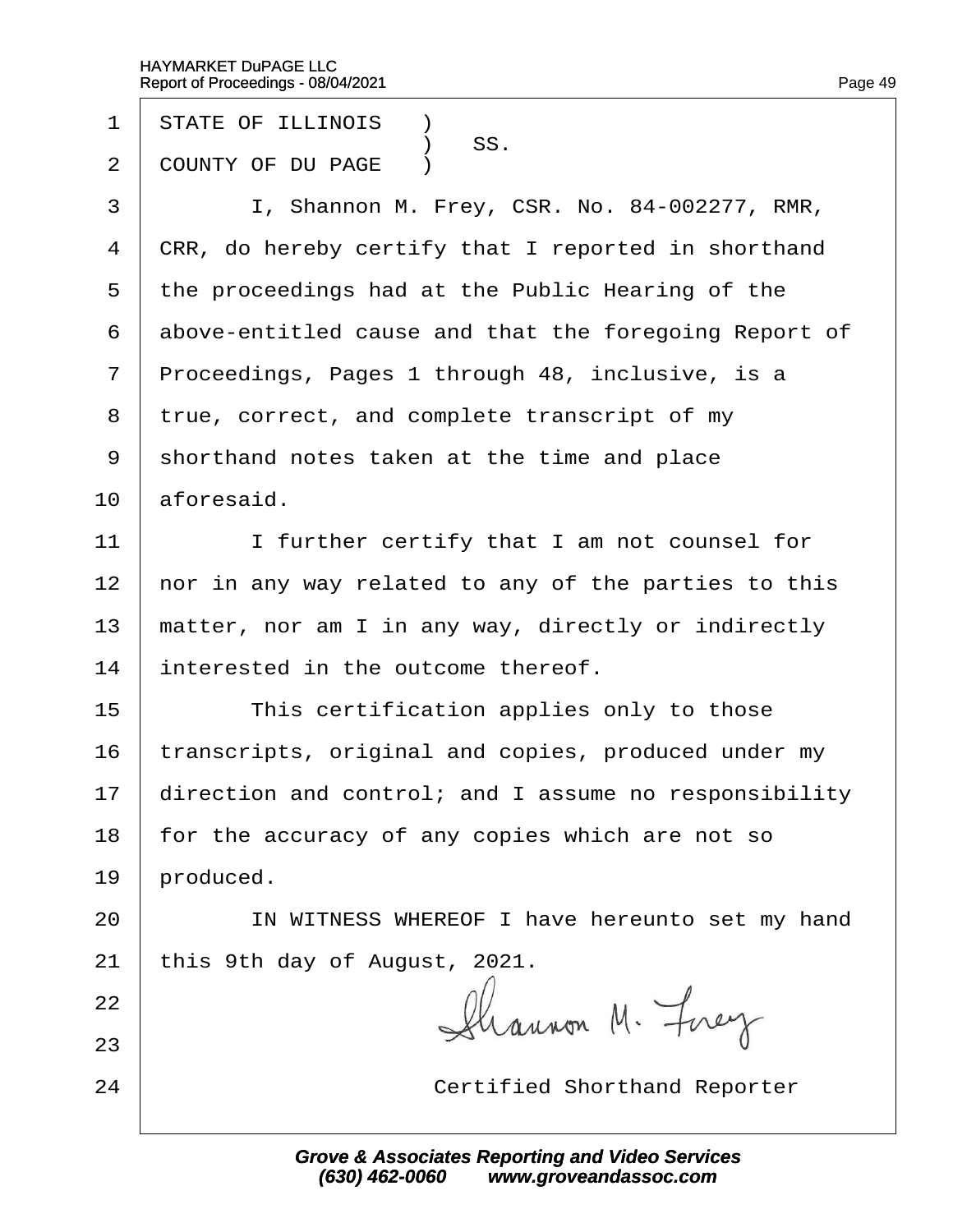Index: 08-11-21..August

| $\mathbf 0$                         | 4                                                  | 17:4,16 19:14 22:17<br>23:1,4,20 27:3,16 28:4,8,<br>9 32:11 33:14 34:11,17 | 14 25:2,12 29:14,15,20<br>31:6,11 34:7,21 35:22<br>36:8 38:1 |
|-------------------------------------|----------------------------------------------------|----------------------------------------------------------------------------|--------------------------------------------------------------|
| 08-11-21 48:19                      | 45-day 35:11                                       | 39:22                                                                      | amended 22:23                                                |
|                                     | 4th 4:2,5                                          | above 11:22                                                                | amount 12:4 19:22                                            |
| $\mathbf 1$                         |                                                    | absolutely 34:24 41:14                                                     | analyst 11:22                                                |
| 1 7:17 19:18                        | 5                                                  | absorb 13:6 17:2                                                           | and/or 26:19                                                 |
| 1,636 9:5,20 12:1                   | 50 20:24 25:19 41:6                                | accessory 7:19                                                             | annual 19:17                                                 |
| 100 29:7                            | 56 10:13 12:2 19:15                                | according 9:10,23 13:5                                                     | annualized 43:13                                             |
| 11 16:24                            |                                                    | accurate 42:17                                                             | another 9:6 17:17 18:13                                      |
| 11th 5:11 45:18,21<br>46:17,20 47:4 | 6                                                  | actually 16:15 31:15<br>38:14                                              | 21:17 29:14 38:1,15,19<br>39:7                               |
| 12 16:23,24                         | 60 12:3 20:24                                      | <b>add</b> 9:6 26:2 27:23 28:23                                            | anticipated 46:15,19                                         |
| 15 9:9,22 12:15 20:5                | 64 10:20<br>64.7 9:12 18:1                         | additional 25:15 28:12<br>29:15,23 30:23 33:5,13                           | apologize 9:9 11:11<br>15:22 18:7                            |
| 19-014 4:6 7:15                     | 64.75 10:1,15 12:5                                 | address 5:20,22 34:8                                                       | applicant's 16:9                                             |
| $\mathbf{2}$                        |                                                    | adjourn 47:24                                                              | apply 16:13                                                  |
|                                     | $\overline{7}$                                     | adjourned 48:17                                                            | approach 19:4                                                |
| 2.55 19:11                          | 75:4                                               | admit 26:16                                                                | appropriate 5:24 12:10                                       |
| 2012 4:2                            | 700,000 29:19 38:22                                | admitted 26:15                                                             | 31:21 42:8                                                   |
| 2019 41:4 42:17 43:17               | 7:00 48:19                                         | advising 6:6                                                               | approval 7:17                                                |
| 2021 4:5                            |                                                    | after 5:19 23:2 46:11                                                      | approved 37:24                                               |
| 23.2 9:8,22                         | 8                                                  | again 8:23 13:12 16:20                                                     | approximately 12:14                                          |
| 24 12:18                            | 85:18                                              | 23:10,24 24:13 28:20<br>29:5,11 30:12,16 38:7                              | area 20:23                                                   |
| 24-hour 10:10 19:12                 | 860 4:9 7:20                                       | 42:12                                                                      | arguing 32:17                                                |
| 24/48 38:17                         |                                                    | age 40:24                                                                  | assessment 13:3 16:24                                        |
| 25th 46:17,21                       | 9                                                  | ago 34:16 40:4 42:24                                                       | assign 25:10,11                                              |
| 28th 4:7                            |                                                    | agree 10:2,21 24:2 37:20                                                   | assisting 23:14                                              |
| 3                                   | 9 9:4,19 11:13,16,22                               | aid 20:22,24 21:1,2,3                                                      | assuming 15:17 17:13                                         |
|                                     | 90 23:15<br>911 24:6,8,11,15 36:5,6,               | 34:1                                                                       | assumption 16:5 29:6<br>30:8 37:8,20                         |
| 3 19:21                             | 7,22                                               | aisle 5:17 8:21                                                            | assumptions 28:9                                             |
| 300-and-something                   | 930 19:17                                          | allowable 25:8 26:11                                                       | attempt 16:12                                                |
| 39:23<br>35 41:6                    |                                                    | allowed 33:2                                                               | attempting 15:23                                             |
| 367 40:14                           | A                                                  | allowing 28:7                                                              | attorney 6:6 26:19                                           |
| 379 9:6 20:4 28:12 29:4             | abide $7:8$                                        | allows 7:7                                                                 | attorneys 44:16                                              |
| 31:2,8                              | ability 32:4,9,11                                  | already 15:11 42:11,23                                                     | audience 22:1                                                |
|                                     | <b>able</b> 16:15 35:10                            | ALS 19:8 21:7 23:15<br>34:21                                               | <b>August</b> 4:2,5 5:11                                     |
|                                     | about 7:5 10:20 12:17,<br>18 13:13 14:2 15:24 16:2 | ambulance 19:11,12,23<br>20:19 23:14,21 24:1,11,                           | 46:20,21 47:4                                                |

Grove & Associates Reporting and Video Services<br>(630) 462-0060 www.groveandassoc.com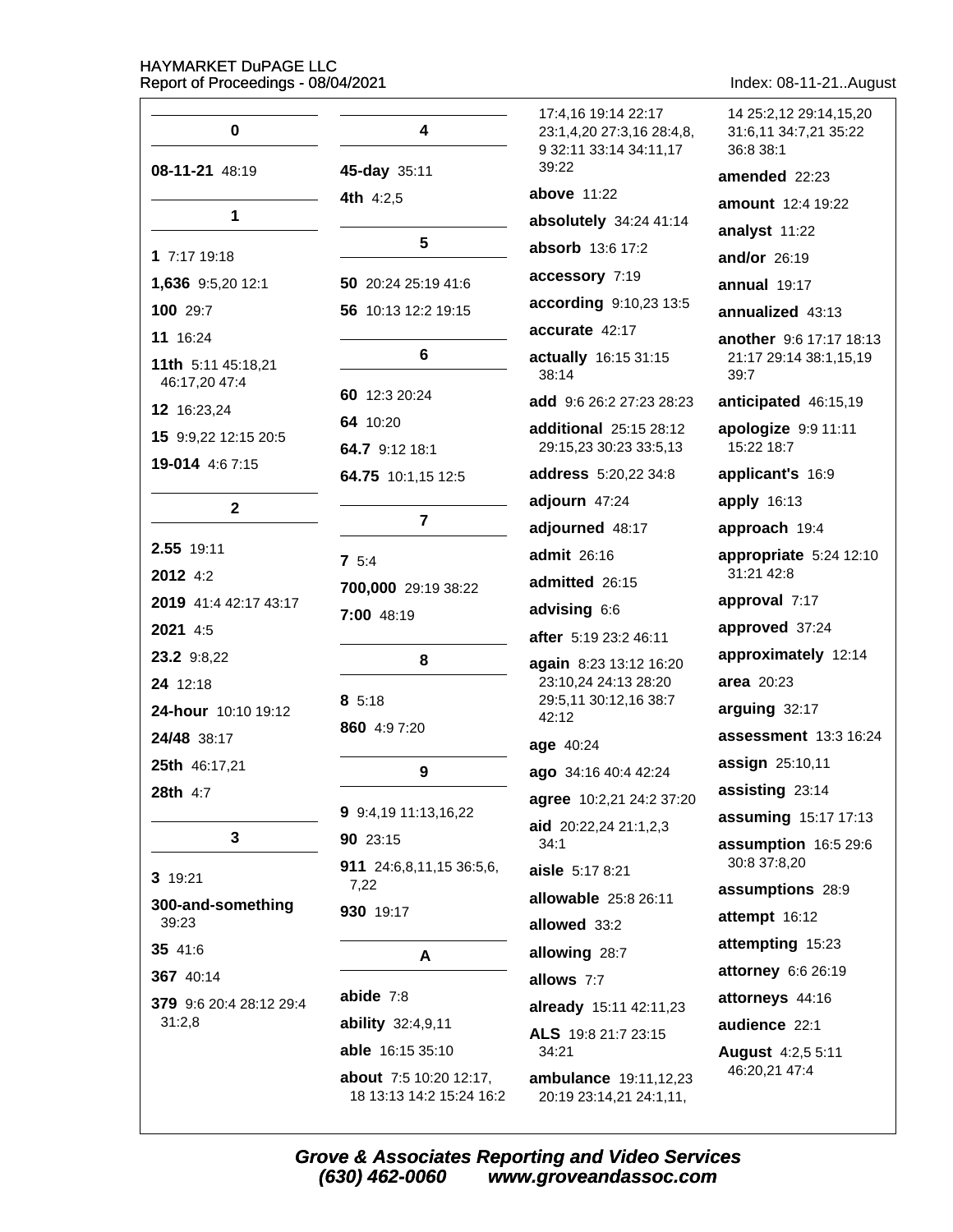### authority 35:24

### availability 20:1

available  $7:320:20$ 24:24 35:3 43:17 45:4 46:16,20

average 10:5 12:1 16:6

В

away 23:16 40:7

### $B-2$  7:19

back 6:22 12:22 17:24 25:7 38:10

**based** 10:5.8 14:21 23:22 28:21 32:20 33:5

basically 9:11 13:2 27:7 41:21

### basing  $28:15$

**basis** 19:18 30:14 43:14

**Bear 28:19** 

**bed** 20:8

beds  $20:9$ 

**before** 4:5 6:11 7:13 14:12 18:17 19:23 20:19 22:10 28:4 36:11 44:15

### begin  $46:11$

**billing** 24:18,22 25:8  $28:8$ 

bit 11:21 18:11 20:23  $33.9$ 

### **blow** 11:15

**BLS** 19:8 20:12 23:15

**Board 6:16,18** 

**Bob** 5:12 44:10,13

**body**  $6:18$ 

**boil** 20:3

Bridget 37:17

bring  $20:2$ 

brought 20:5

**Bruce** 5:9 28:16,22

**Burke** 5:9 9:3,14,16

10:2,19 13:11 15:2,9,11, 19 17:13.15 19:10 22:8. 15,21 23:2,19,24 24:17, 20 26:4 27:19,21 28:2 29:2 30:1,3,6 33:4 34:10, 14 35:9,16,23 36:24 38:3,6 39:4,10

### **business** 7:13,19

### C

calculate 14:15 16:16

calculated 9:23

calculation 9:11

### calculations 14:16

call  $4:2,118:29:810:5,7$ , 14 12:1 16:7 20:18 21:5 23:15 24:8 27:9 34:22 37:15 43:11 47:9 48:3

called 19:9 25:3 37:15

calls 9:5,6,20 10:9 12:18,19 13:14 16:11,16 18:20 19:8,11,17,23 25:12 26:3 27:24 28:4, 12.24 29:23 30:23 32:5. 10,17 33:5 34:23 36:3,19 39:23 40:15

capacity 13:5,24 14:21 17:2,17,19 18:19 20:17 21:3,11 34:11

Capone 39:17,19 40:19, 22 41:5,11,14,17,19 42:2,9,14 43:1,10,12,15, 22

care 7:18 21:8,10

Carello 4:13,14 7:24 8:3, 4 47:6,11,12 48:2,5,6

carries 8:15 47:22 48:16 case 4:5 7:14 17:23 24:9

 $39.6$ catch 43:5

caught 9:16

cell 36:6,21

(630) 462-0060

center 5:17 8:21 21:2 24:10,11

### certainly 20:17

Chair 5:23 11:7.8.12

Chairman 4:1,23,24 6:4 7:11,12,23 8:1,13,14,20 9:3,14 11:15,18 12:7,17 13:8,17 14:2,10,17 15:8, 15,20,22 16:2,18 17:4 18:3,6,8,10,18,21 21:14, 17,22 22:5,9,13,16,19 26:5,6,13 27:1,18 28:3, 17 29:1,24 30:4,7,12,24 31:13 35:7 36:11.16.23 37:4.21 38:3 39:15 40:17,20,23 41:9,12,15, 18,20 42:3,10,20 43:2, 19,21,24 44:8,19,22 46:24 47:2,7,21,22 48:3, 15,16

changed 24:22 42:18

charge 27:9

chart 18:1

### Chicago 40:7

chief 5:9 9:3,14,16 10:2, 19 15:1,9,10,19 17:13,15 19:10 22:8,14,21 23:2, 19,23,24 24:16,20 26:4 27:17,19,21 28:2 29:2,24 30:3,6 33:2,4 34:9,13,14 35:9,16,23 36:11,24 38:3,6 39:4,10

**Chiefs 13:11** 

choose 34:7

chose 26:20

Chuck  $6:2.6$ 

circumstances 39:11

clarify 14:7,24 15:6

 $Class 7:17$ 

clear 43:16

close 29:18 33:19

colleagues 24:2

collect 25:9,16,18,20

**comment** 5:17,197:8

42:7 46:4.11.16.20

comments 43:18

**Grove & Associates Reporting and Video Services** 

Commission 4:2,6 6:7,

www.groveandassoc.com

Index: authority..copy

11, 15, 17, 20 7: 2, 9, 13

**Commissioner** 4:13. 14, 15, 16, 17, 18, 19, 20, 21, 22 7:23,24 8:3,4,5,6,7,8, 9,10,11,12 47:5,6,11,12, 13, 14, 15, 16, 17, 18, 19, 20 48:2,5,6,7,8,9,10,11,12, 13.14

communities 20:22  $33:18$ 

community 7:19 17:21 29:14,23 30:23 33:5,12, 16 35:5 38:9

company 24:4

comparable 30:21

completion 46:11

comprehensive 7:5

compromise 19:2

concern 20:19 23:18

concerns 13:13

concurrence 14:1

concurrency 13:10  $16:1,3$ 

concurrent 13:14 21:5

condolences 40:20

confirm 44:24 45:4

confusing 13:13 18:23

conservative 19:3

considerable 32:2,8

considered 13:15

contact  $35:16$ 

context 26:8

continue 6:23 31:7 44:15 47:3

continued 4:6 7:22 48:19

contribution 32:12

conversation 11:6

copy 11:14 24:17

contract 22:23 23:10,23 35:11,14,18,20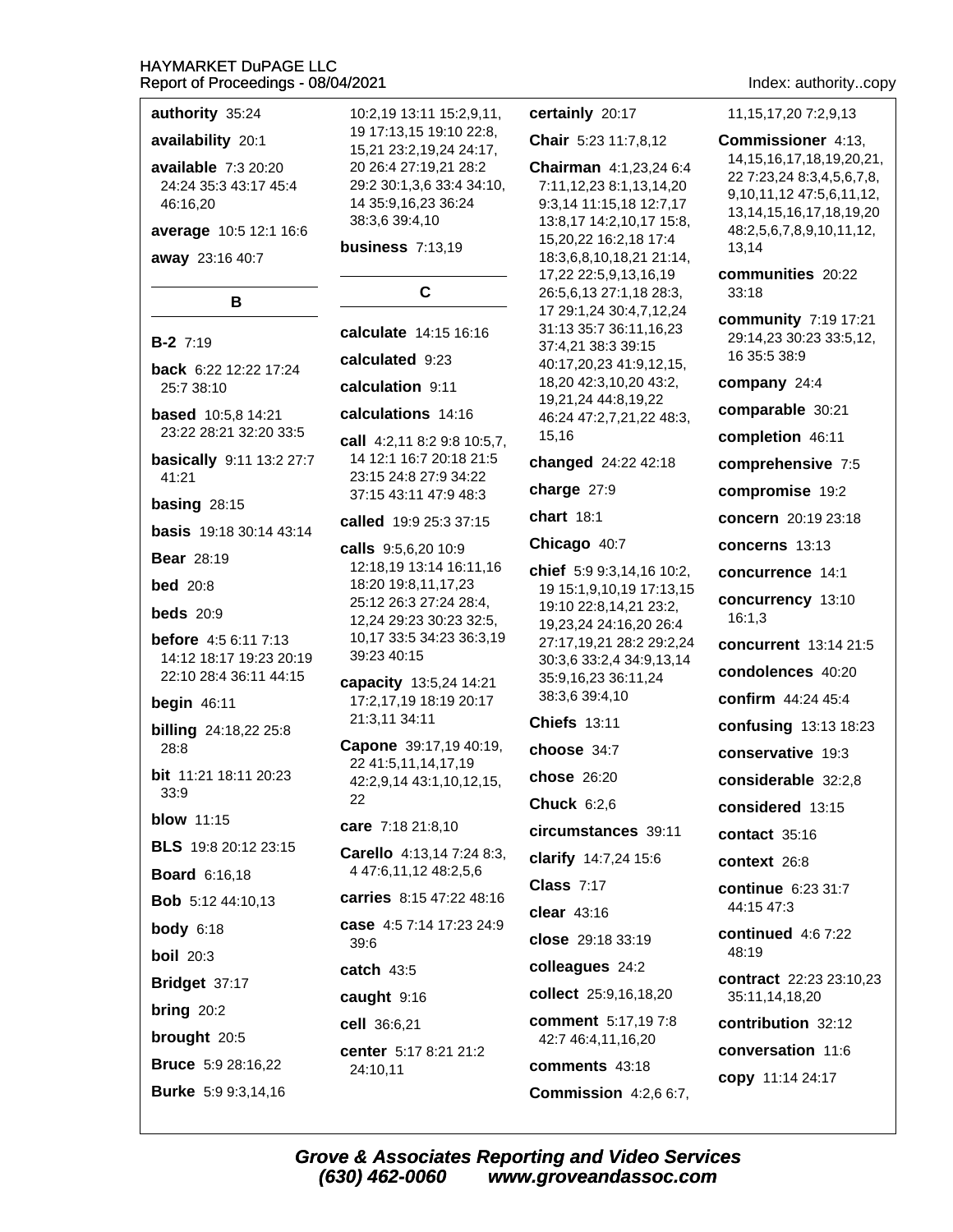| correct 9:13 10:1,18<br>12:6,20 15:18 17:14<br>44:6,7                                     | days 9:9,12,22 10:1,5,<br>11, 15, 20 12: 4, 5, 15, 18<br>18:2                     |
|-------------------------------------------------------------------------------------------|-----------------------------------------------------------------------------------|
| correctly 41:3                                                                            | <b>Deanne</b> 22:2 44:6 45:                                                       |
| correspondence 44:24                                                                      | deaths $41:7$                                                                     |
| cost 24:18 38:21                                                                          | decide 36:5                                                                       |
| <b>counsel 6:2</b>                                                                        | decision 6:19                                                                     |
| $count$ 20:8                                                                              | declare 4:24                                                                      |
| country 20:14                                                                             | defer 37:16                                                                       |
| couple 13:20 42:21                                                                        | demand 13:6 17:3,22                                                               |
| court 6:8 8:17                                                                            | department 5:13 16:1<br>14 40:8                                                   |
| cover 26:2 27:24 28:24                                                                    | departments 25:1                                                                  |
| coverage 31:4,10                                                                          | deploy 39:12                                                                      |
| covering 5:7                                                                              | deployed 12:21                                                                    |
| create $27:12$                                                                            | designed 33:22,23 34                                                              |
| creates 39:10                                                                             | determined 24:19                                                                  |
| creating 33:16                                                                            | developing 6:10                                                                   |
| <b>crew</b> 19:19                                                                         | development 7:16                                                                  |
| cross-examination<br>10:24                                                                | <b>DI</b> 10:16 13:24 14:12<br>26:12,14 27:11 31:12,1                             |
| <b>CURELO 45:14</b>                                                                       | 37:13                                                                             |
| current 24:17 27:3<br>38:11                                                               | dial $36:6,7,22$                                                                  |
|                                                                                           | died $40:4$                                                                       |
| D                                                                                         | difficult 16:21                                                                   |
| Daly 4:1,23,24 7:12 8:1,                                                                  | direct 11:4,8 35:16                                                               |
| 13,14,20 9:14 11:15,18<br>12:7,17 13:8,17 14:2,10,                                        | directed 17:11 32:15<br>36:4 37:10 45:2                                           |
| 17 15:8,15,20 16:2,18<br>17:4 18:3,6,8,10,21                                              | directly 36:4 46:3                                                                |
| 21:14,17,22 22:5,9,13,                                                                    | <b>Director</b> 5:12 44:10,13                                                     |
| 16,19 26:6,13 27:1,18<br>28:3,17 29:1,24 30:4,12                                          | disagree 33:9 37:17                                                               |
| 31:13 32:1 35:7 36:11,                                                                    | discussed 37:6                                                                    |
| 16,23 37:4,21 38:3 39:15<br>40:17,20,23 41:9,12,15,<br>18,20 42:3,10,20 43:2,             | discussion 18:14 27:<br>32:6                                                      |
| 21,24 44:8,19,22 46:24                                                                    | dispatch 21:2 24:10                                                               |
| 47:2,7,21,22 48:3,15,16                                                                   | dispatched 21:1 37:1                                                              |
| <b>data</b> 12:10 14:15 18:1<br>37:14,18 40:24 41:3<br>43:4,6,17<br>day 12:19 19:17 38:18 | district 7:20 13:4 14:2<br>17:1 26:1 27:4,9,22<br>28:22 34:12,20 35:21,2<br>37:24 |
|                                                                                           |                                                                                   |

divide  $12:2,3$ dollars 29:12.18 38:22 **Dominik** 5:9 18:18,21,  $5:12$ 22 31:17 32:3,8,18 33:9 34:22 double 20:6 down 11:18,21 20:3 39:9 drastic 40:3 **Drummond** 4:15.16 8:5. 6 47:13,14 48:7,8 Dupage 4:9 13:7 17:3  $:10,$  $21:9$ E earlier 29:11 34:15,17 38:16  $34:6$ easier 11:4 effect 32:15 eliciting 27:13 Elite 20:11,15 22:23 23:4,14,23 24:3,12 31:4,  $2.14$ 5,11,15 32:4,9,12 35:10, 18 Ellenbecker 17:9 45:3, 10,20 Emergency 25:4 employees 26:2 27:23 28:23 EMS 9:12,24 16:7,13 18:19 29:23 30:23 34:23 end 9:17,18 13 enforce 35:21 36:1 engine 21:7 34:21,23 enough 38:9  $7:5$ enter 26:20 entered 32:21 44:5 entertain 7:21 47:3,23 16 entire 27:5 20 equal 9:22 33:19,20 ,23 equalling 9:9

equipment 26:2 27:24 28:23 equipped 21:7 establish 20:12 established 10:23  $30:10$ estimates 43:9 evaluate 19:5 evaluated 20:15 25:6 evaluating 32:9 evening 4:4 5:2,8 6:5 7:14 46:2 evening's 8:18 event 37:23 evidence 27:3 32:11,22 42:22 exact 28:15 Exactly 43:22 exceptions 7:16 exchange 11:2 **Excuse 10:22** exhibit 22:24 23:3 26:10,15,18,20 27:3 exhibits 37:6 existing 39:12 expect 42:18 expected 14:13 experience 23:22,24 expert 5:24 experts 5:8,21

Index: correct..facility

explain 24:18

explanation 27:14  $32:15$ 

extrapolate 10:7 eyes 21:12

F

facilities 19:6 20:9 facility 7:18 17:20,21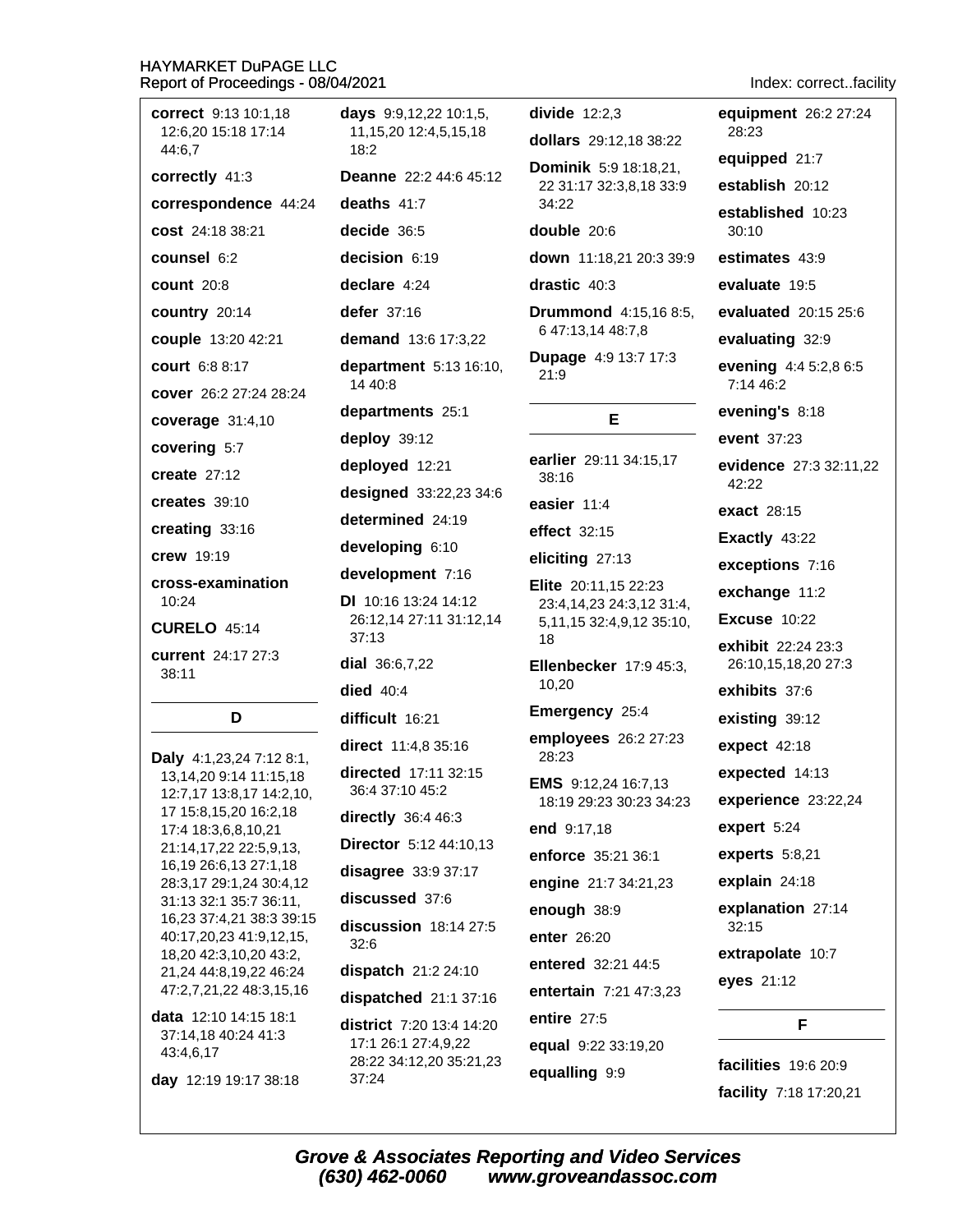| 24:9 34:17,19                                                                                                  |
|----------------------------------------------------------------------------------------------------------------|
| fact $23:530:10$                                                                                               |
| factor $34:12$                                                                                                 |
| factored 32:6                                                                                                  |
| factory 34:3                                                                                                   |
| fair 26:21                                                                                                     |
| federal 24:23 25:7,10,<br>13,16,20 27:6                                                                        |
| fee 24:22 25:11 27:3                                                                                           |
| feel 25:8 36:7,21 40:9<br>41:8                                                                                 |
| Fentanyl 40:2,4                                                                                                |
| final $6:19$                                                                                                   |
| finally 5:22                                                                                                   |
| find $23:3$                                                                                                    |
| findings $6:16$                                                                                                |
| fine $15:16$ 18:10                                                                                             |
| fire 13:4 14:20 16:10,14<br>17:1 19:13,21 23:23<br>24:24 25:1 27:4,8 34:3,<br>12,20 35:2,4,21,23 37:24<br>40:7 |
| firemen 40:6                                                                                                   |
| Fitch 9:4,7 10:20 11:15<br>31:3 32:18,21                                                                       |
| Fitch's 9:19 10:18 11:13<br>13:3 16:24                                                                         |
| focusing 31:19                                                                                                 |
| follow-up 18:13 46:14                                                                                          |
| following 29:19                                                                                                |
| <b>Forest 23:9</b>                                                                                             |
| Forget 16:2                                                                                                    |
| form 11:2 12:9                                                                                                 |
| forum $4:24$                                                                                                   |
| forward 20:5                                                                                                   |
| front 22:22                                                                                                    |
| funded 38:2                                                                                                    |
| funding 25:22 27:6                                                                                             |
| funds 25:13,15 29:7<br>38:24 39:1.3                                                                            |

G game 26:21 gap 12:22 **GEMT** 25:3.22 general 23:4 43:3 generated 26:3 27:24 28:5,24 generations 18:24 gentleman 27:15 31:19 qentlemen 37:11 gently 41:12 get all 24:19 give 19:18 20:5 29:2  $35:13$ giving 20:24 Good 4:4 6:5 qovernment 25:16  $<sub>q</sub>$ rant  $38:9$ </sub> graphs 16:20 great 24:20 ground 7:9 25:3 growth  $43:9,18$ guess 12:11,12,13,23 17:24 20:3 23:21 37:8 quide 5:3,187:5 guys 10:6 23:13 39:23  $40:1$ н Hall 44:12,13 47:4 **hand** 17:18 handle 18:19 32:4,9 33:5 34:5 **handling** 10:6 29:22 30:18.21 happen 12:19

happened 13:16

### happening 37:1 happy 13:21

```
Haymarket 4:9 6:19 9:6,
8,21 12:14 13:7 17:3
18:20 20:12 21:9 24:9,17
26:3,20 28:1,5,24 34:18
35:13,17 36:4,20 39:24
40:5,9,16 41:8
```
### health  $7:18$

heard 13:9.13.20 19:10 22:17 34:11 42:11

hearing 5:4 6:12,24 7:5, 14,22 8:15 45:3,10,24 46:3,13 47:3 48:18

### hearings 7:2

Hearn 22:4,6,11,12,14, 17,23 23:19 24:16 25:21 27:22 28:13,14,19 29:21 30:2,12,15 34:9 35:6

heavily 33:15

helpful 25:21

helping 34:2

Hervas 6:2,4,67:12 11:3,6 32:13 45:6,12,15, 19,22 46:5,18,22

### Hervas's 44:24

high  $41:8$ 

hold 22:3 26:6 28:3

Holmes 4:17,18 8:7,8 47:15,16 48:9,10

hour 12:3 19:9,13,18

hours 12:18 19:17 34:2

### **house** 40:11

Humbert 9:2,19 10:12, 17,21 11:5,10,21 12:12 13:2,12 14:23 15:3,5,14, 17 16:20 17:6,12,24 18:5,7,9,16 21:16,19,21

### $\mathbf{I}$

**Illinois** 25:19 41:5 imagine  $43:2,4$ immediately 46:11 **impact** 17:17,20,21 34:16.19 **important** 19:5 41:10

in-person 6:22

incident 16:13 33:24

include  $30:13$ 

included 37:11 43:9 46:8

includes 36:19

including  $7:445:6$ 

incorporate 31:3

incorporated 36:9

incorrect 9:10

increase 9:8.21 12:14 29:22 30:9,21 41:6

**increased** 13:6 17:2.19  $40:1$ 

**Indicating 27:1 44:18** 45:14

indicators 43:5

Industry 19:20

inference 27:13

information  $7:4$  14:21 15:12 17:14 26:8 31:16 41:22

initial 29:13,17

integrity 19:2

interested 45:1,8

interfacility 23:12

**introduced** 24:17 26:11, 23 27:2,7 32:11

invite 6:1

invoked 35:12

involve 27:5

ironically 23:8

**Irving**  $4:107:20$ 

**issue** 13:9 16:1 21:6,11

**Itasca** 4:2 5:12 9:5,21 13:4 17:1 19:11 21:6 22:12,18 27:4 33:12 35:8 39:19 40:8

### Index: fact..Itasca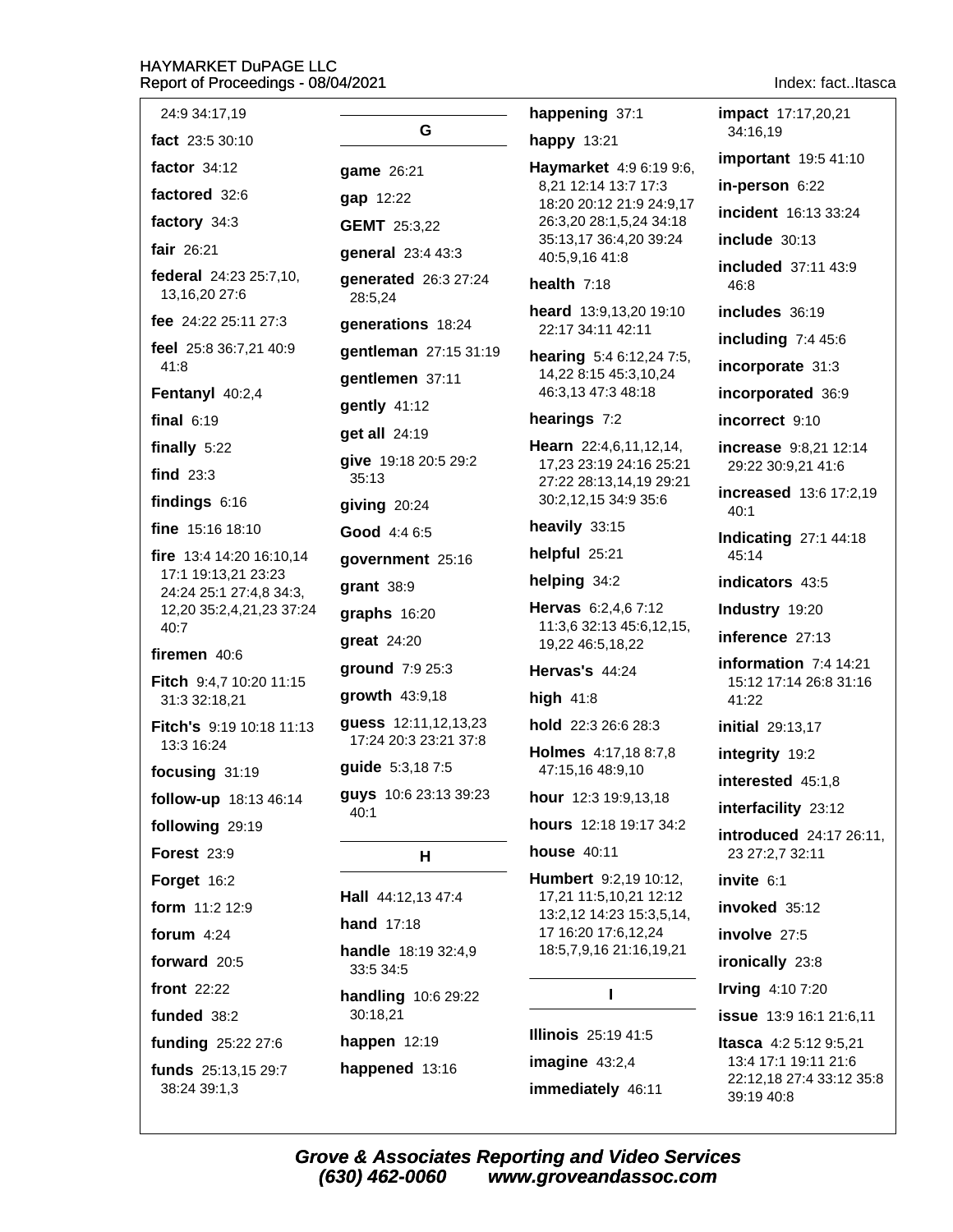| <b>Itasca's</b> 9:4 12:1 18:19 |
|--------------------------------|
| J                              |
| James $5:9$                    |
| $Jo$ 39:18                     |
| job 6:13                       |
| July $4:7$                     |
| <b>jump</b> 32:13              |

### K

KHAN 4:13,15,17,19,21, 23 8:3,5,7,9,11,13 11:17 21:20 44:7 47:11,13,15, 17, 19, 21 48: 5, 7, 9, 11, 13, 15

kickout 35:11

killing 40:2

kind 17:22 23:5,21 35:4  $38:9$ 

L

knowledge 36:19

lack  $33:6$ **lady** 39:22 lagging 43:4 language 30:11 large 7:2 29:22 30:9,18 33:23 34:3 larger  $31:24$ **law** 27:10 leaning 33:15  $legal 6:7,8,12$ lengthy 25:5 level 19:7 21:8 25:7 levels  $38:11$ life 39:19 40:7 limit  $11:7$ live 6:21 40:8 45:13,15

 $LLC$  4:9 location 4:9 **long** 19:1 looked 16:8 20:8 22:24 **loss 40:21** lot 7:4 23:20 34:11 **Lustig 35:13,17** 

### м

MABAS 29:21,22 30:18, 20 32:15,23 33:4,8,10, 11, 14, 22, 23 34: 3, 5 made 20:10 24:24 36:4. 20 45:4 make 6:15,18 13:22 16:5 26:17 28:9 30:7 31:1,8 32:12 37:8 38:13 44:15 46:7 making 29:5 Mary 39:18 math 9:10.18.23 10:3.12. 14 12:9 14:13.19 15:24 16:2,4 19:16 matter 6:7 33:13 meaning 33:17 means 9:11 17:20

measuring 33:20

Medicaid 25:13,15 29:7

Medical 25:4

meeting 4:1,3 6:22 44:12 47:24 48:17

meetings  $6:21,23$ 

members 21:24 38:16  $39:12$ 

mentioned 38:15

million 29:12.18 38:22 mind 9:17 29:11 35:1 39:18  $minimum$  46:16

minute  $33:15$ 

minutes 10:13 12:2 19:15 23:16 **Miss** 14:18 mix 29:6,9  $mixed$  7:18

Mo 8:2 44:6 48:3

### modeling 41:2

Moeller 5:10 13:11.17. 20 15:9.10.12.16.21.22 16:4 19:8,11,14 20:4 28:16,22 29:4 30:16,22 31:18.20 36:15 40:23 41:2 43:3,7,11,13,16,21

money 24:19 25:3,10, 14,18,19

moneys 24:23 25:4

monies  $25:13$ 

month  $5:20$ 

motion 7:21 8:1,15 44:15 47:3,7,22,23 48:16 move 37:22 38:14 46:2 moved 7:23 47:5 48:1 multiple 12:2 21:6 multiply 10:9 12:4 mutual 20:22 21:2.3  $34:1$ 

### N

**nature** 28:13

needed 29:12 38:12

neighbors 33:15

network 20:22

night 5:7 23:13

nights 5:7 46:16,20

**NOLFO** 10:16 13:24 14:12 26:12,14 27:11 31:12,14 37:13

number 5:2 10:7 16:10 20:4 22:21 28:11,15 29:4 30:13,22 31:2,4,8,9 32:8, 17 36:3 40:14.15 41:7 42:15,16,18

### Index: Itasca's..overdoses

numbers 10:9 11:12 15:18 18:23 20:2 28:5.6. 9,21 30:17,21 31:23 36:8,9 37:11

### $\Omega$

O'CONNOR 5:12 44:10. 14

O'KEEFE 14:7,24 15:4,6 17:10 26:5,7,23 27:2 30:7,24 32:1 37:19 44:18,19,20,23 45:11,17, 20 46:1,14,19,23

object 11:1 26:7 30:10

**objection** 27:19 30:8  $31:1$ 

objectors 6:14

occur 5:19 43:13

occurred 22:18

odd 23:4

off- 31:9

offer 14:5 15:12 23:6

offered 19:6

offering 41:21

**offset** 31:10

open 7:22 8:16

- opening 6:3
- opioid 40:2

opportunity 11:1 45:23  $46.10$ 

order 4:3 7:17 25:4.9 38:19

orderly 7:6

ordinance 24:18 25:11 26:2 27:23 28:23

organizations 19:21

original 19:3 20:7 21:13 38:8

originally 12:11

overdose 40:5,6 41:7

overdoses 22:17

**Grove & Associates Reporting and Video Services** (630) 462-0060 www.groveandassoc.com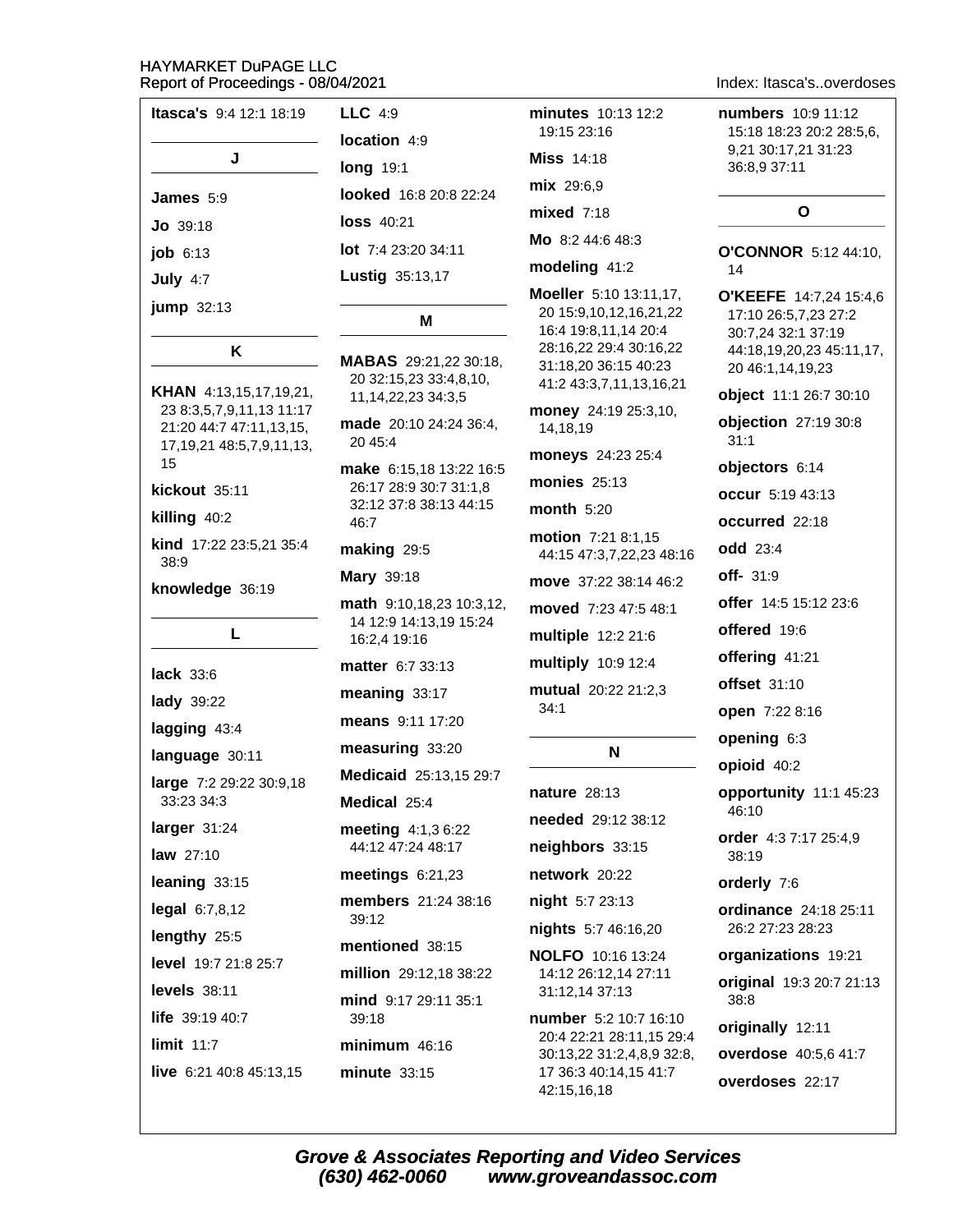| overrule 27:19                        | plan 4:2 6:6,11,15,17,20                     | protect 6:13                                     |                                              |
|---------------------------------------|----------------------------------------------|--------------------------------------------------|----------------------------------------------|
| owner 4:8                             | 7:1.17 35:14                                 | <b>Protection 13:4 14:20</b>                     | R                                            |
|                                       | planned 7:16                                 | 17:1 27:4                                        | raised 39:1 44:17                            |
| P                                     | Planning 4:5                                 | provide 21:8,9 31:5                              | rate 25:8 33:18 40:3                         |
| p.m. 48:19                            | play 32:23 33:13 38:15                       | provided 20:10 22:24                             | Ray 4:19,20 8:9,10                           |
| Pandemic 7:2                          | point 19:24 27:11 28:14<br>31:7,8 44:17 46:6 | 26:9 28:21 30:16,17<br>31:10 32:3                | 47:17,18 48:11,12                            |
| panel 5:21                            | pointing 28:11                               | pub- 41:17                                       | <b>read</b> 28:20                            |
| paramedic 17:23 38:15                 | Police 5:12                                  | public 5:4,5,6,17,19                             | real 41:18                                   |
| paramedics 38:18                      | portion 29:10 42:7                           | 6:12,14 7:7,8,14,22 8:15<br>14:15 26:19,21 27:12 | <b>reask</b> 28:18                           |
| Park 4:10 7:20                        | posed 45:9                                   | 32:19 41:16 42:6 45:1                            | recall 10:19 41:3                            |
| part 9:16 20:21 24:13                 | position 26:17                               | 46:4,10,12,16,20 48:18                           | receiving 21:1                               |
| 25:17 27:16 46:12                     | possibility 13:14                            | pulling 33:17,18                                 | recent $43:17$                               |
| particular 10:7 25:11                 | preceding 6:7                                | purchase 29:19                                   | recently 24:22,24                            |
| 45:7                                  | prepared 13:17 30:22                         | purpose 14:15 24:3,5<br>27:8                     | recommendation 6:16                          |
| parties 45:2,8                        | present 5:1                                  | put 29:13 33:13 38:14,20                         | recommending 6:18                            |
| partners 21:4 34:2                    | presented 12:11 23:3                         | puts 17:22                                       | record 6:10 9:1 14:8                         |
| party 35:12                           | 42:22                                        |                                                  | 22:10 27:16 30:8 31:9,23<br>41:22 42:23 44:4 |
| patients 36:5,20                      | pressure 40:11                               | Q                                                | reference 30:15                              |
| payer 29:6,9                          | Presta 35:8,19 36:2,15,                      |                                                  | referencing 18:16                            |
| PC 4:67:15                            | 18 37:2,9,23 39:1,8,13,                      | qualify 25:5 31:21                               | 28:18                                        |
| people 40:2                           | 16                                           | question 5:15 9:3,15<br>10:16 12:24 13:1,18,22,  | referendum 38:9 39:2,                        |
| percent 9:22 20:24<br>25:19 29:7 41:6 | previously 5:14 30:14<br>37:5 38:4           | 24 14:4,6,8,9,11,18,19                           | 7,9                                          |
| Perfect 43:12,15                      | prior 28:11 30:14 42:4                       | 15:1,7,15,23,24 16:19<br>17:4,10 18:12 21:12,15, | referring 11:20 28:7<br>36:16                |
|                                       | 43:5,20                                      | 18 22:1,14,19 23:19,22                           | reflects 11:23                               |
| period 10:10 19:12                    | private 23:20 24:1,14                        | 24:16,20 25:17,22,24<br>27:12,15,17,20 28:8,18   |                                              |
| permit 7:17                           | 25:2 35:22                                   | 29:21,24 30:3 31:20                              | reflexion 24:23                              |
| person 6:22 45:17,21                  | problem 14:14 24:14                          | 32:7,14,23 33:1 34:9<br>35:9 36:12 37:3,9,22     | regard 16:8                                  |
| personnel 21:9                        | problematic 17:23                            | 38:4,5 39:24 40:17,24                            | regarding 16:4 32:4<br>35:17 44:20           |
| perspective 24:7 35:24<br>37:7        | procedures 7:1                               | 41:16 42:14 44:9 45:7                            | related 42:4                                 |
| petition 6:12,19 7:15                 | proceedings 6:11                             | 46:15                                            | relates 42:20                                |
| petitioner 4:8 6:14                   | process 5:2 7:7 19:9                         | questioning 10:24 15:2<br>18:14 26:18,21 31:24   | relationship 20:13                           |
| phone 36:6,21                         | 25:5 42:7,24                                 | questions 5:5,6,19,20,                           | reliability 19:24                            |
| physical 38:19                        | Production 27:9                              | 23 7:7 8:21, 22, 24 11:1, 7                      | relying $31:1,2$                             |
| pick 36:21                            | program 25:20 27:5                           | 13:21 14:16 18:3 21:23<br>22:7 23:7 26:22 31:2   | remainder 6:23                               |
|                                       | project 13:7 17:3                            | 32:20 39:18,22 42:3,13                           | remarks 6:3                                  |
| piece 41:16                           | projection 10:8                              | 44:2,5,20 45:1,22 46:12                          |                                              |
| place 23:8 34:7                       | property 16:9                                | quick 41:18                                      | remind 41:13 44:9                            |
| places 20:14                          | proposed 13:6 17:3                           | quo 38:11                                        | <b>Rena</b> 9:2                              |

### Index: overrule..Rena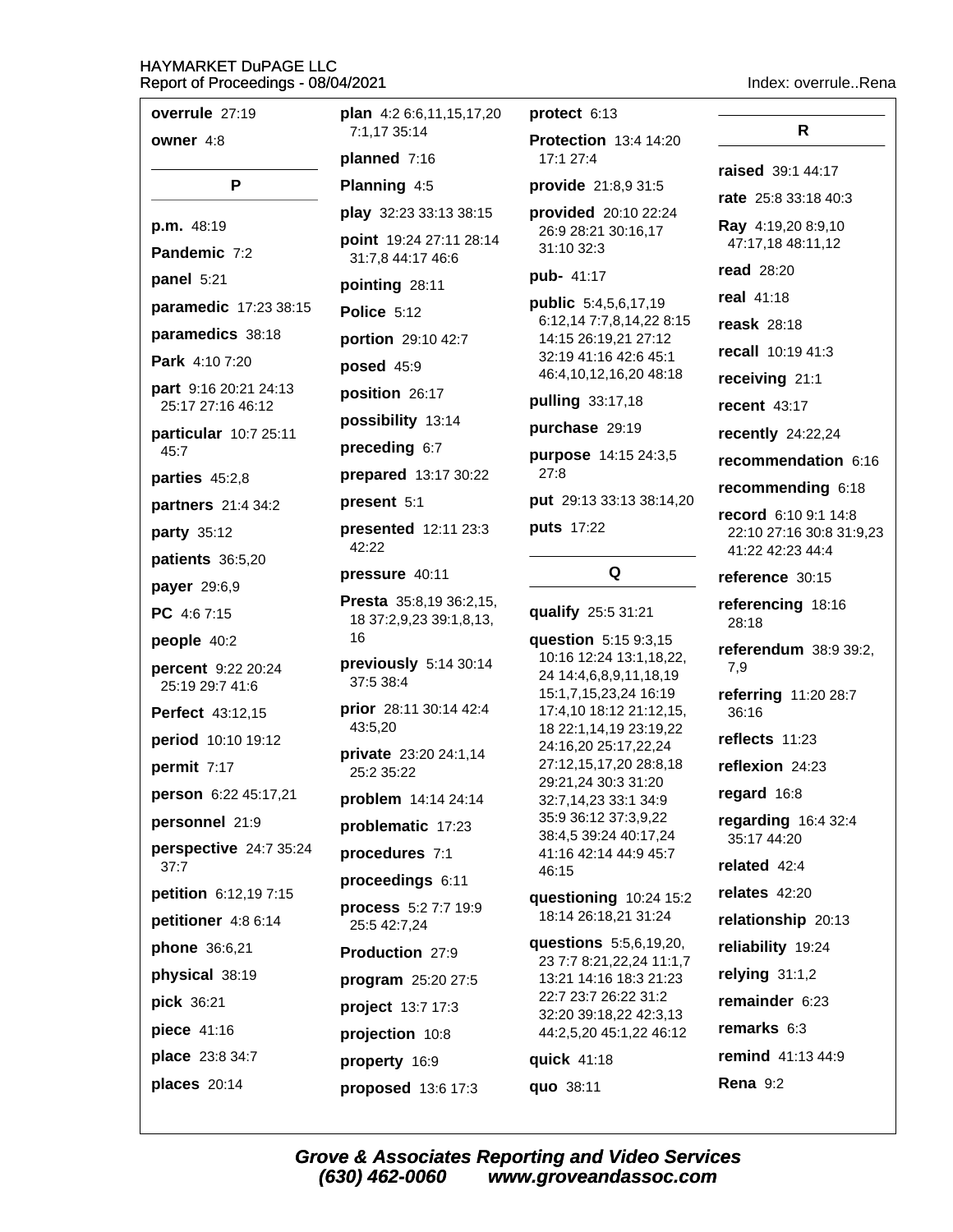| repairs 38:13                                                                                                                                     |
|---------------------------------------------------------------------------------------------------------------------------------------------------|
| repeat 14:11 27:21                                                                                                                                |
| repeating 9:17                                                                                                                                    |
| rephrase 14:18                                                                                                                                    |
| rephrased 15:16                                                                                                                                   |
| replace 38:11                                                                                                                                     |
| replacing 38:13                                                                                                                                   |
| reply 26:24 32:1 45:17,<br>21                                                                                                                     |
| report 9:4,7,19 10:18,20<br>11:13,16 12:8,13 13:5<br>14:21 15:10,19 16:23<br>18:17 28:16,18 29:5<br>30:15 31:3 32:18,21<br>36:13 41:1,4 43:6,8,19 |
| reported 11:13                                                                                                                                    |
| reporter 6:8 8:18                                                                                                                                 |
| reports 9:20 31:17 36:2,<br>17,18 37:12 42:5                                                                                                      |
| request 7:15                                                                                                                                      |
| require 35:21                                                                                                                                     |
| research 19:3 20:8<br>21:13                                                                                                                       |
| reserved 5:6                                                                                                                                      |
| resident 22:12 35:9                                                                                                                               |
| residential 7:18                                                                                                                                  |
| residents 20:1 39:8                                                                                                                               |
| resource 17:22 33:6<br>34:8                                                                                                                       |
| resources 26:1 27:23<br>28:22 33:13,18                                                                                                            |
| respond 5:24 26:12<br>31:12 35:4 45:23                                                                                                            |
| response 45:10 47:1                                                                                                                               |
| resulting 16:7                                                                                                                                    |
| review 35:10                                                                                                                                      |
| rig 23:15                                                                                                                                         |
| rights 6:13                                                                                                                                       |
| rigs 38:12                                                                                                                                        |
| rising 44:9                                                                                                                                       |

| <b>Road</b> 4:10 7:20                                   | ś                    |
|---------------------------------------------------------|----------------------|
| <b>robust</b> 20:21                                     | Ś                    |
| roll $4:12$                                             | ś                    |
| <b>root</b> 12:24                                       |                      |
| <b>roughly</b> 19:16,21 38:21                           | ś                    |
| <b>Rudy 35:8</b>                                        | ś                    |
| rules $7:9$                                             | ś                    |
| runs 16:10,14                                           | Ś                    |
| Russo 4:21,22 7:23<br>8:11,12 47:5,19,20 48:1,<br>13,14 | ś<br>ś<br>ś          |
| S                                                       | $\ddot{\phantom{0}}$ |
| <b>save 40:7</b>                                        | ś<br>ś               |
| saved 39:19 40:10                                       | ś                    |
| <b>scope</b> 26:10,14                                   | ś                    |
| screen 16:6                                             | ś                    |
| <b>scroll</b> 11:18                                     | ś                    |
| secondary 31:5                                          | ٤                    |
| secretary 4:11 47:9                                     | ś                    |
| series 22:7                                             | ś                    |
| <b>serve</b> 24:2,5                                     |                      |
| <b>service</b> 12:15 19:13,21<br>24:14 29:13 35:22      | ś<br>ś               |
| <b>services</b> 19:6,7 20:10<br>24:1 25:2 31:6          | ś                    |
| <b>set</b> 19:20 33:4,8 34:3,24<br>39:11                | ś                    |
| sets 31:23,24                                           | Ś                    |
| sheet $22:3$                                            | Ś                    |
| shift 38:17                                             | Ś                    |
| short 29:3 46:2                                         | Ś                    |
| <b>shot</b> 29:2                                        | ś                    |
| sign-up 5:16 22:3                                       | Ś                    |
| signed 5:14 8:21 21:22                                  | ś                    |
| significance 6:8                                        | Ś                    |
| similar 19:6                                            | Ś                    |
| simple 19:16                                            | Ś                    |

simply 16:13 single 17:21,22 34:21 sir 10:13 13:23 21:16 36:13 46:23 sit 14:14 Site 7:17 situation 12:21 33:16 sky 41:7 skyrocket 42:19 slam  $24:3$ small 34:20 40:8 **SMITH 10:22** sole 34:12 son 40:4.10.21 **son's** 39:19 sounds 37:7 speaking 36:14 special 7:16 specific 28:10 42:3,12 specifically 28:6 speculative 31:5,14,22 37:20 spent 32:8 staff 29:15.16 36:20 38:16,18 39:12 46:7 staffing 38:11 stage  $46:3$ stand  $21:12$ standard 19:20 standpoint 43:4 stands  $38:6$ start 14:22 18:24 33:15 started  $15.842.24$ state 8:24 25:19 27:6 stated 29:11 34:17,22 states 9:7 station 38:13 **status** 38:11

Index: repairs..testify

statutory 35:24 stay 42:5 **Step 5:4.18** step-by-step 5:3,187:5 stick 33:20,21 streamed 6:21 street 10:6 structure 24:23 25:11  $27:3$ stuck 42:23 subject 26:18 submitted 30:14 45:8 subsequent 29:19 38:23 substantiate 41:23 sufficient 13:5 17:2 summarize 20:16 swear  $8:18$ swearing 6:9 swing 15:11 17:15 **sworn 8:19** system 24:8 T table 5:16 11:17,19 16:5 takes 9:5 14:19 25:19 43:5 talk 12:17,18 19:14 23:20 28:4 talked 10:20 17:16 **task**  $16:12,17$ taxpayers 38:8 **teams** 12:21 terminate 35:15

terminated 35:20

**testified** 13:10 17:16 37:6 38:4.7

testify  $31:15$